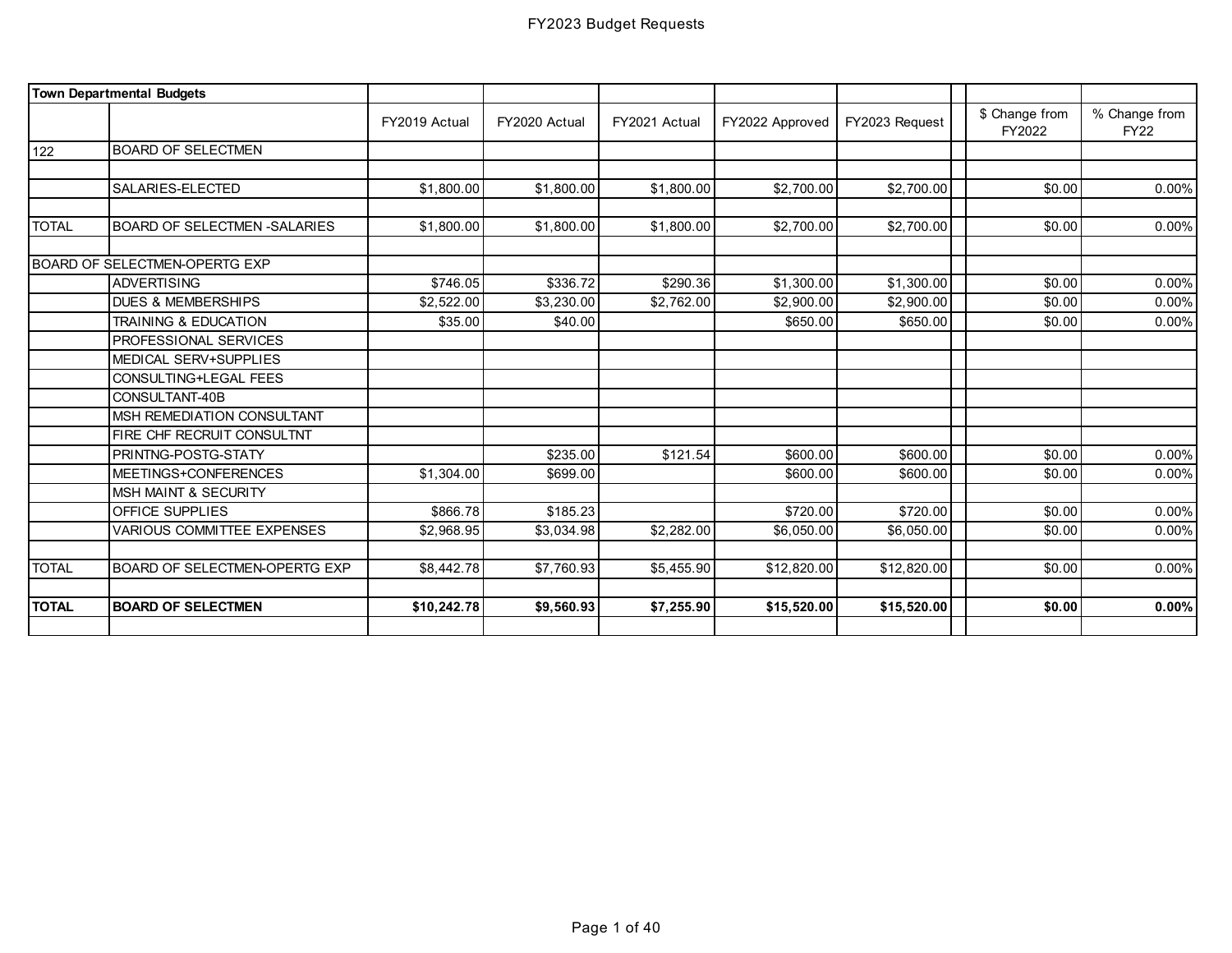|              |                                 | FY2019 Actual | FY2020 Actual | FY2021 Actual | FY2022 Approved | FY2023 Request | \$ Change from<br>FY2022 | % Change from<br><b>FY22</b> |
|--------------|---------------------------------|---------------|---------------|---------------|-----------------|----------------|--------------------------|------------------------------|
| 123          | TOWN ADMINISTRATOR              |               |               |               |                 |                |                          |                              |
|              |                                 |               |               |               |                 |                |                          |                              |
|              | TOWN ADMIN SALARIES             | \$817,428.24  | \$786,353.83  | \$368,977.00  | \$397,227.00    | \$405,547.90   | \$8,320.90               | 2.09%                        |
|              | LONGEVITY-TOWN ADMIN            | \$5,500.00    | \$4,800.00    | \$2,000.00    | \$2,000.00      | \$1,000.00     | $-$1,000.00$             | $-50.00\%$                   |
|              |                                 |               |               |               |                 |                |                          |                              |
| <b>TOTAL</b> | TOWN ADMINISTRATOR-SALARY EXP   | \$822,928.24  | \$791,153.83  | \$370,977.00  | \$399,227.00    | \$406,547.90   | \$7,320.90               | 1.83%                        |
|              |                                 |               |               |               |                 |                |                          |                              |
|              | TOWN ADMINISTRATOR-OPERTG EXP   |               |               |               |                 |                |                          |                              |
|              | OTHER EQ/COPIER+SUPPLIES        | \$7,655.40    | \$7,347.42    | \$7,955.70    | \$7,800.00      | \$7,800.00     | \$0.00                   | 0.00%                        |
|              | STORAGE SPACE RENT              | \$4,200.00    | \$4,749.76    | \$4,200.00    | \$4,200.00      | \$4,200.00     | \$0.00                   | $0.00\%$                     |
|              | UTIL-ELEC-TOWN HALL             | \$18,905.52   | \$16,087.30   | \$0.00        | \$0.00          | \$0.00         |                          |                              |
|              | UTIL-TOWN HALL-HEAT             | \$2,847.30    | \$3,920.25    | \$0.00        | \$0.00          | \$0.00         |                          |                              |
|              | UTIL-TN HL-TELEPHONE            | \$985.99      | \$0.00        | \$0.00        | \$0.00          | \$0.00         |                          |                              |
|              | UTIL-TN HL-WAT&SEW              | \$810.50      | \$911.72      | \$0.00        | \$0.00          | \$0.00         |                          |                              |
|              | <b>TRAINING &amp; EDUCATION</b> | \$615.61      | \$1,897.20    | \$2,624.00    | \$2,840.00      | \$2,840.00     | \$0.00                   | 0.00%                        |
|              | CONTRACT SERVICE                |               | \$0.00        | \$0.00        | \$0.00          | \$4,000.00     | \$4,000.00               | #DIV/0!                      |
|              | MEETINGS+CONFERENCES            | \$40.00       | \$1,720.00    | \$110.00      | \$1,500.00      | \$1,500.00     | \$0.00                   | 0.00%                        |
|              | <b>OFFICE SUPPLIES</b>          | \$8,478.09    | \$4,599.89    | \$3,957.04    | \$3,680.00      | \$4,000.00     | \$320.00                 | 8.70%                        |
|              |                                 |               |               |               |                 |                |                          |                              |
| <b>TOTAL</b> | TOWN ADMINISTRATOR-OPERTG EXP   | \$44.538.41   | \$41,233.54   | \$18,846.74   | \$20,020.00     | \$24,340.00    | \$4,320.00               | 21.58%                       |
|              |                                 |               |               |               |                 |                |                          |                              |
| <b>TOTAL</b> | <b>TOWN ADMINISTRATOR</b>       | \$867,466.65  | \$832,387.37  | \$389,823.74  | \$419,247.00    | \$430,887.90   | \$11,640.90              | 2.78%                        |
|              |                                 |               |               |               |                 |                |                          |                              |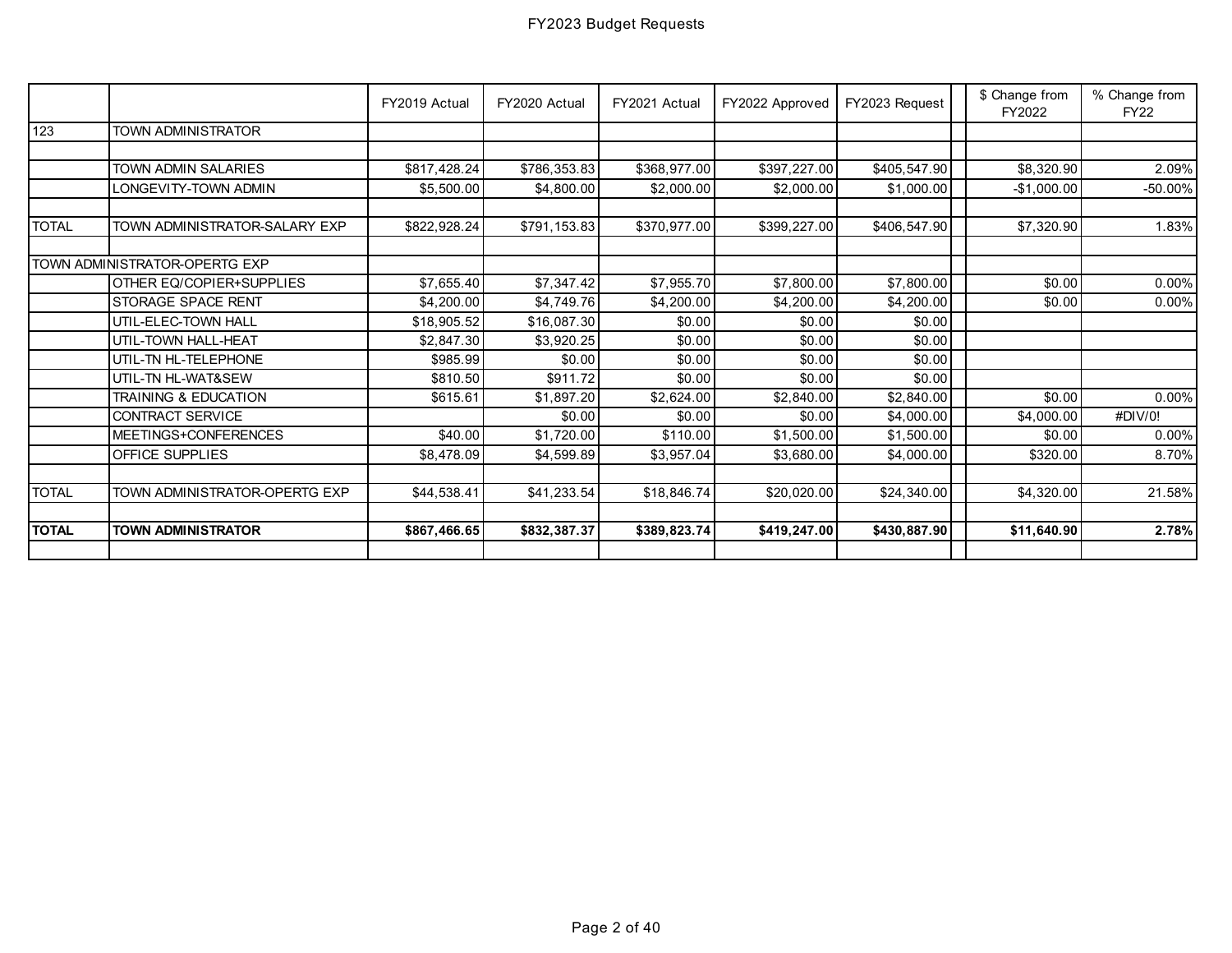|              |                                      | FY2019 Actual | FY2020 Actual | FY2021 Actual | FY2022 Approved | FY2023 Request | \$ Change from<br>FY2022 | % Change from<br><b>FY22</b> |
|--------------|--------------------------------------|---------------|---------------|---------------|-----------------|----------------|--------------------------|------------------------------|
| 134          | <b>TOWN ACCOUNTANT</b>               |               |               |               |                 |                |                          |                              |
|              |                                      |               |               |               |                 |                |                          |                              |
|              | TOWN ACCT SALARIES                   | \$168,960.18  | \$180,604.30  | \$180,604.00  | \$184,216.00    | \$218,376.00   | \$34,160.00              | 18.54%                       |
|              | <b>LONGEVITY-TN ACCT</b>             | \$1,250.00    | \$1,000.00    | \$1,000.00    | \$1,000.00      | \$0.00         |                          |                              |
| <b>TOTAL</b> | TOWN ACCOUNTANT-SALARY               | \$170,210.18  | \$181,604.30  | \$181,604.00  | \$185,216.00    | \$218,376.00   | \$33,160.00              | 17.90%                       |
|              | <b>TOWN ACCOUNTANT-OPERATING EXP</b> |               |               |               |                 |                |                          |                              |
|              | DATA PROCESSING                      | \$1,124.85    | \$1,547.74    | \$0.00        | \$0.00          | \$0.00         |                          |                              |
|              | OTHER EQUIPMENT                      | \$550.00      | \$801.99      | \$1,108.24    | \$700.00        | \$700.00       | \$0.00                   | $0.00\%$                     |
|              | <b>EQUIP MAINT CONTRACTS</b>         |               | \$0.00        | \$0.00        | \$0.00          | \$0.00         |                          |                              |
|              | <b>DUES &amp; MEMBERSHIPS</b>        | \$235.00      | \$245.00      | \$225.00      | \$275.00        | \$275.00       | \$0.00                   | 0.00%                        |
|              | TRAINING & EDUCATION                 | \$1,483.64    | \$1,142.26    | \$450.00      | \$2,750.00      | \$2,750.00     | \$0.00                   | 0.00%                        |
|              | TOWN & SCHOOL AUDIT                  | \$33,900.00   | \$30,000.00   | \$29,500.00   | \$43,000.00     | \$41,500.00    | $-$1,500.00$             | $-3.49%$                     |
|              | <b>OPEB CONSULTANT</b>               | \$4,750.00    | \$550.00      | \$0.00        | \$5,450.00      | \$10,199.00    | \$4,749.00               | 87.14%                       |
|              | <b>CONSULTANT</b>                    | \$6,937.50    | \$0.00        | \$0.00        | \$0.00          | \$0.00         |                          |                              |
|              | MEETINGS+CONFERENCES                 | \$633.03      | \$202.30      | \$0.00        | \$1,200.00      | \$1,200.00     | \$0.00                   | 0.00%                        |
|              | TN ACCT OFFICE SUPPL                 |               | \$0.00        | \$1,473.18    | \$1,600.00      | \$2,000.00     | \$400.00                 | 25.00%                       |
|              |                                      |               |               |               |                 |                |                          |                              |
| <b>TOTAL</b> | TOWN ACCOUNTANT-OPERAT               | \$49,614.02   | \$34,489.29   | \$32,756.42   | \$54,975.00     | \$58,624.00    | \$3.649.00               | 6.64%                        |
| <b>TOTAL</b> | <b>TOWN ACCOUNTANT</b>               | \$219,824.20  | \$216,093.59  | \$214,360.42  | \$240,191.00    | \$277,000.00   | \$36,809.00              | 15.32%                       |
|              |                                      |               |               |               |                 |                |                          |                              |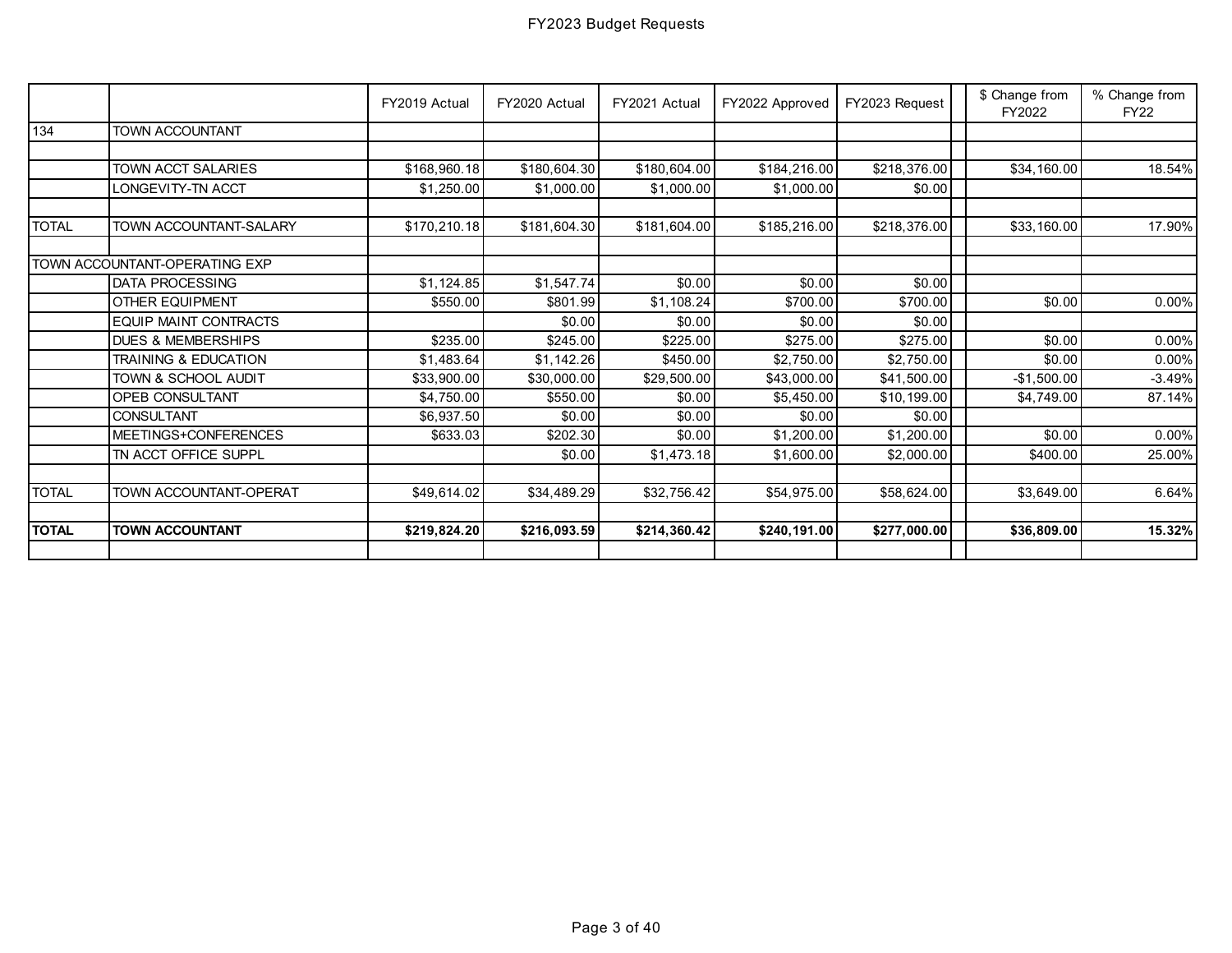|              |                                 | FY2019 Actual | FY2020 Actual          | FY2021 Actual | FY2022 Approved | FY2023 Request | \$ Change from<br>FY2022 | % Change from<br><b>FY22</b> |
|--------------|---------------------------------|---------------|------------------------|---------------|-----------------|----------------|--------------------------|------------------------------|
| $141$        | <b>ASSESSORS</b>                |               |                        |               |                 |                |                          |                              |
|              |                                 |               |                        |               |                 |                |                          |                              |
|              | ASSESSOR DEPT SAL               | \$94,031.00   | \$106,746.00           | \$192,169.90  | \$196,010.00    | \$203,391.80   | \$7,381.80               | 3.77%                        |
|              | LONGEVITY-ASSESOR               |               | \$0.00                 | \$1,050.00    | \$1,150.00      | \$1,250.00     | \$100.00                 | 8.70%                        |
|              | ELECTED ASSESSORS SAL           | \$2,700.00    | \$2,700.00             | \$2,700.00    | \$2,700.00      | \$2,700.00     | \$0.00                   | 0.00%                        |
|              |                                 |               |                        |               |                 |                |                          |                              |
| <b>TOTAL</b> | ASSESSORS-SALARIES              | \$96,731.00   | \$109,446.00           | \$195,919.90  | \$199,860.00    | \$207,341.80   | \$7,481.80               | 3.74%                        |
|              | ASSESSORS-OPERATING EXPENSES    |               |                        |               |                 |                |                          |                              |
|              |                                 |               |                        |               |                 |                |                          |                              |
|              | <b>OTHER EQUIPMENT</b>          |               | \$0.00                 | \$0.00        | \$0.00          | \$0.00         |                          |                              |
|              | <b>EQUIP MAINT-SERVER</b>       |               | \$0.00                 | \$0.00        | \$0.00          | \$0.00         |                          |                              |
|              | <b>DUES &amp; MEMBERSHIPS</b>   | \$580.00      | \$590.00               | \$550.00      | \$600.00        | \$720.00       | \$120.00                 | 20.00%                       |
|              | <b>TRAINING &amp; EDUCATION</b> | \$801.79      | \$1,044.90             | \$1,240.09    | \$1,500.00      | \$1,500.00     | \$0.00                   | $0.00\%$                     |
|              | CONSULTING+LEGAL FEES           | \$5,000.00    | \$5,000.00             | \$0.00        | \$5,000.00      | \$5,000.00     | \$0.00                   | $0.00\%$                     |
|              | <b>REGISTRY FEES</b>            | \$500.00      | \$76.00                | \$106.00      | \$500.00        | \$250.00       | $-$250.00$               | $-50.00\%$                   |
|              | PRINTNG-POSTG-STATY             | \$779.53      | \$1,029.70             | \$1,385.95    | \$625.00        | \$625.00       | \$0.00                   | 0.00%                        |
|              | <b>MAPPING</b>                  |               | \$0.00                 | \$0.00        | \$1,000.00      | \$0.00         | $-$1,000.00$             | $-100.00\%$                  |
|              | CYCLICAL INSPECT-ASSR           | \$3,270.00    | \$2,265.00             | \$0.00        | \$3,000.00      | \$3,000.00     | \$0.00                   | 0.00%                        |
|              | CONTR SVC-REAL EST TX           |               | \$0.00                 | \$0.00        | \$0.00          | \$0.00         |                          |                              |
|              | CONTR SVC-PERS PROP             |               | $\overline{$2,650.00}$ | \$2,650.00    | \$2,650.00      | \$6,800.00     | \$4,150.00               | 156.60%                      |
|              | CONTR SVC-R/E APPRAISER         |               | \$13,000.00            | \$8,200.00    | \$8,200.00      | \$8,200.00     | \$0.00                   | $0.00\%$                     |
|              | MEETINGS+CONFERENCES            | \$282.97      | \$255.00               | \$200.00      | \$500.00        | \$500.00       | \$0.00                   | 0.00%                        |
|              | BOOKS-PERIODCLS-SUBSC           | \$349.00      | \$379.00               | \$379.00      | \$375.00        | \$0.00         | $-$375.00$               | $-100.00\%$                  |
|              | <b>OFFICE SUPPLIES</b>          | \$989.46      | \$578.88               | \$437.81      | \$800.00        | \$800.00       | \$0.00                   | 0.00%                        |
|              |                                 |               |                        |               |                 |                |                          |                              |
| <b>TOTAL</b> | ASSESSORS-OPERATING EX          | \$12,552.75   | \$26,868.48            | \$15, 148.85  | \$24,750.00     | \$27,395.00    | \$2,645.00               | 10.69%                       |
|              |                                 |               |                        |               |                 |                |                          |                              |
| <b>TOTAL</b> | <b>ASSESSORS</b>                | \$109,283.75  | \$136,314.48           | \$211,068.75  | \$224,610.00    | \$234,736.80   | \$10,126.80              | 4.51%                        |
|              |                                 |               |                        |               |                 |                |                          |                              |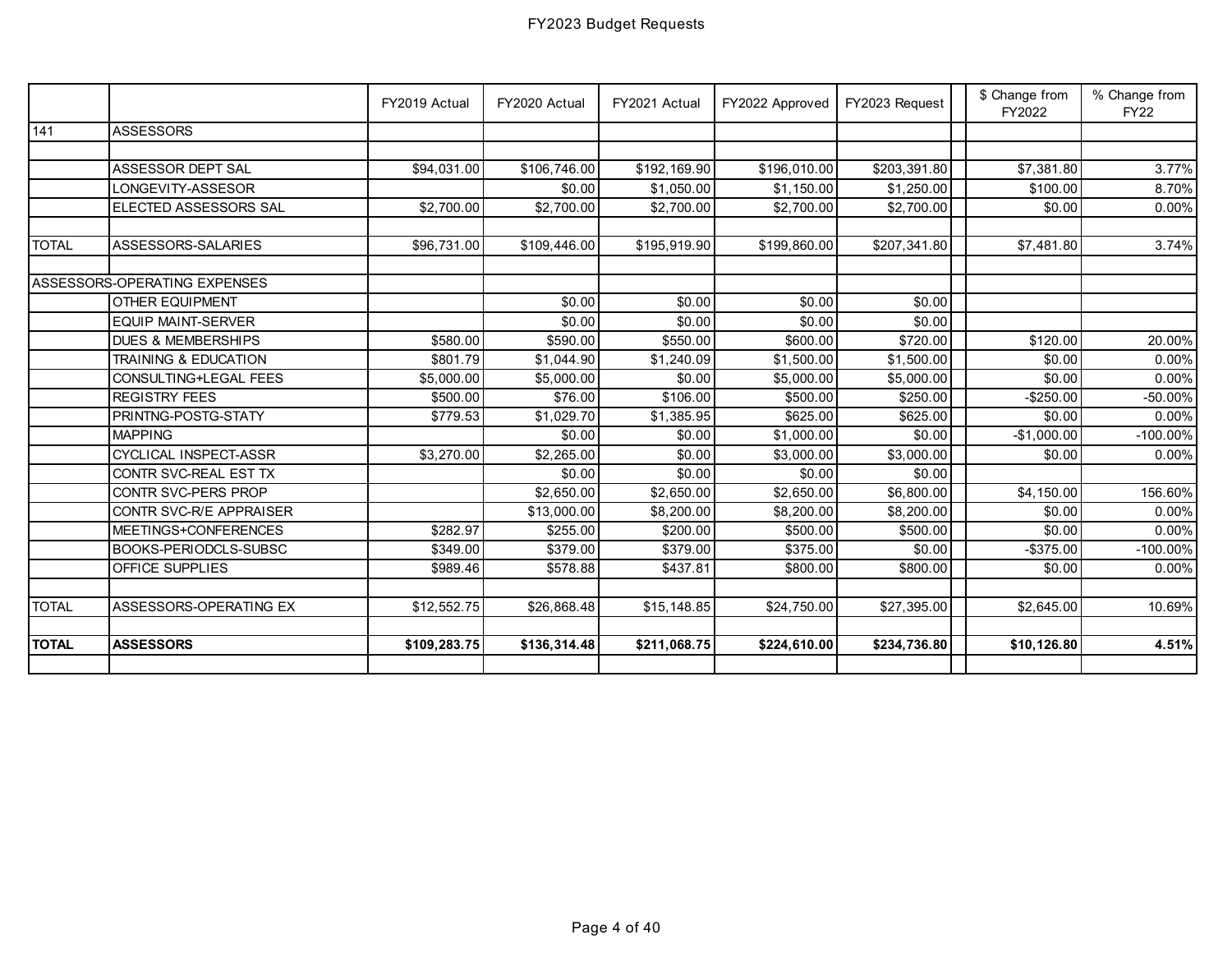|                 |                                 | FY2019 Actual | FY2020 Actual | FY2021 Actual | FY2022 Approved | FY2023 Request | \$ Change from<br>FY2022 | % Change from<br><b>FY22</b> |
|-----------------|---------------------------------|---------------|---------------|---------------|-----------------|----------------|--------------------------|------------------------------|
| $\frac{145}{2}$ | <b>TREASURER/COLLECTOR</b>      |               |               |               |                 |                |                          |                              |
|                 |                                 |               |               |               |                 |                |                          |                              |
|                 | <b>TREAS/COLL SALARY</b>        | \$108,891.00  | \$114,336.00  | \$205,338.00  | \$209,446.00    | \$216,253.00   | \$6,807.00               | 3.25%                        |
|                 | LONGEVITY-TREAS/COLL            | \$1,000.00    | \$1,000.00    | \$1,500.00    | \$1,550.00      | \$1,600.00     | \$50.00                  | 3.23%                        |
|                 |                                 |               |               |               |                 |                |                          |                              |
| <b>TOTAL</b>    | TREASURER/COLLECTOR-SA          | \$109.891.00  | \$115,336.00  | \$206,838.00  | \$210.996.00    | \$217,853.00   | \$6,857.00               | 3.25%                        |
|                 |                                 |               |               |               |                 |                |                          |                              |
|                 | TREASURER/COLLECTOR OPERTG EXP  |               |               |               |                 |                |                          |                              |
|                 | <b>DUES &amp; MEMBERSHIPS</b>   | \$75.00       | \$75.00       | \$50.00       | \$175.00        | \$175.00       | \$0.00                   | $0.00\%$                     |
|                 | <b>TRAINING &amp; EDUCATION</b> |               | \$71.00       | \$0.00        | \$470.00        | \$470.00       | \$0.00                   | 0.00%                        |
|                 | PROFESSIONAL SVCE-BONDING       |               | \$0.00        | \$3,349.25    | \$0.00          | \$0.00         |                          |                              |
|                 | PRINTNG-POSTG-STATY             | \$19,777.23   | \$22,310.08   | \$23,166.74   | \$23,365.00     | \$23,800.00    | \$435.00                 | 1.86%                        |
|                 | CONTR SVC-REAL EST TX           |               | \$0.00        | \$0.00        | \$0.00          | \$0.00         |                          |                              |
|                 | CONTR SVC-ADP PAYROLL           | \$41,770.20   | \$40,794.93   | \$38,210.45   | \$42,150.00     | \$42,900.00    | \$750.00                 | 1.78%                        |
|                 | MEETINGS+CONFERENCES            | \$606.91      | \$85.00       | \$175.00      | \$875.00        | \$875.00       | \$0.00                   | 0.00%                        |
|                 | <b>OFFICE SUPPLIES</b>          | \$5,070.13    | \$5,044.96    | \$5,018.29    | \$4,100.00      | \$4,100.00     | \$0.00                   | 0.00%                        |
|                 | CAR ALLOW/MILEAGE               | \$127.36      | \$92.80       | \$0.00        | \$100.00        | \$100.00       | \$0.00                   | $0.00\%$                     |
|                 | <b>BONDS &amp; INSURANCE</b>    | \$1,584.00    | \$1,584.00    | \$1,584.00    | \$3,700.00      | \$3,700.00     | \$0.00                   | 0.00%                        |
|                 | <b>TREAS TAX TITLE</b>          | \$377.70      | \$1,292.75    | \$1,313.50    | \$3,800.00      | \$3,800.00     | \$0.00                   | 0.00%                        |
|                 |                                 |               |               |               |                 |                |                          |                              |
| <b>TOTAL</b>    | TREASURER/COLLECTOR OP          | \$69,388.53   | \$71,350.52   | \$72,867.23   | \$78,735.00     | \$79,920.00    | \$1.185.00               | 1.51%                        |
|                 |                                 |               |               |               |                 |                |                          |                              |
| <b>TOTAL</b>    | <b>TREASURER/COLLECTOR</b>      | \$179,279.53  | \$186,686.52  | \$279,705.23  | \$289,731.00    | \$297,773.00   | \$8,042.00               | 2.78%                        |
|                 |                                 |               |               |               |                 |                |                          |                              |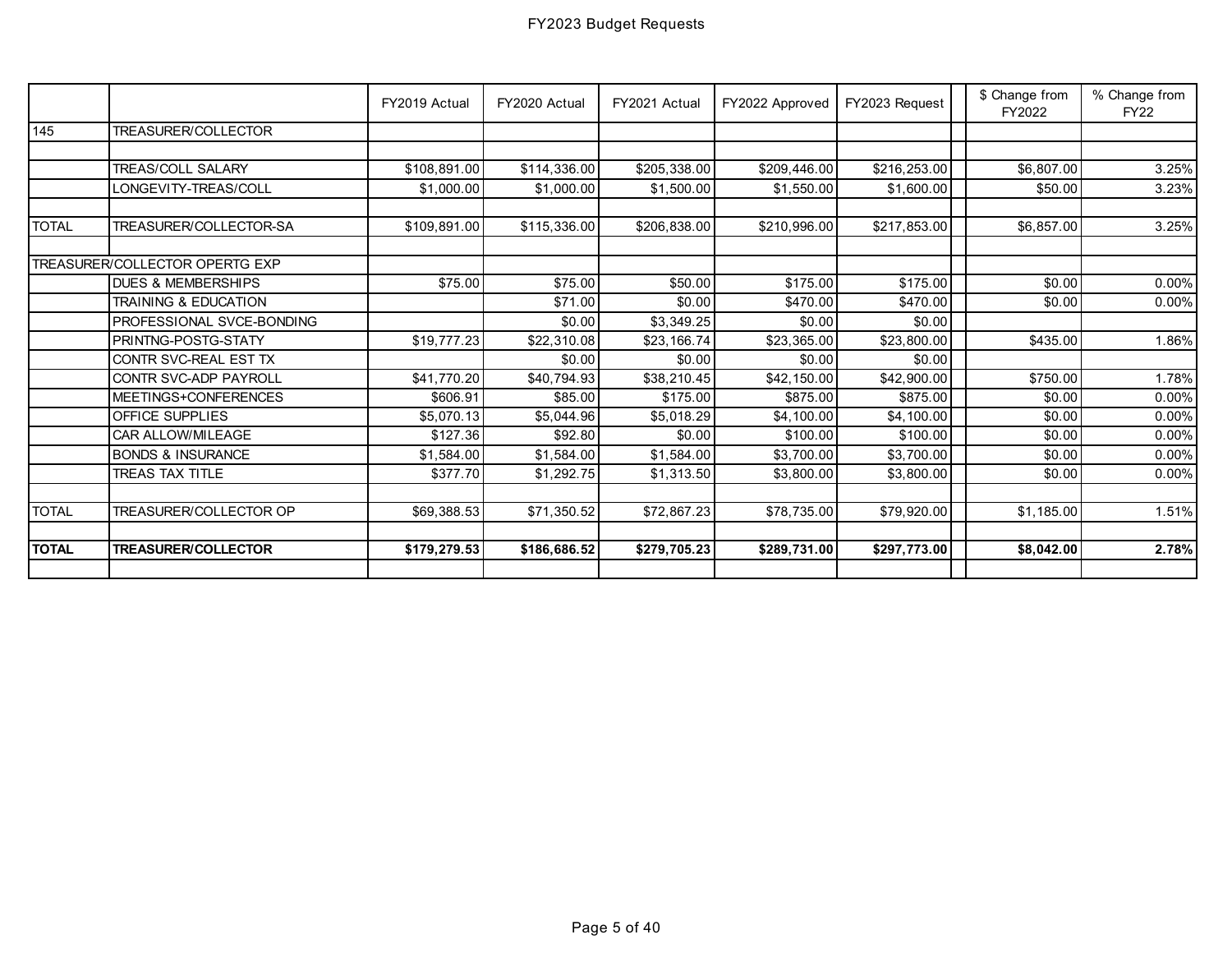|                     |                                | FY2019 Actual | FY2020 Actual | FY2021 Actual | FY2022 Approved | FY2023 Request | \$ Change from<br>FY2022 | % Change from<br><b>FY22</b> |
|---------------------|--------------------------------|---------------|---------------|---------------|-----------------|----------------|--------------------------|------------------------------|
| 151                 | <b>TOWN COUNSEL</b>            |               |               |               |                 |                |                          |                              |
|                     | TOWN COUNSEL-OPERATING EXPENSE |               |               |               |                 |                |                          |                              |
|                     | <b>IDUES &amp; MEMBERSHIPS</b> |               | \$0.00        | \$275.00      | \$0.00          | \$0.00         |                          |                              |
|                     | <b>CONSULTNG+LEGAL FEES</b>    | \$96,817.98   | \$32,836.02   | \$42,961.00   | \$47,000.00     | \$53,000.00    | \$6,000.00               | 12.77%                       |
|                     | COURT+LITIGATION FEES          |               | \$0.00        | \$0.00        | \$0.00          | \$0.00         |                          |                              |
|                     | <b>LEGAL PUBLICATIONS</b>      |               | \$0.00        | \$0.00        | \$0.00          | \$0.00         |                          |                              |
|                     | <b>ITN COUNSL CONTR SVC</b>    | \$64,842.00   | \$67,792.92   | \$67,793.82   | \$69,150.00     | \$70,533.00    | \$1,383.00               | 2.00%                        |
|                     | <b>TOWN COUNSEL-OPERATING</b>  | \$161,659.98  | \$100,628.94  | \$111,029.82  | \$116,150.00    | \$123,533.00   | \$7,383.00               | 6.36%                        |
|                     |                                |               |               |               |                 |                |                          |                              |
| <b>TOWN COUNSEL</b> |                                | \$161,659.98  | \$100,628.94  | \$111,029.82  | \$116, 150.00   | \$123,533.00   | \$7,383.00               | 6.36%                        |
|                     |                                |               |               |               |                 |                |                          |                              |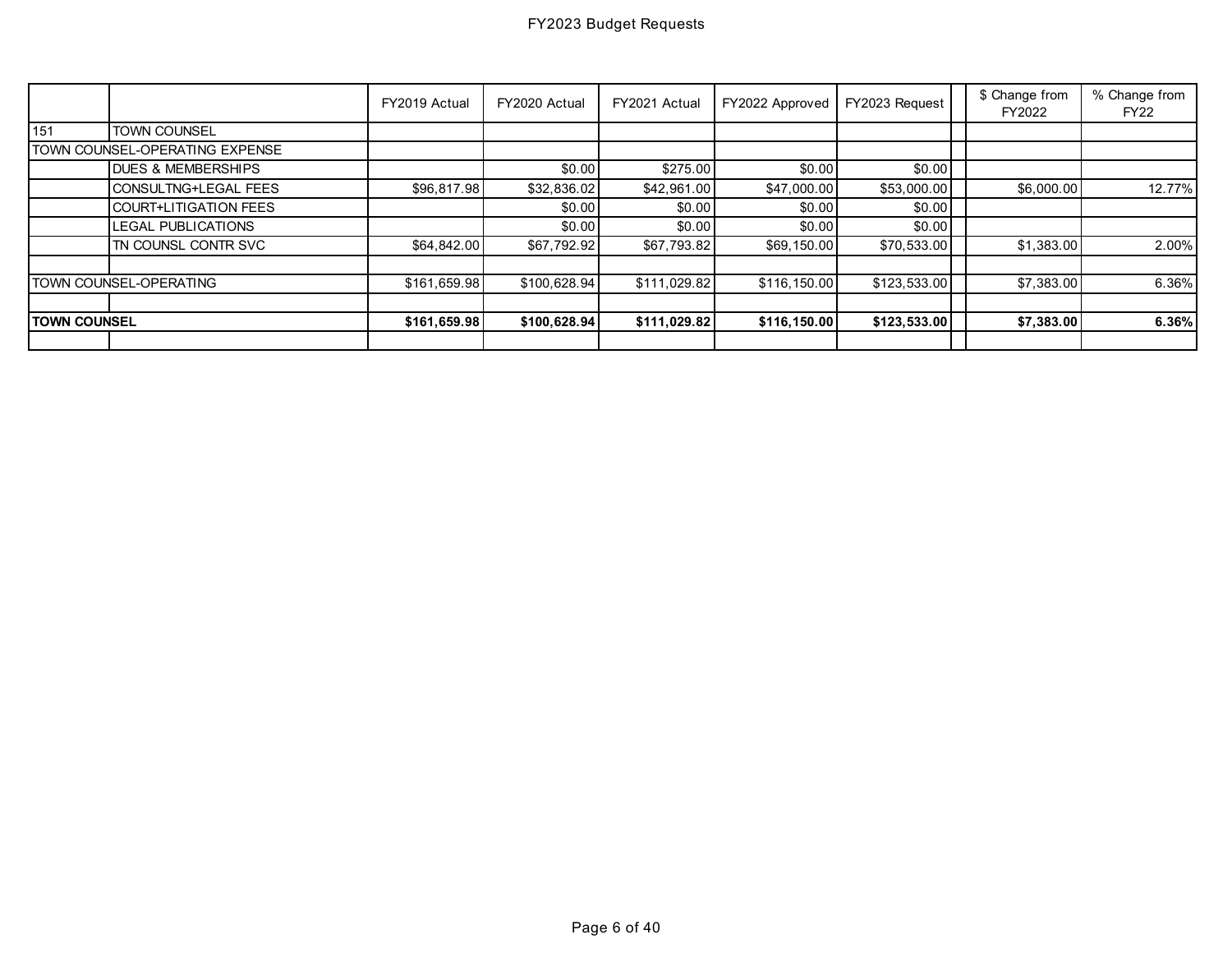|              |                               | FY2019 Actual | FY2020 Actual | FY2021 Actual | FY2022 Approved | FY2023 Request | \$ Change from<br>FY2022 | % Change from<br><b>FY22</b> |
|--------------|-------------------------------|---------------|---------------|---------------|-----------------|----------------|--------------------------|------------------------------|
| 152          | <b>HUMAN RESOURCES</b>        |               |               |               |                 |                |                          |                              |
|              |                               |               |               |               |                 |                |                          |                              |
|              | <b>SALARIES</b>               |               | \$27,692.36   | \$30,000.00   | \$30,600.00     | \$31,901.00    | \$1,301.00               | 4.25%                        |
|              | <b>MANAGERIAL MERIT</b>       |               | \$0.00        | \$0.00        | \$45,000.00     | \$45,000.00    | \$0.00                   | $0.00\%$                     |
|              | PROF SAL MKT ADJ              |               | \$0.00        | \$0.00        | \$10,327.00     | \$15,000.00    | \$4,673.00               | 45.25%                       |
|              | COLA                          |               |               |               |                 | \$8,055.00     | \$8,055.00               | #DIV/0!                      |
|              |                               |               |               |               |                 |                |                          |                              |
| <b>TOTAL</b> | HUMAN RESOURCE SALARY         | \$0.00        | \$27,692.36   | \$30,000.00   | \$85,927.00     | \$99,956.00    | \$14,029.00              | 16.33%                       |
|              |                               |               |               |               |                 |                |                          |                              |
|              | HUMAN RESOURCE-OPERATING EXP  |               |               |               |                 |                |                          |                              |
|              | <b>DUES &amp; MEMBERSHIPS</b> | \$400.00]     | \$275.00      | \$0.00        | \$1,200.00      | \$1,200.00     | \$0.00                   | $0.00\%$                     |
|              | TRAINING & EDUCATION          |               | \$0.00        | \$0.00        | \$0.00          | \$2,000.00     | \$2,000.00               | #DIV/0!                      |
|              | <b>CONSULTANT</b>             | \$22,547.67   | \$0.00        | \$0.00        | \$0.00          | \$0.00         |                          |                              |
|              | PRINTNG-POSTG-STATY           | \$375.00      | \$0.00        | \$75.00       | \$700.00        | \$700.00       | \$0.00                   | $0.00\%$                     |
|              | MEETINGS+CONFERENCES          | \$795.00      | \$40.00       | \$330.00      | \$1,000.00      | \$1,000.00     | \$0.00                   | $0.00\%$                     |
|              | OFFICE SUPPLIES               | \$200.00      | \$629.55      | \$0.00        | \$160.00        | \$160.00       | \$0.00                   | $0.00\%$                     |
|              |                               |               |               |               |                 |                |                          |                              |
| <b>TOTAL</b> | HUMAN RESOURCE-OPERATI        | \$24,317.67   | \$944.55      | \$405.00      | \$3,060.00      | \$5,060.00     | \$2,000.00               | 65.36%                       |
|              |                               |               |               |               |                 |                |                          |                              |
| <b>TOTAL</b> | <b>HUMAN RESOURCES</b>        | \$24,317.67   | \$28,636.91   | \$30,405.00   | \$88,987.00     | \$105,016.00   | \$16,029.00              | 18.01%                       |
|              |                               |               |               |               |                 |                |                          |                              |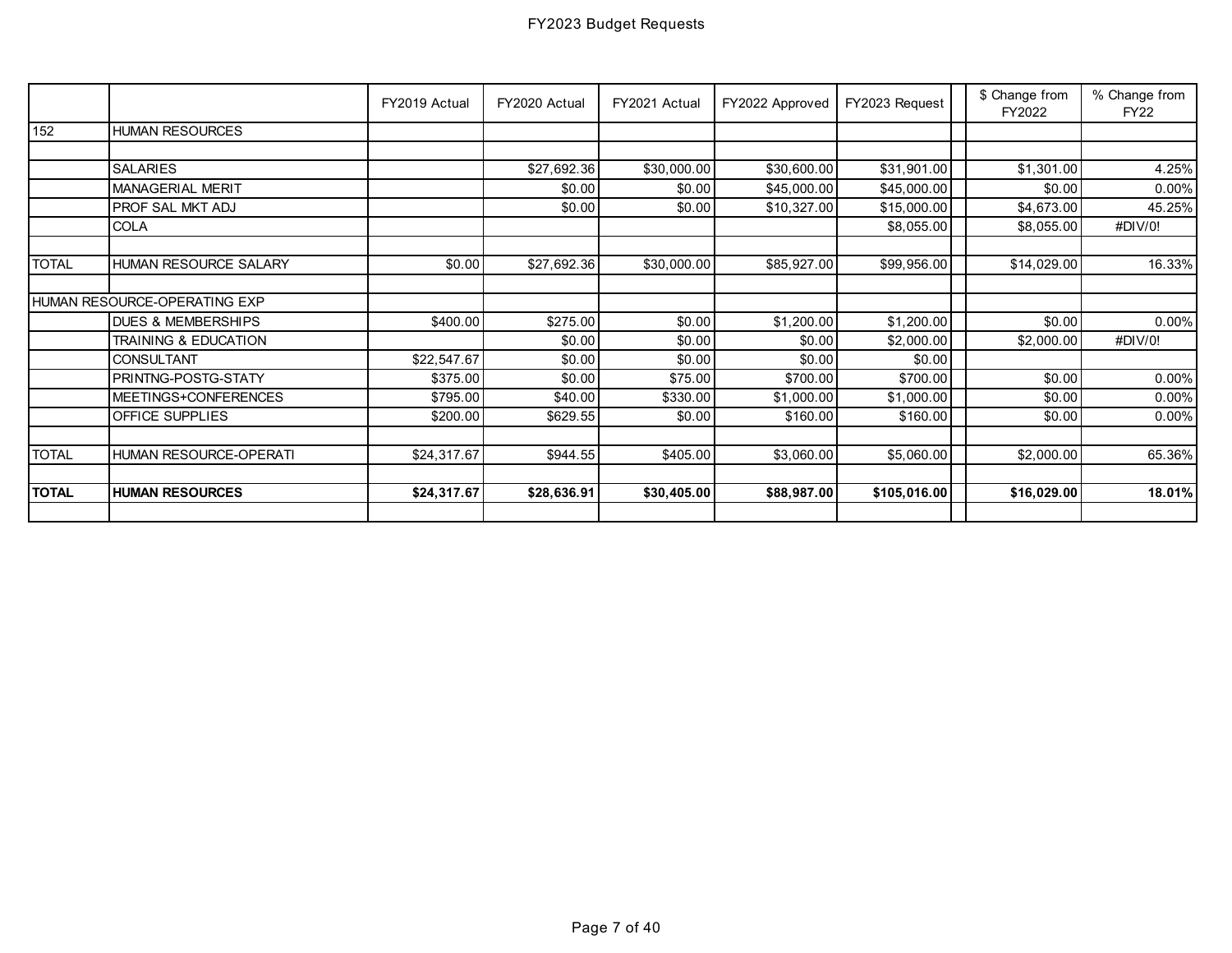|                   |                               | FY2019 Actual | FY2020 Actual | FY2021 Actual | FY2022 Approved | FY2023 Request | \$ Change from<br>FY2022 | % Change from<br><b>FY22</b> |
|-------------------|-------------------------------|---------------|---------------|---------------|-----------------|----------------|--------------------------|------------------------------|
| 155               | <b>INFORMATION TECHNOLOGY</b> |               |               |               |                 |                |                          |                              |
|                   |                               |               |               |               |                 |                |                          |                              |
|                   | <b>SALARIES - IT</b>          | \$72,432.10   | \$75,329.00   | \$75,329.00   | \$76,836.00     | \$79,909.00    | \$3,073.00               | 4.00%                        |
|                   | LONGEVITY-IT                  | \$400.00      | \$450.00      | \$500.00      | \$550.00        | \$600.00       | \$50.00                  | 9.09%                        |
|                   |                               |               |               |               |                 |                |                          |                              |
| <b>TOTAL</b>      | <b>INFORMATION TECHNOLOGY</b> | \$72,832.10   | \$75,779.00   | \$75,829.00   | \$77,386.00     | \$80,509.00    | \$3,123.00               | 4.04%                        |
|                   |                               |               |               |               |                 |                |                          |                              |
| <b>OPERATIONS</b> |                               |               |               |               |                 |                |                          |                              |
|                   | <b>DATA PROCESSING</b>        |               | \$0.00        | \$0.00        | \$0.00          | \$0.00         |                          |                              |
|                   | <b>INFORMATN TECHNOLOGY</b>   |               | \$0.00        | \$0.00        | \$0.00          | \$0.00         |                          |                              |
|                   | <b>EQUIP REPAIR+SERV</b>      | \$720.53      | \$0.00        | \$6,042.01    | \$0.00          | \$0.00         |                          |                              |
|                   | <b>OTHER EQUIPMENT</b>        |               | \$0.00        | \$0.00        | \$0.00          | \$0.00         |                          |                              |
|                   | <b>EQUIP MAINT CONTRACTS</b>  | \$51,128.50   | \$60,882.72   | \$53,218.69   | \$81,765.00     | \$85,000.00    | \$3,235.00               | 3.96%                        |
|                   | EQ MAINT CNTR-SERVER          | \$7,670.01    | \$1,972.50    | \$17,035.08   | \$13,000.00     | \$15,000.00    | \$2,000.00               | 15.38%                       |
|                   | CAPITAL EQUIP REPLACEMENT     |               | \$284.00      | \$0.00        | \$5,000.00      | \$5,000.00     | \$0.00                   | 0.00%                        |
|                   | UTIL-TELEPHONE                | \$45,533.66   | \$35,222.94   | \$45,796.27   | \$46,700.00     | \$48,000.00    | \$1,300.00               | 2.78%                        |
|                   | <b>DUES &amp; MEMBERSHIPS</b> | \$75.00       | \$0.00        | \$0.00        | \$500.00        | \$500.00       | \$0.00                   | 0.00%                        |
|                   | MEETINGS+CONFERENCES          | \$1,257.48    | \$200.00      | \$46.62       | \$1,200.00      | \$1,200.00     | \$0.00                   | 0.00%                        |
|                   | <b>OFFICE SUPPLIES</b>        | $S -$         | \$0.00        | \$0.00        | \$0.00          | \$0.00         |                          |                              |
|                   | IT ENCUMB OP EXP              |               |               |               |                 |                |                          |                              |
|                   |                               |               |               |               |                 |                |                          |                              |
| <b>TOTAL</b>      | <b>IT-OPERATIONS</b>          | \$106,385.18  | \$98,562.16   | \$122,138.67  | \$148,165.00    | \$154,700.00   | \$6,535.00               | 4.41%                        |
|                   |                               |               |               |               |                 |                |                          |                              |
| <b>TOTAL</b>      | <b>INFORMATION TECHNOLOGY</b> | \$179,217.28  | \$174.341.16  | \$197,967.67  | \$225,551.00    | \$235,209.00   | \$9,658.00               | 4.28%                        |
|                   |                               |               |               |               |                 |                |                          |                              |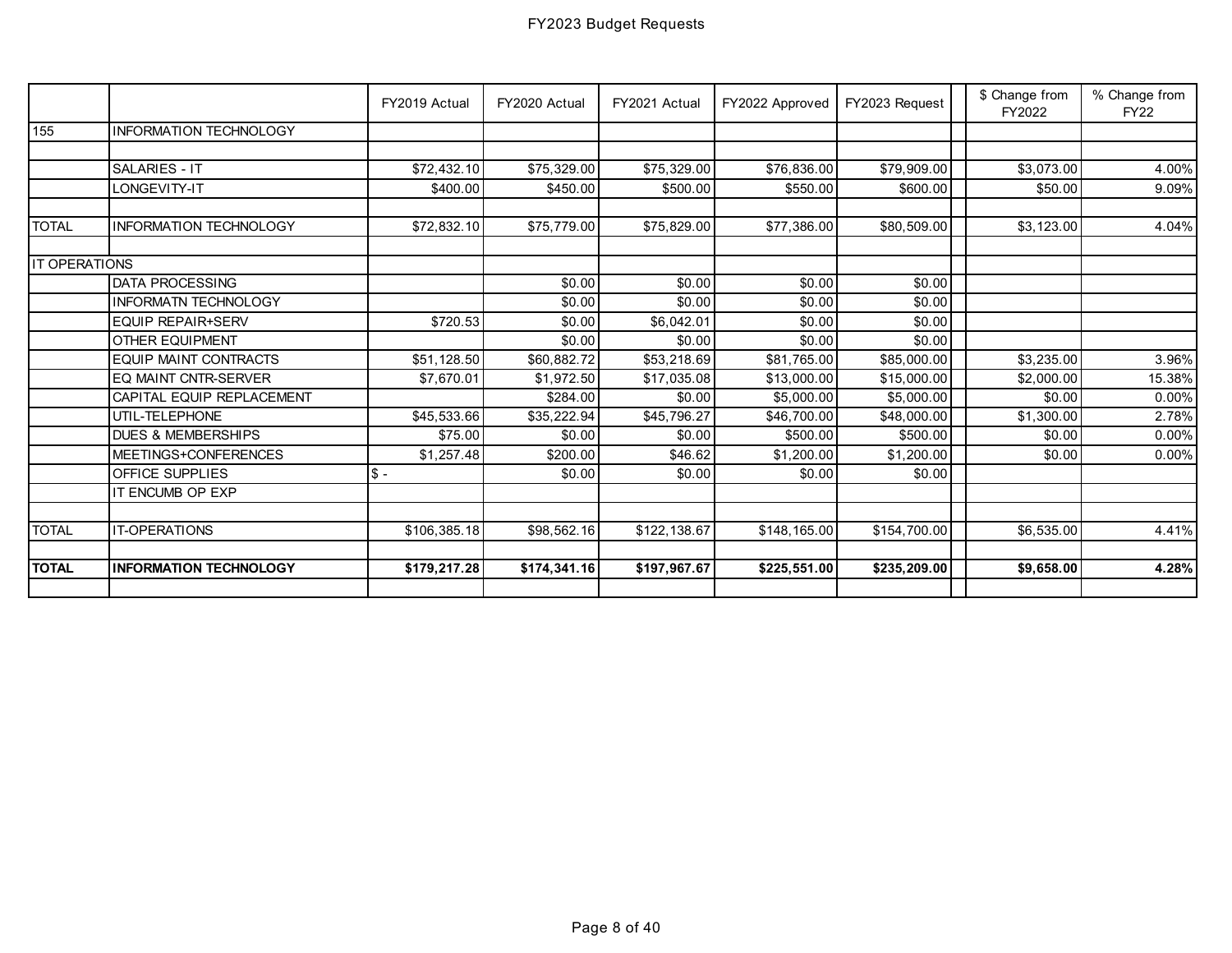|              |                                  | FY2019 Actual | FY2020 Actual | FY2021 Actual | FY2022 Approved | FY2023 Request | \$ Change from<br>FY2022 | % Change from<br><b>FY22</b> |
|--------------|----------------------------------|---------------|---------------|---------------|-----------------|----------------|--------------------------|------------------------------|
| 161          | <b>TOWN CLERK</b>                |               |               |               |                 |                |                          |                              |
|              |                                  |               |               |               |                 |                |                          |                              |
|              | <b>TOWN CLERK SALARY</b>         | \$71,710.00   | \$72,585.27   | \$84,592.69   | \$73,144.00     | \$103,891.32   | \$30,747.32              | 42.04%                       |
|              | SAL-ELECTION REGISTRARS          | \$612.00      | \$624.00      | \$441.85      | \$636.00        | \$648.00       | \$12.00                  | 1.89%                        |
|              | PT-T ELECTION WORKRS             | \$7,105.42    | \$2,249.74    | \$16,599.18   | \$9,005.00      | \$21,242.68    | \$12,237.68              | 135.90%                      |
|              | T CLK ELE PAYRL ENCUM            |               |               |               |                 |                |                          |                              |
|              |                                  |               |               |               |                 |                |                          |                              |
| <b>TOTAL</b> | TOWN CLERK-SALARY EXPE           | \$79,427.42   | \$75,459.01   | \$101,633.72  | \$82,785.00     | \$125,782.00   | \$42,997.00              | 51.94%                       |
|              |                                  |               |               |               |                 |                |                          |                              |
|              | TOWN CLERK-OPERATING EXPENSE     |               |               |               |                 |                |                          |                              |
|              | DATA PROCESSING ELECTIONS        | \$4,179.99    | \$3,000.00    | \$2,428.20    | \$5,000.00      | \$5,000.00     | \$0.00                   | 0.00%                        |
|              | <b>DUES &amp; MEMBERSHIPS</b>    | \$175.00      | \$150.00      | \$305.00      | \$300.00        | \$400.00       | \$100.00                 | 33.33%                       |
|              | TOWN CODE UPDATES                | \$2,390.00    | \$3,000.00    | \$4,293.41    | \$3,000.00      | \$3,000.00     | \$0.00                   | 0.00%                        |
|              | DOG TAGS & LICENSES              | \$821.17      | \$450.00      | \$432.67      | \$750.00        | \$750.00       | \$0.00                   | 0.00%                        |
|              | PRINTNG-POSTG-STATY              | \$1,403.30    | \$2,000.00    | \$3,003.13    | \$3,000.00      | \$3,000.00     | \$0.00                   | 0.00%                        |
|              | STREET LIST PRINTING-ELECTIONS   | \$1,363.00    | \$900.00      | \$927.50      | \$1,200.00      | \$1,200.00     | \$0.00                   | 0.00%                        |
|              | <b>BALLOT PRINTING-ELECTIONS</b> | \$570.70      | \$1,500.00    | \$1,306.39    | \$1,500.00      | \$1,500.00     | \$0.00                   | 0.00%                        |
|              | <b>BINDING</b>                   | \$269.34      | \$200.00      | \$0.00        | \$1,000.00      | \$1,000.00     | \$0.00                   | 0.00%                        |
|              | <b>ELECTION EXPENSE</b>          | \$3,751.59    | \$3,000.00    | \$10,858.68   | \$5,000.00      | \$11,000.00    | \$6,000.00               | 120.00%                      |
|              | CENSUS-ELECTIONS                 | \$2,482.50    | \$3,000.00    | \$4,713.47    | \$3,100.00      | \$4,700.00     | \$1,600.00               | 51.61%                       |
|              | MEETINGS+CONFERENCES             |               | \$600.00      | \$460.42      | \$2,000.00      | \$2,000.00     | \$0.00                   | 0.00%                        |
|              | OFFICE SUPPLIES                  | \$527.72      | \$800.00      | \$1,530.26    | \$500.00        | \$1,000.00     | \$500.00                 | 100.00%                      |
|              | CAR ALLOW/MILEAGE                |               | \$100.00      | \$0.00        | \$500.00        | \$500.00       | \$0.00                   | $0.00\%$                     |
|              |                                  |               |               |               |                 |                |                          |                              |
| <b>TOTAL</b> | TOWN CLERK-OPERATING E           | \$17,934.31   | \$18,700.00   | \$30,259.13   | \$26,850.00     | \$35,050.00    | \$8,200.00               | 30.54%                       |
|              |                                  |               |               |               |                 |                |                          |                              |
| <b>TOTAL</b> | <b>TOWN CLERK</b>                | \$97,361.73   | \$94,159.01   | \$131,892.85  | \$109,635.00    | \$160,832.00   | \$51,197.00              | 46.70%                       |
|              |                                  |               |               |               |                 |                |                          |                              |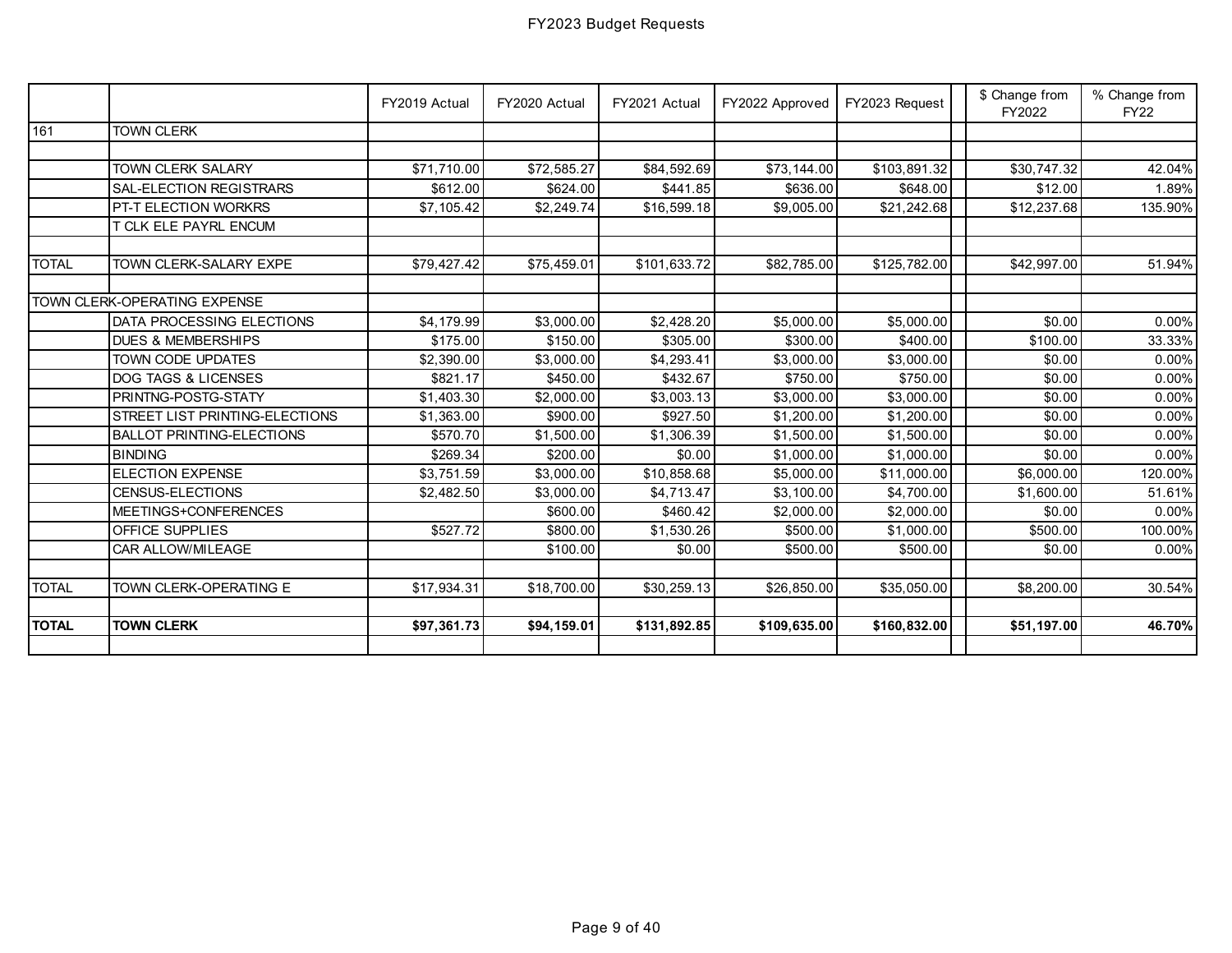|              |                                | FY2019 Actual | FY2020 Actual | FY2021 Actual | FY2022 Approved | FY2023 Request | \$ Change from<br>FY2022 | % Change from<br><b>FY22</b> |
|--------------|--------------------------------|---------------|---------------|---------------|-----------------|----------------|--------------------------|------------------------------|
| 171          | <b>CONSERVATION</b>            |               |               |               |                 |                |                          |                              |
|              |                                |               |               |               |                 |                |                          |                              |
|              | CONSERV AGENT SALARY           | \$35,271.00   | \$36,681.00   | \$45,189.34   | \$37,415.00     | \$36,669.00    | $-$746.00$               | $-1.99%$                     |
|              |                                |               |               |               |                 |                |                          |                              |
| <b>TOTAL</b> | CONSERVATION-SALARY EX         | \$35,271.00   | \$36,681.00   | \$45,189.34   | \$37,415.00     | \$36,669.00    | $-$746.00$               | $-1.99%$                     |
|              |                                |               |               |               |                 |                |                          |                              |
|              | CONSERVATION-OPERATING EXPENSE |               |               |               |                 |                |                          |                              |
|              | <b>ADVERTISING</b>             |               | \$0.00        | \$0.00        | \$0.00          | \$0.00         |                          |                              |
|              | <b>DUES &amp; MEMBERSHIPS</b>  | \$950.00      | \$857.00      | \$872.00      | \$950.00        | \$950.00       | \$0.00                   | 0.00%                        |
|              | TRAINING & EDUCATION           | \$600.00      | \$599.00      | \$0.00        | \$600.00        | \$600.00       | \$0.00                   | 0.00%                        |
|              | PRINTNG-POSTG-STATY            | \$296.98      | \$1.75        | \$633.35      | \$350.00        | \$350.00       | \$0.00                   | 0.00%                        |
|              | <b>NEWSPAPERS</b>              | \$124.80      | \$31.89       | \$302.08      | \$125.00        | \$125.00       | \$0.00                   | 0.00%                        |
|              | POND MAINTENANCE               | \$111.42      | \$0.00        | \$0.00        | \$5,000.00      | \$5,000.00     | \$0.00                   | 0.00%                        |
|              | <b>OFFICE SUPPLIES</b>         | \$953.02      | \$353.13      | \$587.74      | \$640.00        | \$640.00]      | \$0.00                   | $0.00\%$                     |
|              | CAR ALLOW/MILEAGE              | \$275.00      | \$0.00        | \$121.15      | \$275.00        | \$275.00       | \$0.00                   | 0.00%                        |
|              | CONSERV ENCUMB OP EXP          |               |               |               |                 |                |                          |                              |
|              |                                |               |               |               |                 |                |                          |                              |
| <b>TOTAL</b> | CONSERVATION-OPERATING         | \$3,311.22    | \$1,842.77    | \$2,516.32    | \$7,940.00      | \$7,940.00     | \$0.00                   | $0.00\%$                     |
|              |                                |               |               |               |                 |                |                          |                              |
| <b>TOTAL</b> | <b>CONSERVATION</b>            | \$38,582.22   | \$38,523.77   | \$47,705.66   | \$45,355.00     | \$44,609.00    | $-$746.00$               | $-1.64%$                     |
|              |                                |               |               |               |                 |                |                          |                              |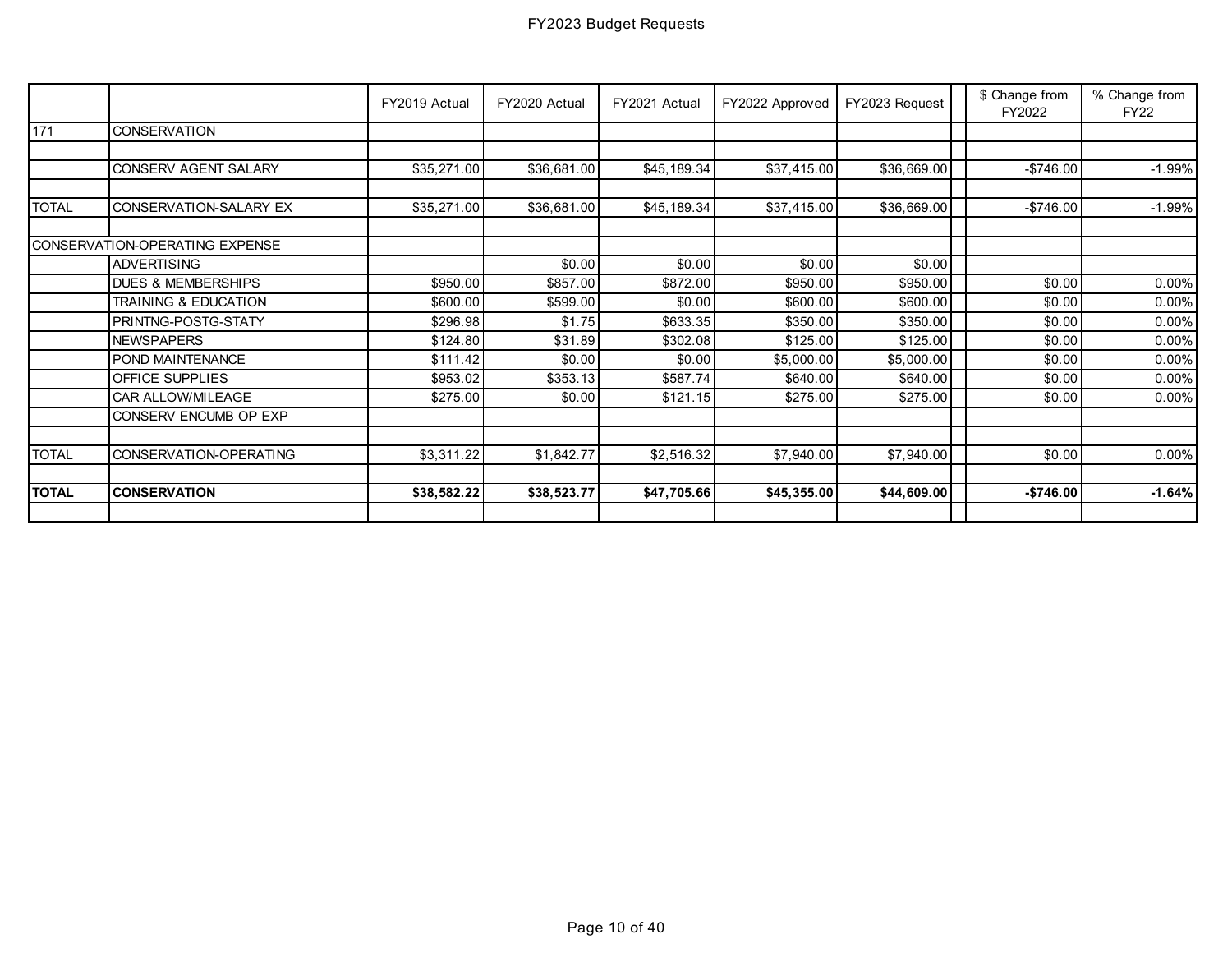|              |                               | FY2019 Actual | FY2020 Actual | FY2021 Actual | FY2022 Approved | FY2023 Request | \$ Change from<br>FY2022 | % Change from<br><b>FY22</b> |
|--------------|-------------------------------|---------------|---------------|---------------|-----------------|----------------|--------------------------|------------------------------|
| 175          | PLANNING AND ZONING           |               |               |               |                 |                |                          |                              |
|              |                               |               |               |               |                 |                |                          |                              |
|              | TN PLANNR DPT SAL             | \$87,437.00   | \$91,372.00   | \$98,705.30   | \$115,729.00    | \$121,424.72   | \$5,695.72               | 4.92%                        |
|              | <b>LONGEVITY</b>              | \$300.00      | \$350.00      | \$400.00      | \$450.00        | \$500.00       | \$50.00                  | 11.11%                       |
| <b>TOTAL</b> | TOWN PLANNER-PLANNING         | \$87,737.00   | \$91,722.00   | \$99,105.30   | \$116,179.00    | \$121,924.72   | \$5,745.72               | 4.95%                        |
|              | PLANNING-OPERATING EXPENSES   |               |               |               |                 |                |                          |                              |
| 520100       | <b>ADVERTISING</b>            | \$455.40      | \$427.12      | \$1,381.87    | \$1,500.00      | \$1,500.00     | \$0.00                   | 0.00%                        |
| 521700       | <b>DUES &amp; MEMBERSHIPS</b> | \$1,139.00    | \$811.00      | \$966.00      | \$1,000.00      | \$1,000.00     | \$0.00                   | 0.00%                        |
| 521800       | TRAINING & EDUCATION          | \$0.00        | \$0.00        | \$0.00        | \$1,500.00      | \$1,500.00     | \$0.00                   | 0.00%                        |
| 521900       | PROFESSIONAL SERVICES         | \$0.00        | \$0.00        | \$0.00        | \$1,500.00      | \$1,500.00     | \$0.00                   | 0.00%                        |
| 521906       | PLANNING CONSULTANT           | \$0.00        | \$1,561.20    | \$3,480.00    | \$6,000.00      | \$6,000.00     | \$0.00                   | 0.00%                        |
| 522500       | PRINTNG-POSTG-STATY           | \$1,555.93    | \$343.49      | \$2,303.53    | \$2,250.00      | \$2,250.00     | \$0.00                   | 0.00%                        |
| 524500       | MEETINGS+CONFERENCES          | \$2,608.31    | \$18.00       | \$192.71      | \$2,255.00      | \$2,255.00     | \$0.00                   | 0.00%                        |
| 540220       | <b>OFFICE SUPPLIES</b>        | \$461.56      | \$312.12      | \$1,419.90    | \$880.00        | \$880.00       | \$0.00                   | 0.00%                        |
| <b>TOTAL</b> | PLANNING-OPERATING EXP        | \$6,220.20    | \$3,472.93    | \$9,744.01    | \$16,885.00     | \$16,885.00    | \$0.00                   | 0.00%                        |
| <b>TOTAL</b> | <b>PLANNING AND ZONING</b>    | \$93,957.20   | \$95,194.93   | \$108,849.31  | \$133,064.00    | \$138,809.72   | \$5,745.72               | 4.32%                        |
| 176          | ZONING AND APPEALS            |               |               |               |                 |                |                          |                              |
|              | <b>ADVERTISING</b>            | \$657.00      | \$2,500.00    |               |                 |                |                          |                              |
|              | PROFESSIONAL SERVICES         | \$1,459.66    | \$450.00      |               |                 |                |                          |                              |
|              | PRINTNG-POSTG-STATY           | \$2,070.05    | \$1,500.00    |               |                 |                |                          |                              |
|              | <b>OFFICE SUPPLIES</b>        | \$578.31      | \$400.00      |               |                 |                |                          |                              |
|              |                               |               |               |               |                 |                |                          |                              |
| <b>TOTAL</b> | ZONING & APPEALS-OPERA        | \$4,765.02    | \$4,850.00    |               |                 |                |                          |                              |
| <b>TOTAL</b> | <b>ZONING AND APPEALS</b>     | \$4,765.02    | \$4,850.00    |               |                 |                |                          |                              |
|              |                               |               |               |               |                 |                |                          |                              |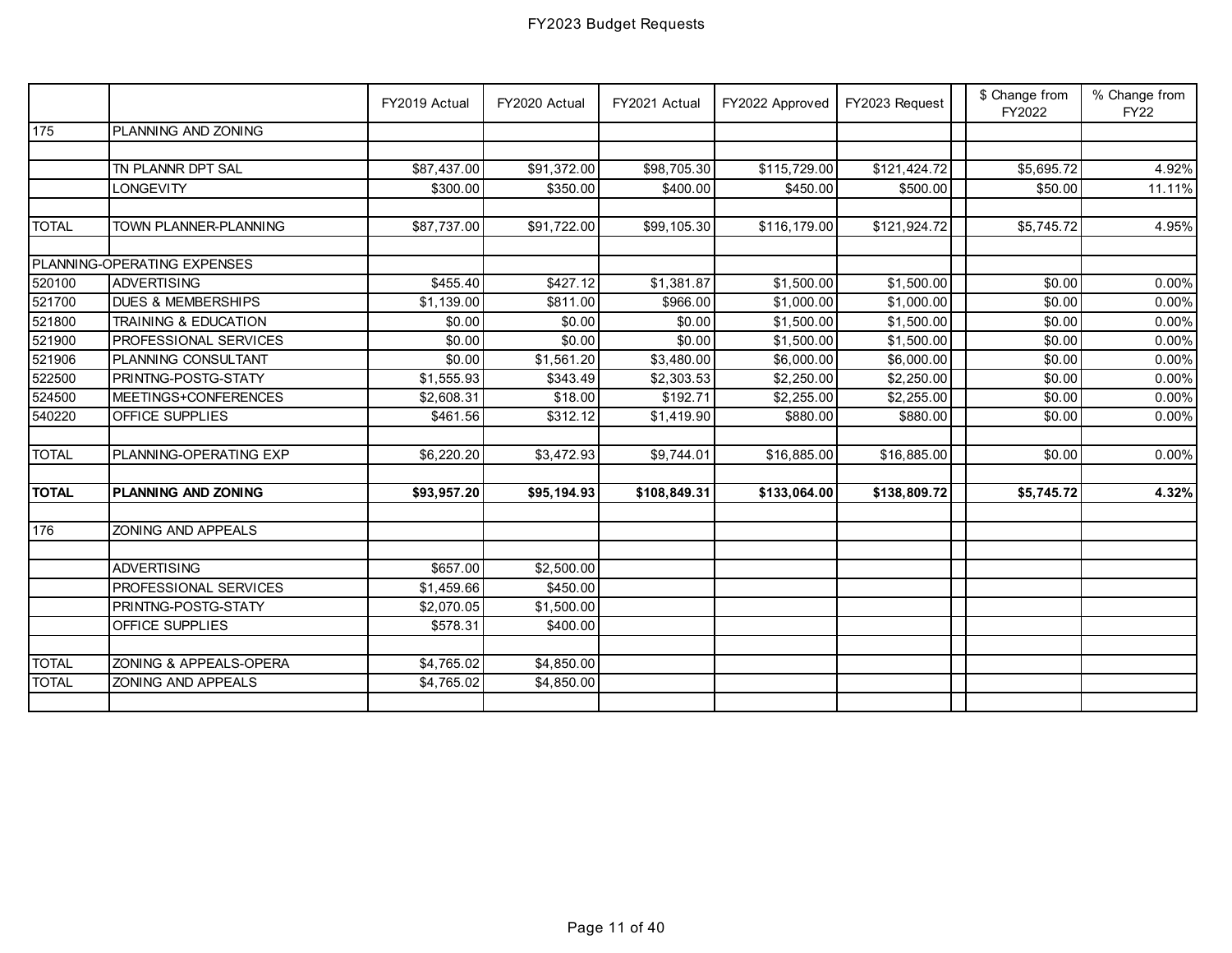|              |                              | FY2019 Actual | FY2020 Actual          | FY2021 Actual | FY2022 Approved        | FY2023 Request | \$ Change from<br>FY2022 | % Change from<br><b>FY22</b> |
|--------------|------------------------------|---------------|------------------------|---------------|------------------------|----------------|--------------------------|------------------------------|
| 192          | PUBLIC BLDGS+PROPERTY MAINT  |               |                        |               |                        |                |                          |                              |
|              |                              |               |                        |               |                        |                |                          |                              |
|              | PUB BLD+PROP MAI SAL EXP     | \$94,592.81   | \$104,339.38           | \$108,810.78  | \$111,665.00           | \$117,278.36   | \$5,613.36               | 5.03%                        |
|              | Longevity                    |               |                        |               |                        | \$250.00       | \$250.00                 | #DIV/0!                      |
| <b>TOTAL</b> | PUB BLDG+PROP MAI-SALA       | \$94,592.81   | \$104,339.38           | \$108,810.78  | \$111,665.00           | \$117,528.36   | \$5,863.36               | 5.25%                        |
|              |                              |               |                        |               |                        |                |                          |                              |
|              | PUB BLDG+PROP MAI-EXP        |               |                        |               |                        |                |                          |                              |
|              | <b>VEHCL EQ REPR+SVC</b>     |               |                        |               |                        | \$500.00       | \$500.00                 | #DIV/0!                      |
|              | UTIL-CELL PHONE              | \$520.00      | \$1,865.07             | \$1,117.64    | \$1,800.00             | \$1,800.00     | \$0.00                   | 0.00%                        |
|              | <b>CLOTHING ALLOW</b>        | \$947.26      | \$1,280.94             | \$0.00        | \$500.00               | \$500.00       | \$0.00                   | 0.00%                        |
|              | MEETINGS & CONFERENCES       |               |                        | \$2,368.75    | \$1,000.00             | \$1,000.00     | \$0.00                   | 0.00%                        |
|              | OFFICE SUPPL FAC MGR         | \$116.05      | \$318.89               | \$0.00        | \$440.00               | \$440.00       | \$0.00                   | 0.00%                        |
|              | CopyMachSupp Fac Mgr         |               | \$0.00                 | \$820.98      | \$100.00               | \$100.00       | \$0.00                   | 0.00%                        |
|              |                              |               |                        |               |                        |                |                          |                              |
|              |                              |               |                        |               |                        |                |                          |                              |
|              | BLDG MAINT CONTRACTS FAC MGR |               |                        |               |                        |                |                          |                              |
|              | TnHall-BldgContr             | \$21,333.53   | \$16,959.27            | \$32,576.30   | \$24,150.00            | \$24,150.00    | \$0.00                   | 0.00%                        |
|              | PubSaf BldgContr             | \$48,228.23   | \$35,167.51            | \$33,677.31   | \$69,000.00            | \$71,100.00    | \$2,100.00               | 3.04%                        |
|              | DPW TnGar Bldg Contr         | \$22,109.25   | \$7,026.30             | \$10,046.50   | \$31,060.00            | \$33,560.00    | \$2,500.00               | 8.05%                        |
|              | COA BLDG CONTRACTS           | \$8,740.91    | \$9,100.85             | \$7,178.38    | \$19,000.00            | \$19,000.00    | \$0.00                   | 0.00%                        |
|              | LIBRARY BLDG CONTRAC         | \$29,474.17   | \$31,243.07            | \$42,223.58   | \$36,800.00            | \$36,800.00    | \$0.00                   | 0.00%                        |
|              | PARK+REC BLD CONTR           | \$21,056.27   | \$20,731.38            | \$21,815.84   | \$26,500.00            | \$26,500.00    | \$0.00                   | 0.00%                        |
|              | DwightDer B CONTR            |               | \$0.00                 | \$0.00        | \$0.00                 | \$0.00         |                          |                              |
|              |                              |               |                        |               |                        |                |                          |                              |
|              | BLDG ELECTRICITY FAC MGR     |               |                        |               |                        |                |                          |                              |
|              | TOWN HALL ELEC               | \$18,905.52   | \$16,087.00            | \$18,560.09   | \$28,500.00            | \$28,500.00    | \$0.00                   | 0.00%                        |
|              | PublSafety Elec              | \$76,396.51   | \$71,889.42            | \$69,412.96   | \$75,000.00            | \$80,000.00    | \$5,000.00               | 6.67%                        |
|              | PW-TN GAR ELEC               | \$38,069.69   |                        | \$29,165.52   | \$43,260.00            | \$38,000.00    | $-$5,260.00$             |                              |
|              |                              |               | \$34,148.50            |               |                        |                |                          | $-12.16%$                    |
|              | PW-StreetLi Elec             |               | \$0.00                 | \$0.00        | \$0.00                 | \$0.00         | \$0.00                   | #DIV/0!                      |
|              | PW-TRF STN ELEC              | \$5,425.97    | $\overline{$5,109.79}$ | \$4,445.98    | $\overline{$6,954.00}$ | \$6,300.00     | $-$ \$654.00             | $-9.40%$                     |
|              | COA ELECTRIC                 | \$13,165.94   | \$9,186.70             | \$5,678.18    | \$14,000.00            | \$15,000.00    | \$1,000.00               | 7.14%                        |
|              |                              |               |                        |               |                        |                |                          |                              |
|              |                              |               |                        |               |                        |                |                          |                              |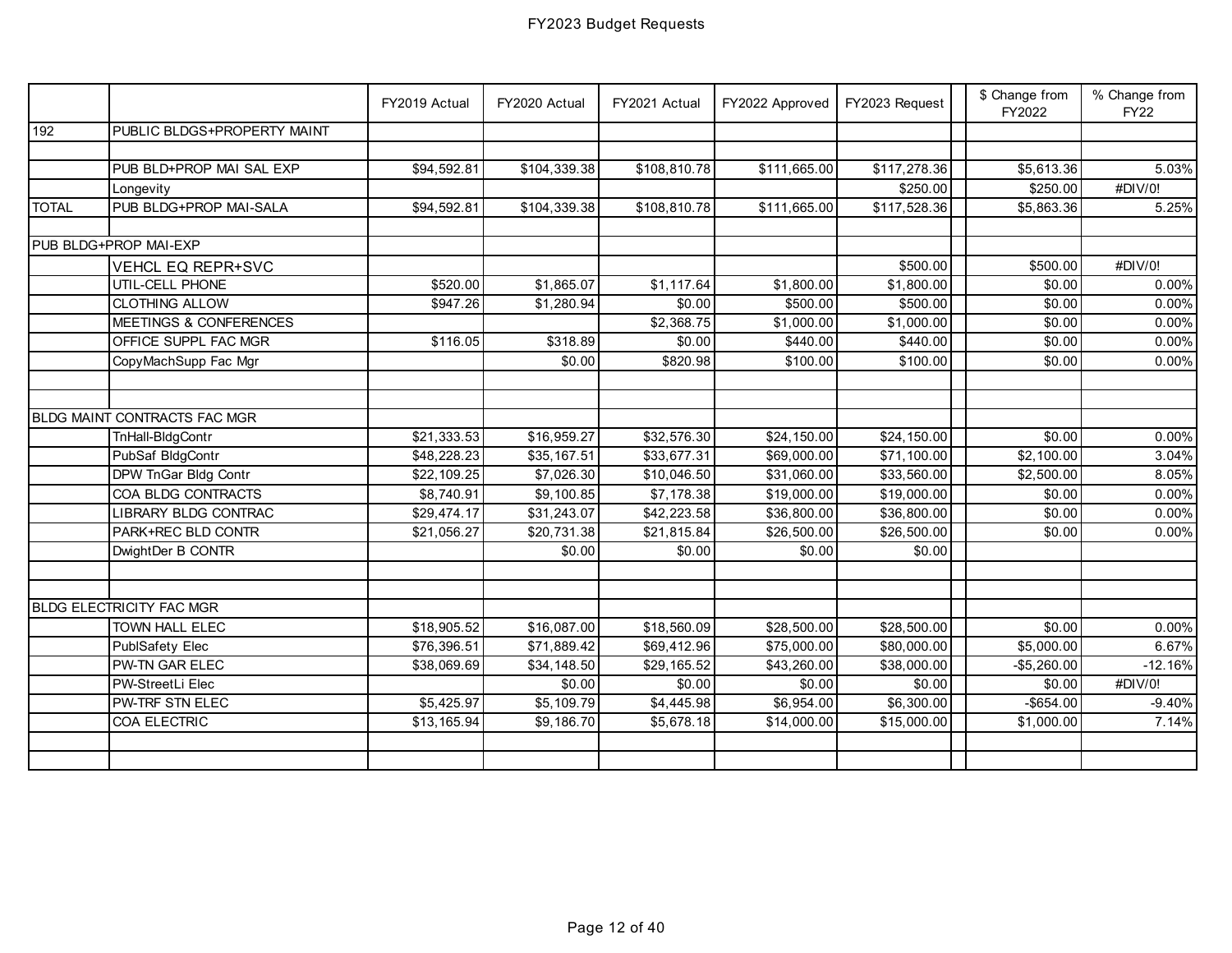|              |                                       | FY2019 Actual | FY2020 Actual | FY2021 Actual          | FY2022 Approved | FY2023 Request | \$ Change from<br>FY2022 | % Change from<br><b>FY22</b> |
|--------------|---------------------------------------|---------------|---------------|------------------------|-----------------|----------------|--------------------------|------------------------------|
|              | <b>BLDG HEAT FACILITIES MANAGER</b>   |               |               |                        |                 |                |                          |                              |
|              | <b>TOWN HALL HEAT</b>                 | \$2,847.30    | \$3,920.25    | \$4,000.43             | \$4,000.00      | \$4,000.00     | \$0.00                   | 0.00%                        |
|              | PublSafty Heat                        | \$11,049.88   | \$14,790.54   | \$13,736.03            | \$20,000.00     | \$20,000.00    | \$0.00                   | 0.00%                        |
|              | PW-TN GAR HEAT                        | \$17,095.29   | \$16,856.72   | \$17,926.26            | \$30,000.00     | \$30,000.00    | \$0.00                   | $0.00\%$                     |
|              | COA HEAT                              | \$3,476.71    | \$3,660.22    | $\overline{$3,727.90}$ | \$4,000.00      | \$4,000.00     | \$0.00                   | 0.00%                        |
|              |                                       |               |               |                        |                 |                |                          |                              |
|              |                                       |               |               |                        |                 |                |                          |                              |
|              | <b>BLDG MAINT &amp; REPAIRS</b>       |               |               |                        |                 |                |                          |                              |
|              | TnHall B M+Repairs                    | \$24,289.44   | \$12,412.68   | \$9,820.19             | \$13,650.00     | \$13,650.00    | \$0.00                   | 0.00%                        |
|              | PublSaf B M+Re                        | \$7,974.31    | \$19,594.50   | \$24,915.36            | \$16,450.00     | \$16,450.00    | \$0.00                   | 0.00%                        |
|              | DPW TnGar B M+R                       | \$5,461.89    | \$3,145.10    | \$18,046.02            | \$10,250.00     | \$10,250.00    | \$0.00                   | 0.00%                        |
|              | COA BLDG M+REP                        | \$8,052.04    | \$6,147.30    | \$2,287.18             | \$8,700.00      | \$8,700.00     | \$0.00                   | 0.00%                        |
|              | LIBR BLDG M+RE                        | \$9,963.58    | \$1,792.92    | \$6,642.03             | \$11,250.00     | \$11,250.00    | \$0.00                   | $0.00\%$                     |
|              | P&R BLD MAI+REPAIRS                   | \$1,942.57    | \$50.00       | \$1,431.02             | \$3,300.00      | \$3,300.00     | \$0.00                   | $0.00\%$                     |
|              | DwightDer B M+R                       | \$97.67       | \$0.00        | \$0.00                 | \$500.00        | \$500.00       | \$0.00                   | $0.00\%$                     |
|              |                                       |               |               |                        |                 |                |                          |                              |
|              | <b>BUILDING WAT+SEW FACILTIES MGR</b> |               |               |                        |                 |                |                          |                              |
|              | TOWN HALL W+S                         | \$810.50      | \$911.72      | \$574.86               | \$1,100.00      | \$1,100.00     | \$0.00                   | 0.00%                        |
|              | PublSafety W+S                        | \$1,788.98    | \$1,718.94    | \$1,902.44             | \$2,150.00      | \$2,150.00     | \$0.00                   | $0.00\%$                     |
|              | PW-TN GAR W+S                         | \$1,996.23    | \$3,050.58    | \$0.00                 | \$0.00          | \$0.00         | \$0.00                   | #DIV/0!                      |
|              | PW-TRF STN W+S                        |               | \$0.00        | \$0.00                 | \$0.00          | \$0.00         | \$0.00                   | #DIV/0!                      |
|              | PW-CEMTERY W+S                        |               | \$0.00        | \$0.00                 | \$0.00          | \$0.00         | \$0.00                   | #DIV/0!                      |
|              | COA-WATER+SEWR                        | \$1,168.92    | \$1,079.08    | \$1,166.10             | \$1,300.00      | \$1,300.00     | \$0.00                   | 0.00%                        |
|              | <b>ENR MGR CONTR SERV</b>             |               |               |                        | \$20,000.00     | \$20,000.00    | \$0.00                   | $0.00\%$                     |
| <b>TOTAL</b> | PUB BLDG+PROP MAI-EXP                 | \$402,504.61  | \$349,245.24  | \$385,263.83           | \$524,714.00    | \$529,900.00   | \$5,186.00               | 0.99%                        |
|              |                                       |               |               |                        |                 |                |                          |                              |
| <b>TOTAL</b> | <b>PUBLIC BLDGS+PROPERTY</b>          | \$304,900.00  | \$374,646.00  | \$605,098.00           | \$636,379.00    | \$647,428.36   | \$11,049.36              | 1.74%                        |
|              |                                       |               |               |                        |                 |                |                          |                              |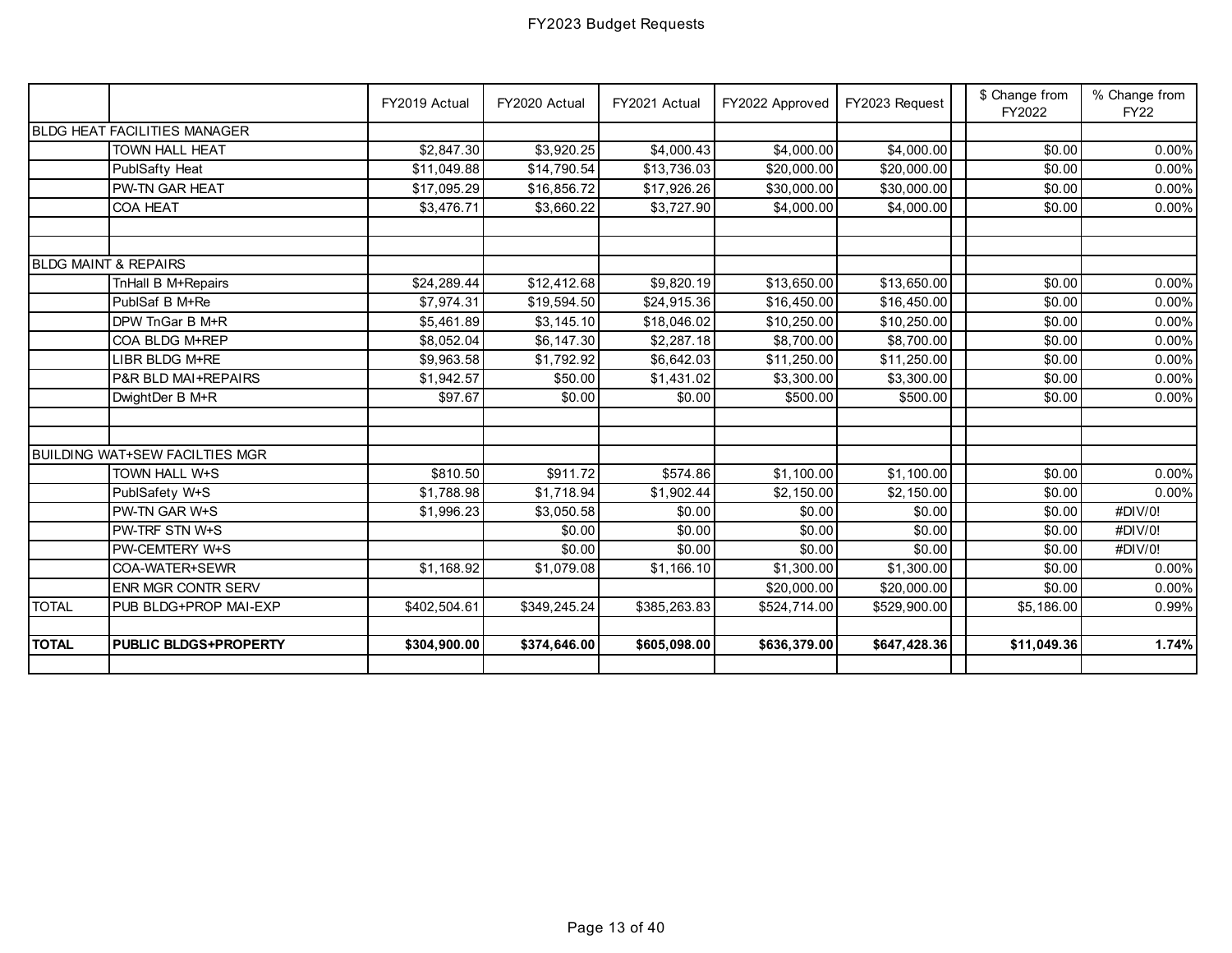|              |                                | FY2019 Actual | FY2020 Actual | FY2021 Actual | FY2022 Approved | FY2023 Request | \$ Change from<br>FY2022 | % Change from<br><b>FY22</b> |
|--------------|--------------------------------|---------------|---------------|---------------|-----------------|----------------|--------------------------|------------------------------|
| 195          | TOWN REPORT/MEETING            |               |               |               |                 |                |                          |                              |
|              |                                |               |               |               |                 |                |                          |                              |
|              | TOWN MEETING WAGES             | \$664.00      | \$384.00      | \$1,605.02    | \$1,000.00      | \$1,000.00     | \$0.00                   | 0.00%                        |
|              |                                |               |               |               |                 |                |                          |                              |
| <b>TOTAL</b> | TOWN REPORT/MTG-SALARY         | \$664.00      | \$384.00      | \$1,605.02    | \$1,000.00      | \$1,000.00     | \$0.00                   | $0.00\%$                     |
|              |                                |               |               |               |                 |                |                          |                              |
|              | TOWN REPORT/MTG-OPERATING EXPE |               |               |               |                 |                |                          |                              |
|              | POLICE SPECIAL DETAIL          |               | \$0.00        | \$904.86      | \$750.00        | \$750.00       | \$0.00                   | 0.00%                        |
|              | CONTRACT SVC-CHECKERS          |               |               |               |                 |                |                          |                              |
|              | PRINTNG-POSTG-STATY            | \$8,821.02    | \$12,352.25   | \$9,372.26    | \$13,250.00     | \$13,250.00    | \$0.00                   | 0.00%                        |
|              | <b>OFFICE SUPPLIES</b>         |               |               |               |                 |                |                          |                              |
| <b>TOTAL</b> | TOWN REPORT/MTG-OPERAT         | \$8,821.02    | \$12,352.25   | \$10,277.12   | \$14,000.00     | \$14,000.00    | \$0.00                   | 0.00%                        |
|              |                                |               |               |               |                 |                |                          |                              |
| <b>TOTAL</b> | <b>TOWN REPORT/MEETING</b>     | \$9,485.02    | \$12,736.25   | \$11,882.14   | \$15,000.00     | \$15,000.00    | \$0.00                   | 0.00%                        |
|              |                                |               |               |               |                 |                |                          |                              |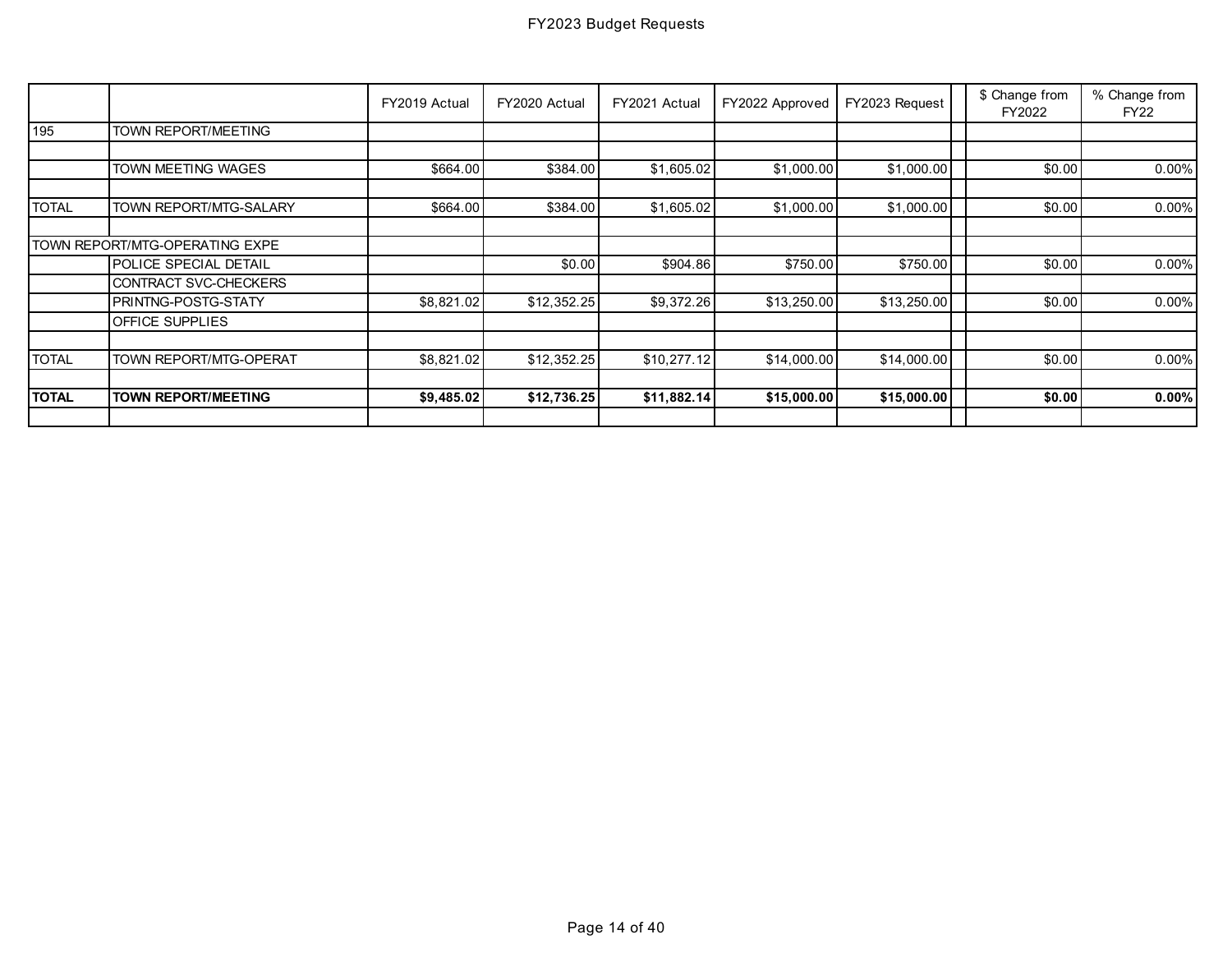|              |                                   | FY2019 Actual  | FY2020 Actual  | FY2021 Actual  | FY2022 Approved | FY2023 Request | \$ Change from<br>FY2022 | % Change from<br><b>FY22</b> |
|--------------|-----------------------------------|----------------|----------------|----------------|-----------------|----------------|--------------------------|------------------------------|
| 210          | POLICE DEPARTMENT                 |                |                |                |                 |                |                          |                              |
|              |                                   |                |                |                |                 |                |                          |                              |
|              | <b>TELEPROCESSING</b>             |                |                |                |                 |                |                          |                              |
|              | <b>GROUNDS &amp; BUILDG MAINT</b> |                |                |                |                 |                |                          |                              |
|              | <b>OTHER EQUIPMENT</b>            |                |                |                |                 |                |                          |                              |
|              | EQUIP MAINT CONTRACTS             |                |                |                |                 |                |                          |                              |
|              | UTIL-ELECTRICITY                  | \$76,396.51    | \$72,000.00    |                |                 |                |                          |                              |
|              | UTIL-NATURAL GAS                  | \$11,049.88    | \$20,000.00    |                |                 |                |                          |                              |
|              | <b>GENERATOR MAINT+SUPPL</b>      |                |                |                |                 |                |                          |                              |
|              | UTIL-TELEPHONE                    | \$43,061.54    | \$40,000.00    |                |                 |                |                          |                              |
|              | UTIL-WATER & SEWER                | \$1,788.98     | \$2,150.00     |                |                 |                |                          |                              |
|              | <b>SUPPLY EXPENSE</b>             |                |                |                |                 |                |                          |                              |
|              | BOOKS-PERIODCLS-SUBSC             |                |                |                |                 |                |                          |                              |
|              | COPY MACHINE SUPPL                |                |                |                |                 |                |                          |                              |
|              |                                   |                |                |                |                 |                |                          |                              |
| <b>TOTAL</b> | POL ADM-PUBL SAF BLD O            | \$132,296.91   | \$134,150.00   |                |                 |                |                          |                              |
|              |                                   |                |                |                |                 |                |                          |                              |
|              | 210 POLICE OPERATIONS-SALARY EXP  |                |                |                |                 |                |                          |                              |
|              | POLICE OP SAL EXP                 | \$2,391,592.04 | \$1,984,471.77 | \$2,244,408.01 | \$2,453,228.00  | \$2,437,259.00 | $-$15,969.00$            | $-0.65%$                     |
|              | SCHL TRA SAF OFF                  |                |                |                |                 | \$60,488.00    | \$60,488.00              | #DIV/0!                      |
|              | POLICE LONGEVITY                  | \$9,600.00     | \$8,050.00     | \$7,750.00     | \$8,100.00      | \$6,600.00     | $-$1,500.00$             | $-18.52%$                    |
|              |                                   |                |                |                |                 |                |                          |                              |
| <b>TOTAL</b> | POLICE OPERATIONS-SALA            | \$2,401,192.04 | \$1,992,521.77 | \$2,252,158.01 | \$2,461,328.00  | \$2,504,347.00 | \$43,019.00              | 1.75%                        |
|              |                                   |                |                |                |                 |                |                          |                              |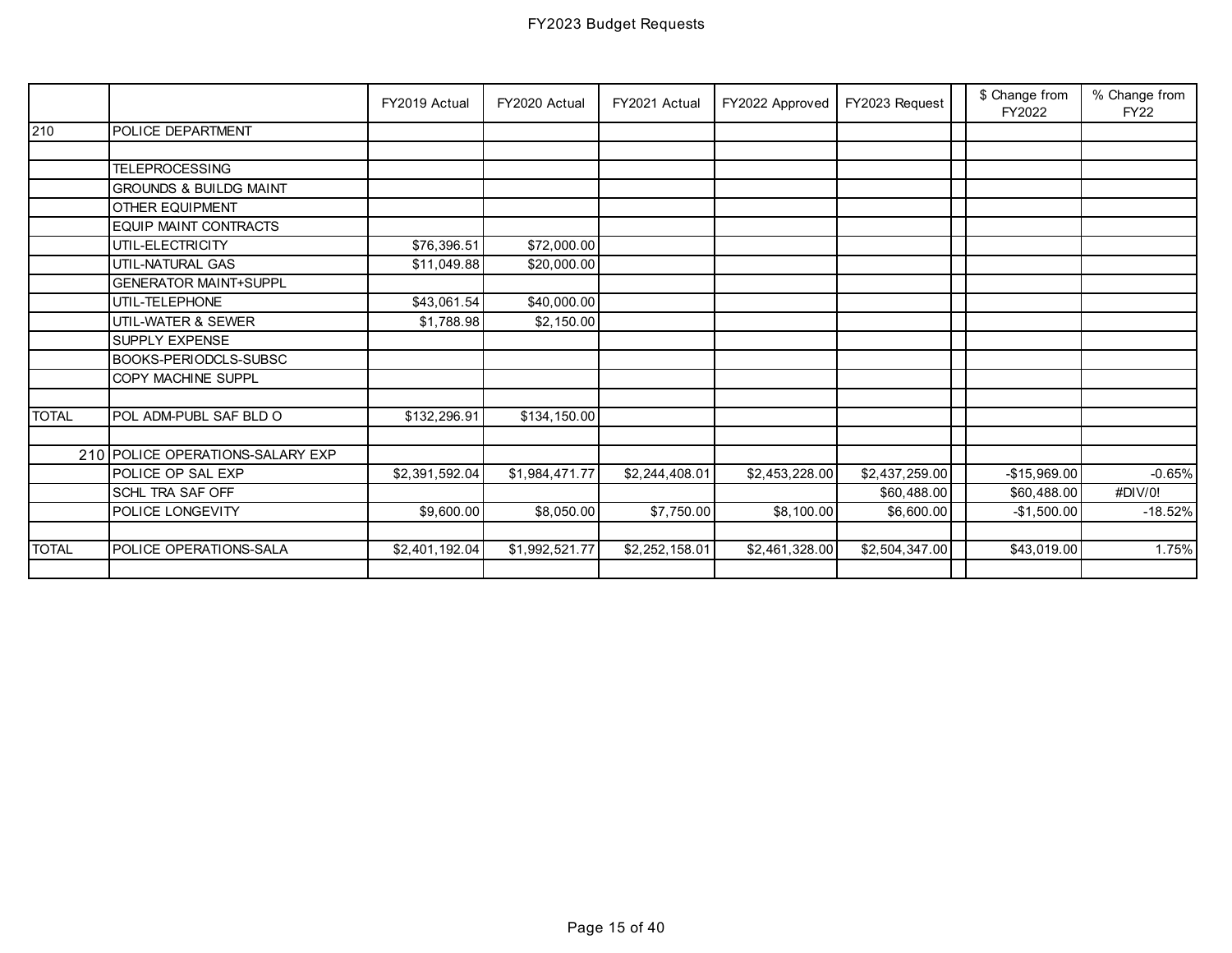|              |                                 | FY2019 Actual  | FY2020 Actual  | FY2021 Actual  | FY2022 Approved | FY2023 Request | \$ Change from<br>FY2022 | % Change from<br><b>FY22</b> |
|--------------|---------------------------------|----------------|----------------|----------------|-----------------|----------------|--------------------------|------------------------------|
|              | POLICE OPERATIONS-OPERATING EX  |                |                |                |                 |                |                          |                              |
|              | <b>TELEPROCESSING</b>           | \$1,120.84     | \$1,120.84     | \$1,120.84     | \$1,318.00      | \$1,318.00     | \$0.00                   | $0.00\%$                     |
|              | <b>CRUISER REPAIR+SERV</b>      | \$22,067.31    | \$26,933.31    | \$23,441.43    | \$26,000.00     | \$21,000.00    | $-$5,000.00$             | $-19.23%$                    |
|              | <b>OTHER EQUIPMENT</b>          | \$459.91       | \$1,044.90     | \$2,025.76     | \$2,000.00      | \$2,250.00     | \$250.00                 | 12.50%                       |
|              | POLICE OFFICER EQUIPMENT        | \$12,153.06    | \$2,700.48     | \$9,893.61     | \$15,973.00     | \$18,000.00    | \$2,027.00               | 12.69%                       |
|              | <b>EQUIP MAINT CONTRACTS</b>    | \$45,215.69    | \$43,812.55    | \$45,336.75    | \$49,500.00     | \$49,500.00    | \$0.00                   | $0.00\%$                     |
|              | RADIO REPAIRS+MAINT             | \$37,367.40    | \$1,484.94     | \$2,272.42     | \$4,000.00      | \$5,000.00     | \$1,000.00               | 25.00%                       |
|              | <b>GASOLINE</b>                 | \$23,944.78    | \$23,419.20    | \$20,772.45    | \$30,748.00     | \$35,522.00    | \$4,774.00               | 15.53%                       |
|              | UTIL-TELEPHONE                  |                | \$0.00         | \$35,142.47    | \$39,021.00     | \$39,021.00    | \$0.00                   | $0.00\%$                     |
|              | <b>DUES &amp; MEMBERSHIPS</b>   | \$10,063.00    | \$4,670.00     | \$7,667.50     | \$10,000.00     | \$10,000.00    | \$0.00                   | $0.00\%$                     |
|              | <b>TRAINING &amp; EDUCATION</b> | \$22,078.00    | \$21,370.35    | \$17,663.00    | \$38,435.00     | \$29,000.00    | $-$9,435.00$             | $-24.55%$                    |
|              | PROFESSIONAL SERVICES           | \$2,546.99     | \$2,131.55     | \$0.00         | \$3,000.00      | \$3,000.00     | \$0.00                   | $0.00\%$                     |
|              | <b>MEDICAL SERV+SUPPLIES</b>    | \$9,550.40     | \$1,758.96     | \$1,307.86     | \$15,250.00     | \$12,250.00    | $-$3,000.00$             | $-19.67%$                    |
|              | PRINTNG-POSTG-STATY             | \$2,188.74     | \$1,596.48     | \$891.61       | \$2,188.00      | \$2,188.00     | \$0.00                   | $0.00\%$                     |
|              | <b>MEALS</b>                    | \$19.77        | \$19.15        | \$328.72       | \$400.00        | \$400.00       | \$0.00                   | $0.00\%$                     |
|              | <b>UNIFORMS</b>                 | \$41,969.43    | \$32,395.36    | \$42,531.18    | \$32,395.00     | \$40,950.00    | \$8,555.00               | 26.41%                       |
|              | UNI-SchTraSafOff                |                |                | \$0.00         |                 | \$1,000.00     | \$1,000.00               | #DIV/0!                      |
|              | <b>SUPPLY EXPENSE</b>           | \$2,180.34     | \$2,848.67     | \$2,733.60     | \$4,000.00      | \$4,000.00     | \$0.00                   | $0.00\%$                     |
|              | BOOKS-PERIODICALS-SUBSCRIPTION  | \$6,602.45     | \$2,980.15     | \$2,596.95     | \$4,000.00      | \$3,000.00     | $-$1,000.00$             | $-25.00\%$                   |
|              | <b>OFFICE SUPPLIES</b>          | \$2,050.08     | \$3,377.00     | \$1,797.81     | \$3,200.00      | \$3,200.00     | \$0.00                   | $0.00\%$                     |
|              | COPY MACHINE SUPPLIES           |                | \$442.27       | \$305.50       | \$700.00        | \$700.00       | \$0.00                   | $0.00\%$                     |
|              | PETTY CASH                      | \$56.09        | \$12.15        | \$39.81        | \$100.00        | \$100.00       | \$0.00                   | $0.00\%$                     |
|              | PHOTO SUPPLIES                  |                | \$0.00         | \$0.00         | \$0.00          | \$500.00       | \$500.00                 | #DIV/0!                      |
|              | CAR ALLOW/MILEAGE               |                | \$175.70       | \$17.95        | \$100.00        | \$100.00       | \$0.00                   | $0.00\%$                     |
|              |                                 |                |                |                |                 |                |                          |                              |
| <b>TOTAL</b> | POLICE OPERATIONS-OPER          | \$241,634.28   | \$174,294.01   | \$217,887.22   | \$282,328.00    | \$281,999.00   | $-$329.00$               | $-0.12%$                     |
|              |                                 |                |                |                |                 |                |                          |                              |
| <b>TOTAL</b> | <b>POLICE</b>                   | \$2,642,826.32 | \$2,166,815.78 | \$2,470,045.23 | \$2,743,656.00  | \$2,786,346.00 | \$42,690.00              | 1.56%                        |
|              |                                 |                |                |                |                 |                |                          |                              |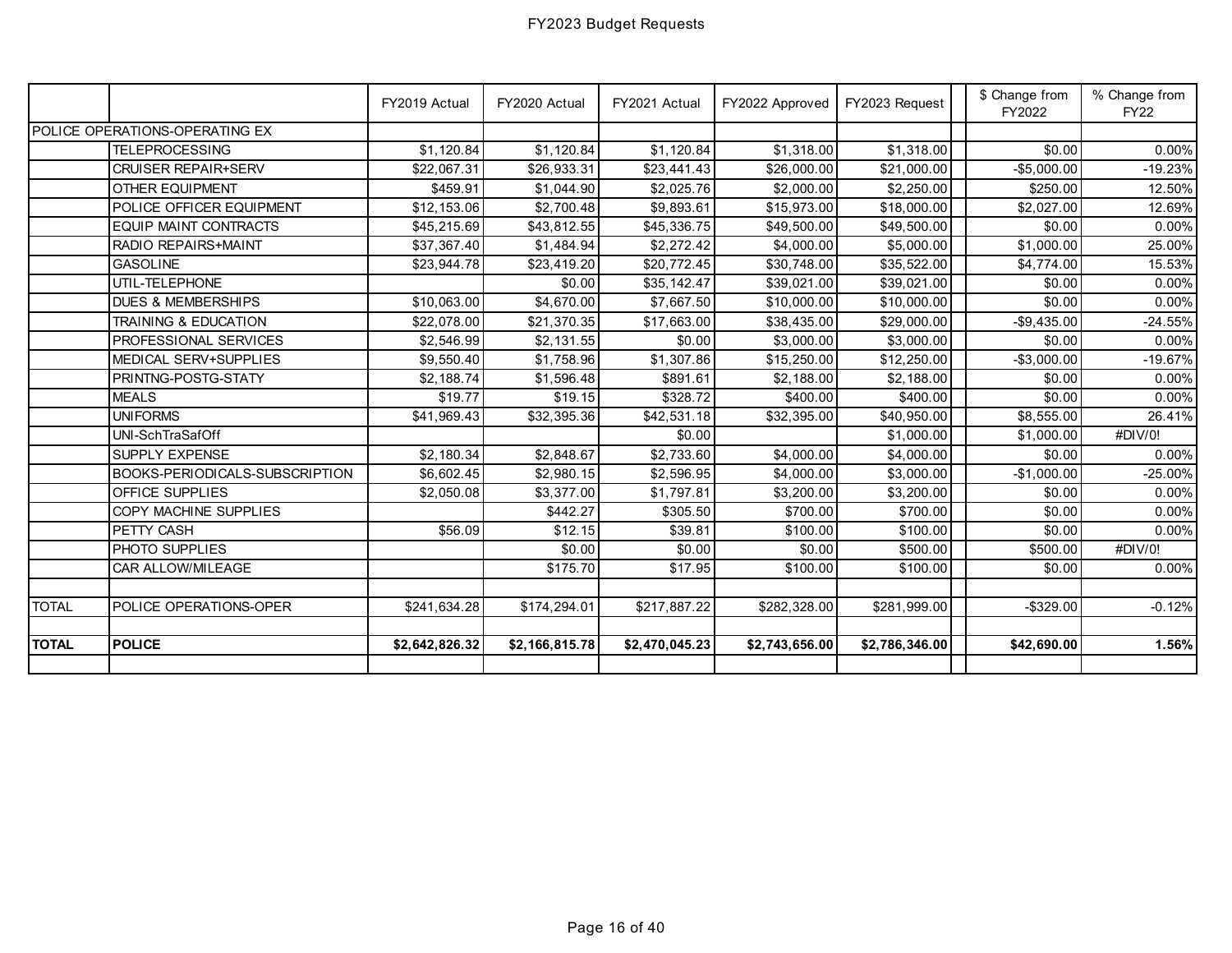|              |                                        | FY2019 Actual | FY2020 Actual | FY2021 Actual | FY2022 Approved | FY2023 Request | \$ Change from<br>FY2022 | % Change from<br><b>FY22</b> |
|--------------|----------------------------------------|---------------|---------------|---------------|-----------------|----------------|--------------------------|------------------------------|
|              | <b>ITRAFFIC MARK SIGNS-OPER EXPENS</b> |               |               |               |                 |                |                          |                              |
|              | TRAFFIC LIGHT MAINTENANCE              | \$31,627.45   | \$8,711.85    | \$4,863.50    | \$16,524.00     | \$15,024.00    | $-$1,500.00$             | $-9.08\%$                    |
|              | <b>TRAFFIC MARKINGS</b>                | \$32,863.95   | \$37,678.93   | \$35,390.16   | \$40,000.00     | \$43,000.00    | \$3,000.00               | 7.50%                        |
|              | <b>STREET SIGNS</b>                    | \$6,267.55    | \$7,865.55    | \$498.60      | \$8,500.00      | \$7,000.00     | $-$1,500.00$             | $-17.65%$                    |
|              |                                        |               |               |               |                 |                |                          |                              |
| <b>TOTAL</b> | <b>TRAFFIC MARK SIGNS-OPE</b>          | \$70,758.95   | \$54,256.33   | \$40,752.26   | \$65,024.00     | \$65,024.00    | \$0.00                   | 0.00%                        |
|              |                                        |               |               |               |                 |                |                          |                              |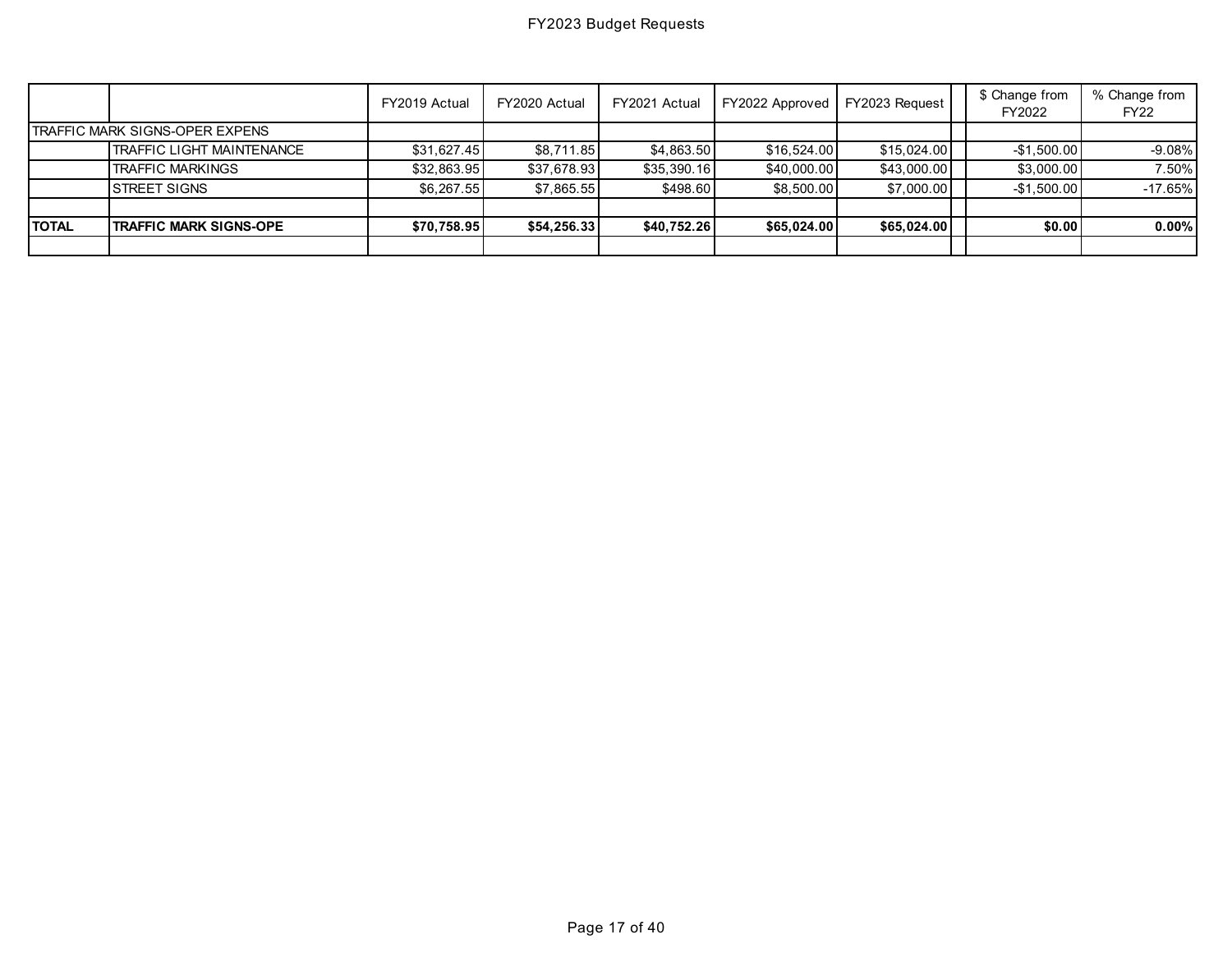|              |                                       | FY2019 Actual | FY2020 Actual  | FY2021 Actual  | FY2022 Approved | FY2023 Request | \$ Change from<br>FY2022 | % Change from<br><b>FY22</b> |
|--------------|---------------------------------------|---------------|----------------|----------------|-----------------|----------------|--------------------------|------------------------------|
| 220          | FIRE & RESCUE DEPARTMENT              |               |                |                |                 |                |                          |                              |
|              |                                       |               |                |                |                 |                |                          |                              |
|              | F&R ADMIN SAL EXP                     | \$144,999.92  | \$157,058.00   |                |                 |                |                          |                              |
|              | PAYROLL ENCUMBRANCE                   |               |                |                |                 |                |                          |                              |
|              | LONGEVITY-F&R ADMIN                   |               |                |                |                 |                |                          |                              |
|              |                                       |               |                |                |                 |                |                          |                              |
| <b>TOTAL</b> | FIRE & RESCUE ADMIN SA                | \$144,999.92  | \$157,058.00   |                |                 |                |                          |                              |
|              |                                       |               |                |                |                 |                |                          |                              |
|              | <b>FIRE &amp; RESCUE ADMIN OP EXP</b> |               |                |                |                 |                |                          |                              |
|              | <b>DUES &amp; MEMBERSHIPS</b>         | \$1,149.00    | \$1,185.00     |                |                 |                |                          |                              |
|              | <b>TRAINING &amp; EDUCATION</b>       | \$2,106.68    | \$2,500.00     |                |                 |                |                          |                              |
|              | <b>TRAINING &amp; EDUCATION</b>       | \$199.27      | \$360.00       |                |                 |                |                          |                              |
|              | <b>UNIFORMS</b>                       | \$933.12      | \$1,500.00     |                |                 |                |                          |                              |
|              | OFFICE SUPPLIES                       | \$1,521.30    | \$1,500.00     |                |                 |                |                          |                              |
|              | CAR ALLOW/MILEAGE                     | \$33.51       | \$575.00       |                |                 |                |                          |                              |
| <b>TOTAL</b> | FIRE & RESCUE ADMIN OP                | \$5,942.88    | \$7,620.00     |                |                 |                |                          |                              |
|              |                                       |               |                |                |                 |                |                          |                              |
| 220          | FIRE & RESCUE OP SALARY               |               |                |                |                 |                |                          |                              |
|              | F&R OP SAL EXP                        | \$943,563.48  | \$1,027,265.86 | \$1,186,919.04 | \$1,294,800.00  | \$1,412,837.00 | \$118,037.00             | 9.12%                        |
|              | RETRO CONTRACT WAGES                  |               |                | \$4,800.00     | \$0.00          |                |                          |                              |
|              | LONGEVITY-F&R OPERATIONS              | \$5,150.00    | \$5,450.00     | \$0.00         | \$5,050.00      | \$4,450.00     | $-$600.00$               | $-11.88%$                    |
| <b>TOTAL</b> | FIRE & RESCUE OP SALAR                | \$948,713.48  | \$1,032,715.86 | \$1,191,719.04 | \$1,299,850.00  | \$1,417,287.00 | \$117,437.00             | 9.03%                        |
|              |                                       |               |                |                |                 |                |                          |                              |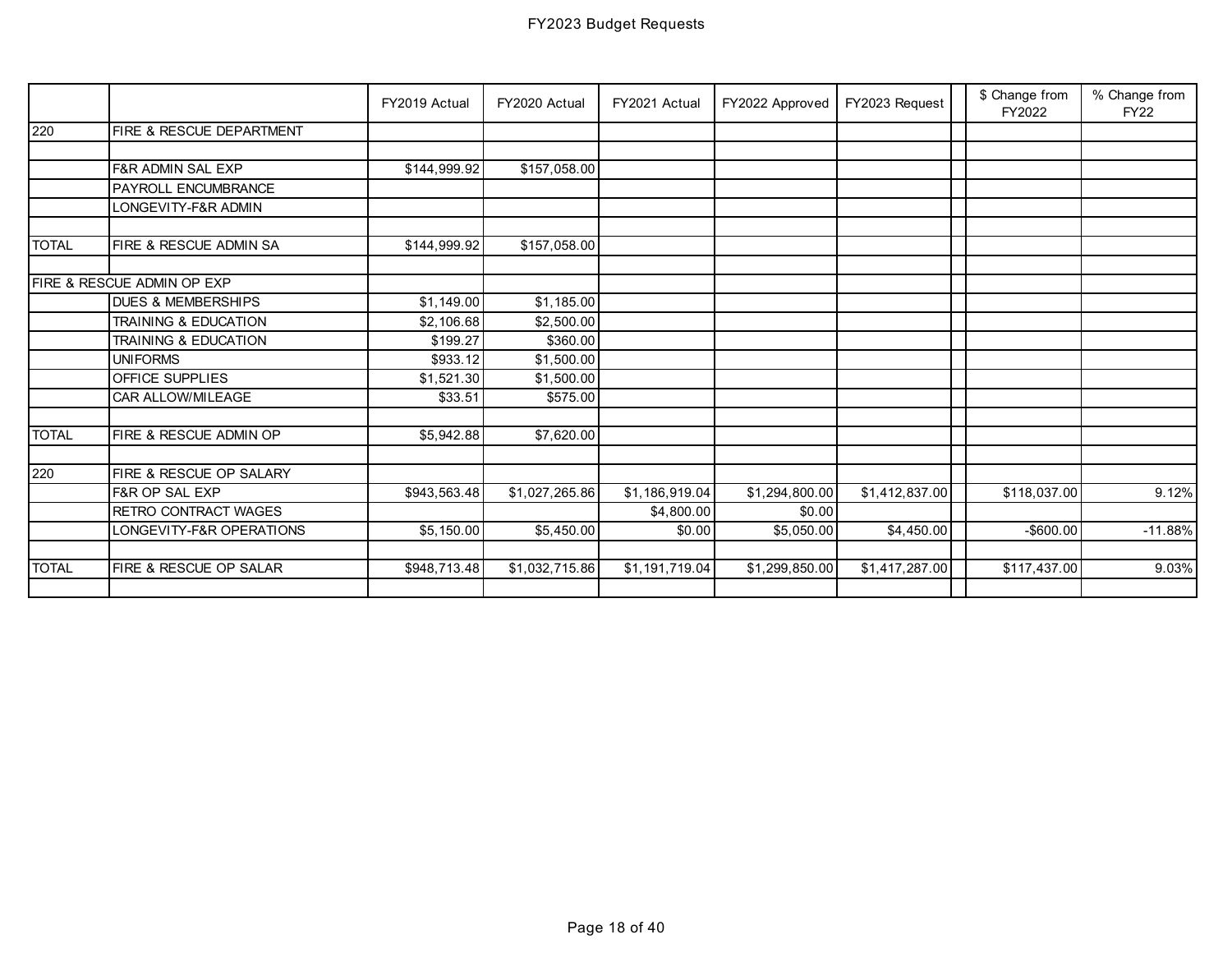|              |                                     | FY2019 Actual  | FY2020 Actual  | FY2021 Actual  | FY2022 Approved | FY2023 Request | \$ Change from<br>FY2022 | % Change from<br><b>FY22</b> |
|--------------|-------------------------------------|----------------|----------------|----------------|-----------------|----------------|--------------------------|------------------------------|
|              | <b>FIRE &amp; RESCUE OP-OP EXP</b>  |                |                |                |                 |                |                          |                              |
|              | <b>GROUNDS &amp; BUILDG MAINT</b>   |                | \$0.00         | \$0.00         | \$0.00          | \$0.00         |                          |                              |
|              | <b>EQUIP REPAIR &amp; SERVICE</b>   | \$27,707.41    | \$54,698.09    | \$38,235.90    | \$35,725.00     | \$35,725.00    | \$0.00                   | 0.00%                        |
|              | OTHER EQUIPMENT                     | \$24,259.87    | \$24,970.93    | \$24,908.74    | \$25,000.00     | \$25,000.00    | \$0.00                   | 0.00%                        |
|              | EQUIP MAINT CONTRACTS               | \$3,766.00     | \$5,062.34     | \$11,029.22    | \$10,825.00     | \$10,825.00    | \$0.00                   | $0.00\%$                     |
|              | RADIO MAINTENANCE                   | \$4,299.26     | \$1,226.50     | \$5,497.81     | \$5,800.00      | \$5,800.00     | \$0.00                   | 0.00%                        |
|              | FIRE ALARM MAINTENANCE              | \$667.42       | \$1,295.70     | \$0.00         | \$0.00          | \$0.00         |                          |                              |
|              | UTIL-FUEL & OIL                     |                | \$1,013.17     | \$0.00         | \$0.00          | \$0.00         | \$0.00                   |                              |
|              | <b>GASOLINE</b>                     | \$11,061.73    | \$8,595.52     | \$10,170.30    | \$12,700.00     | \$12,700.00    | \$0.00                   | $0.00\%$                     |
|              | UTIL-TELEPHONE                      | \$1,706.62     | \$1,745.04     | \$2,036.48     | \$2,000.00      | \$2,000.00     | \$0.00                   | 0.00%                        |
|              | UTIL-WATER & SEWER                  |                | \$0.00         | \$0.00         | \$0.00          | \$0.00         |                          |                              |
|              | <b>LICENSES</b>                     | \$390.00       | \$500.00       | \$3,714.09     | \$3,300.00      | \$3,300.00     | \$0.00                   | $0.00\%$                     |
|              | <b>TRAINING &amp; EDUCATION</b>     | \$2,779.77     | \$4,048.59     | \$6,474.59     | \$6,500.00      | \$6,500.00     | \$0.00                   | 0.00%                        |
|              | <b>MEDICAL SERV+SUPPLIES</b>        | \$18,514.88    | \$10,995.88    | \$20,620.03    | \$24,700.00     | \$24,700.00    | \$0.00                   | $0.00\%$                     |
|              | CONTR SVC-AMBUL BILLING SERV        | \$14,518.86    | \$18,278.96    | \$19,505.98    | \$20,000.00     | \$20,000.00    | \$0.00                   | $0.00\%$                     |
|              | <b>OTHER SUPPLIES</b>               | \$7,886.05     | \$15,603.59    | \$18,815.85    | \$10,000.00     | \$10,000.00    | \$0.00                   | 0.00%                        |
|              | CONTRACTUAL SVCE-MUTUAL AID         | \$2,301.50     | \$399.00       | \$3,600.00     | \$3,500.00      | \$3,500.00     | \$0.00                   | $0.00\%$                     |
|              | <b>UNIFORMS</b>                     | \$9,011.35     | \$9,558.14     | \$9,645.08     | \$9,500.00      | \$9,500.00     | \$0.00                   | 0.00%                        |
|              | UNIFORM CLEANG ALLOW                | \$3,600.00     | \$3,600.00     | \$3,600.00     | \$3,600.00      | \$3,600.00     | \$0.00                   | 0.00%                        |
|              |                                     |                |                |                |                 |                |                          |                              |
| <b>TOTAL</b> | FIRE & RESCUE OP-OP EX              | \$132,470.72   | \$161,591.45   | \$177,854.07   | \$173,150.00    | \$173,150.00   | \$0.00                   | $0.00\%$                     |
|              |                                     |                |                |                |                 |                |                          |                              |
| <b>TOTAL</b> | <b>FIRE &amp; RESCUE DEPARTMENT</b> | \$1,081,184.20 | \$1,194,307.31 | \$1,369,573.11 | \$1,473,000.00  | \$1,590,437.00 | \$117,437.00             | 7.97%                        |
|              |                                     |                |                |                |                 |                |                          |                              |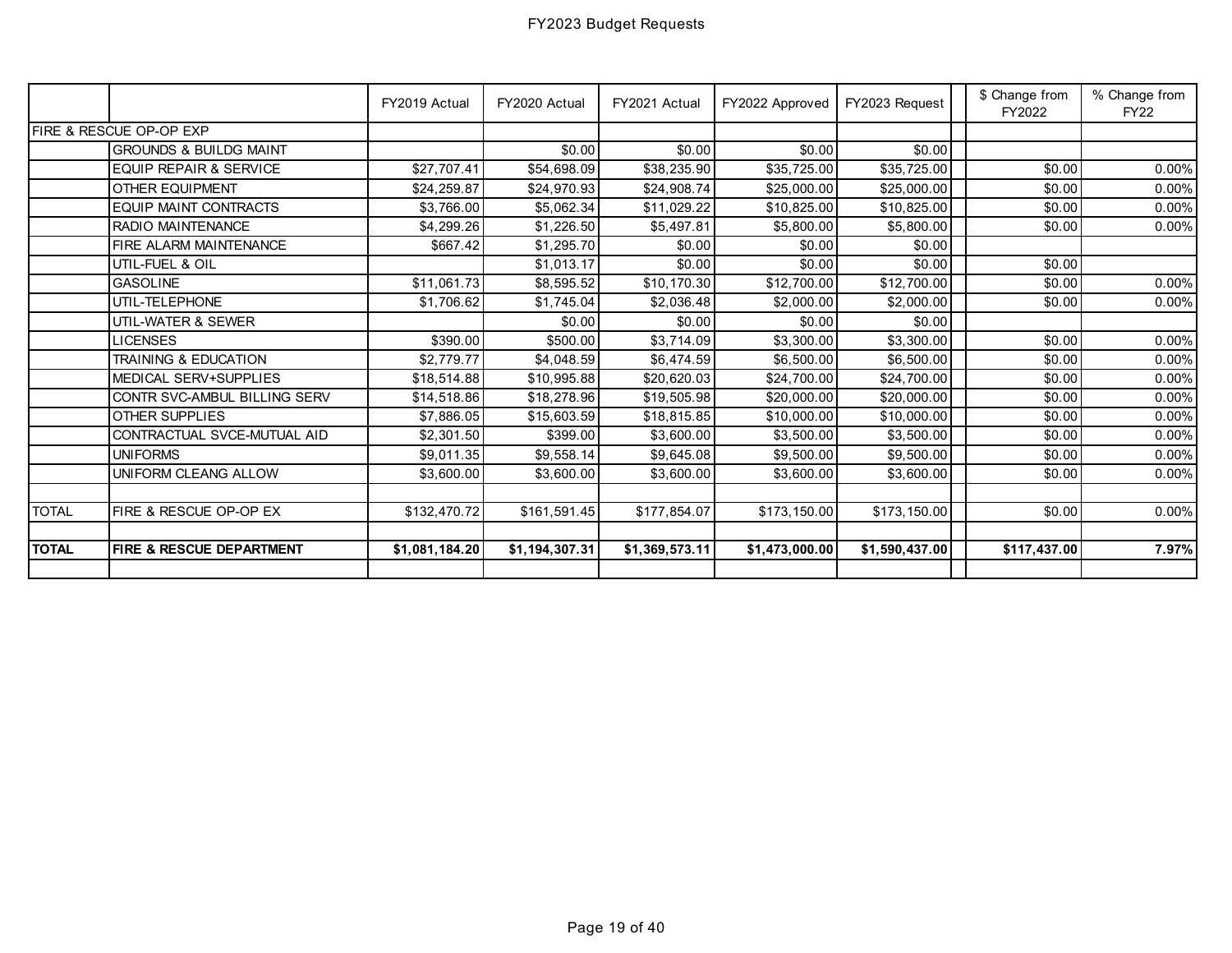|              |                                | FY2019 Actual | FY2020 Actual | FY2021 Actual | FY2022 Approved | FY2023 Request | \$ Change from<br>FY2022 | % Change from<br><b>FY22</b> |
|--------------|--------------------------------|---------------|---------------|---------------|-----------------|----------------|--------------------------|------------------------------|
| 241          | <b>INSPECTIONS</b>             |               |               |               |                 |                |                          |                              |
|              |                                |               |               |               |                 |                |                          |                              |
|              | <b>INSPECTORS SAL EXP</b>      | \$153,291.95  | \$142,053.97  | \$212,576.30  | \$224,489.00    | \$239,262.00   | \$14,773.00              | 6.58%                        |
|              | LONGEVITY                      | \$0.00        | \$0.00        | \$800.00      | \$850.00        | \$900.00       | \$50.00                  | 5.88%                        |
| <b>TOTAL</b> | INSPECTIONS-SALARY EXP         | \$153,291.95  | \$142,053.97  | \$213,376.30  | \$225,339.00    | \$240,162.00   | \$14,823.00              | 6.58%                        |
|              | INSPECTIONS-OPERATING EXPENSE  |               |               |               |                 |                |                          |                              |
|              | UTIL-TELEPHONE                 | \$2,421.37    | \$2,288.93    | \$1,920.79    | \$3,150.00      | \$3,150.00     | \$0.00                   | $0.00\%$                     |
|              | <b>DUES &amp; MEMBERSHIPS</b>  | \$435.00      | \$559.58      | \$0.00        | \$875.00        | \$875.00       | \$0.00                   | $0.00\%$                     |
|              | TRAINING & EDUCATION           | \$1,065.00    | \$290.00      | \$0.00        | \$1,375.00      | \$1,375.00     | \$0.00                   | $0.00\%$                     |
|              | PRINTNG-POSTG-STATY            | \$124.30      | \$416.55      | \$33.05       | \$420.00        | \$420.00       | \$0.00                   | $0.00\%$                     |
|              | BOOKS-PERIODICALS-SUBSCRIPTION | \$237.43      | \$172.95      | \$0.00        | \$650.00        | \$1,650.00     | \$1,000.00               | 153.85%                      |
|              | OFFICE SUPPLIES                | \$511.84      | \$124.02      | \$607.50      | \$788.00        | \$788.00       | \$0.00                   | $0.00\%$                     |
|              | CAR ALLOW/MILEAGE              | \$6,047.22    | \$5,941.64    | \$6,338.47    | \$6,000.00      | \$6,000.00     | \$0.00                   | $0.00\%$                     |
| <b>TOTAL</b> | INSPECTIONS-OPERATING          | \$10,842.16   | \$9,793.67    | \$8,899.81    | \$13,258.00     | \$14,258.00    | \$1,000.00               | 7.54%                        |
| <b>TOTAL</b> | <b>INSPECTIONS</b>             | \$164,134.11  | \$151,847.64  | \$222,276.11  | \$238,597.00    | \$254,420.00   | \$15,823.00              | 6.63%                        |
|              |                                |               |               |               |                 |                |                          |                              |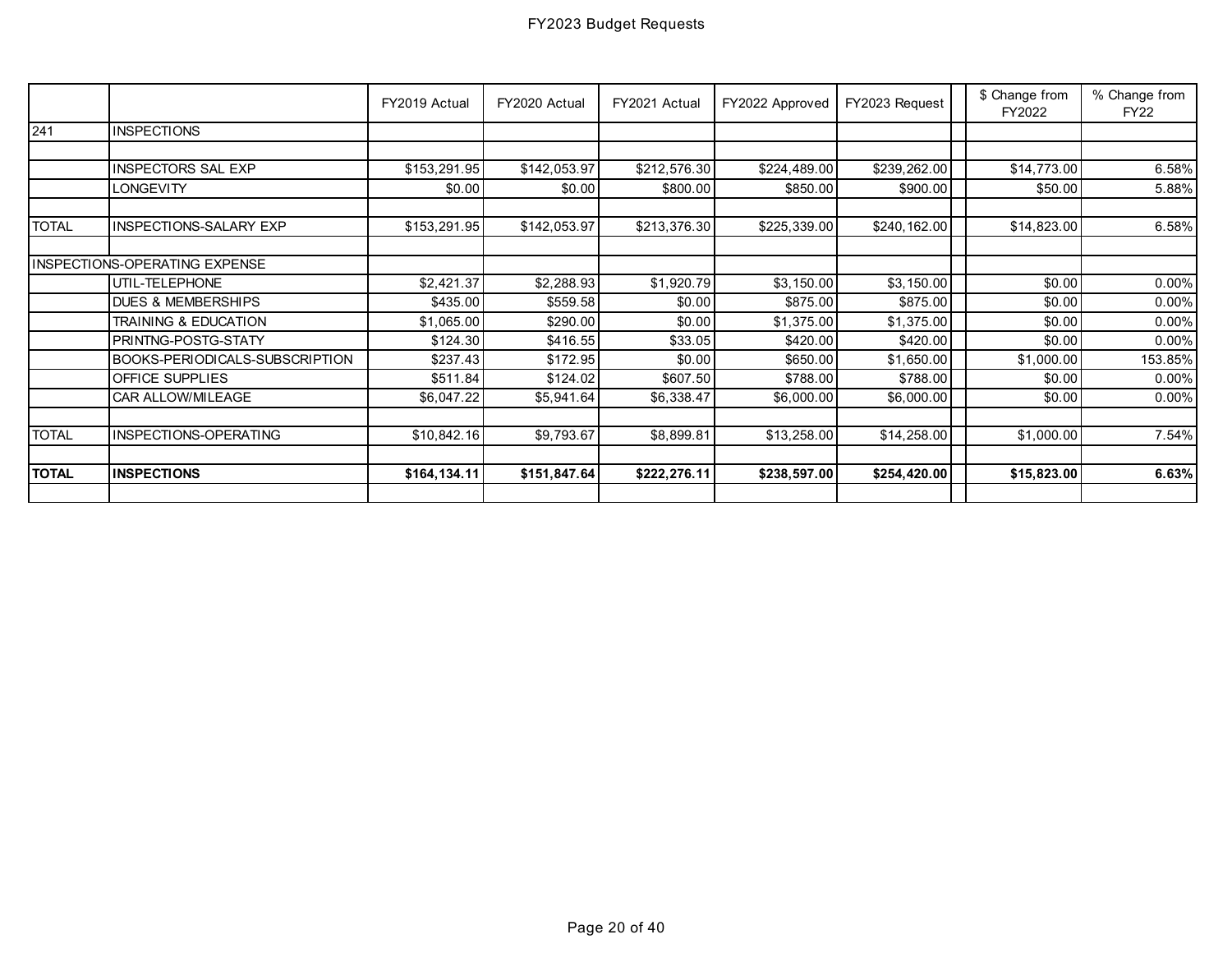|              |                                   | FY2019 Actual | FY2020 Actual | FY2021 Actual | FY2022 Approved | FY2023 Request | \$ Change from<br>FY2022 | % Change from<br><b>FY22</b> |
|--------------|-----------------------------------|---------------|---------------|---------------|-----------------|----------------|--------------------------|------------------------------|
| 244          | SEALER OF WEIGHTS & MEASURES      |               |               |               |                 |                |                          |                              |
|              |                                   |               |               |               |                 |                |                          |                              |
|              | SEALER-RATE                       | \$2,749.00    | \$2,804.00    | \$2,804.00    | \$2,860.00      | \$2,917.00     | \$57.00                  | 1.99%                        |
|              |                                   |               |               |               |                 |                |                          |                              |
| <b>TOTAL</b> | SEALER-SALARY EXPENSE             | \$2,749.00    | \$2,804.00    | \$2,804.00    | \$2,860.00      | \$2,917.00     | \$57.00                  | 1.99%                        |
|              |                                   |               |               |               |                 |                |                          |                              |
|              | SEALER-OPERATING EXPENSE          |               |               |               |                 |                |                          |                              |
|              | <b>OTHER EQUIPMENT</b>            | \$65.64       | \$0.00        | \$0.00        | \$10.00         | \$10.00        | \$0.00                   | $0.00\%$                     |
|              | <b>DUES &amp; MEMBERSHIPS</b>     |               | \$0.00        | \$16.67       | \$35.00         | \$35.00        | \$0.00                   | $0.00\%$                     |
|              | TRAINING & EDUCATION              | \$56.95       | \$16.67       |               | \$75.00         | \$75.00        | \$0.00                   | $0.00\%$                     |
|              | <b>OFFICE SUPPLIES</b>            | \$12.08       | \$0.00        | \$48.22       | \$24.00         | \$30.00        | \$6.00                   | 25.00%                       |
|              | <b>CAR ALLOW/MILEAGE</b>          | \$65.33       | \$46.40       | \$46.00       | \$50.00         | \$50.00        | \$0.00                   | $0.00\%$                     |
|              | <b>SEALER ENCUMB OP EXP</b>       |               |               |               |                 |                |                          |                              |
|              |                                   |               |               |               |                 |                |                          |                              |
| <b>TOTAL</b> | SEALER-OPERATING EXPEN            | \$200.00      | \$63.07       | \$110.89      | \$194.00        | \$200.00       | \$6.00                   | 3.09%                        |
|              |                                   |               |               |               |                 |                |                          |                              |
| <b>TOTAL</b> | <b>SEALER OF WEIGHTS &amp; ME</b> | \$2,949.00    | \$2,867.07    | \$2,914.89    | \$3,054.00      | \$3,117.00     | \$63.00                  | 2.06%                        |
|              |                                   |               |               |               |                 |                |                          |                              |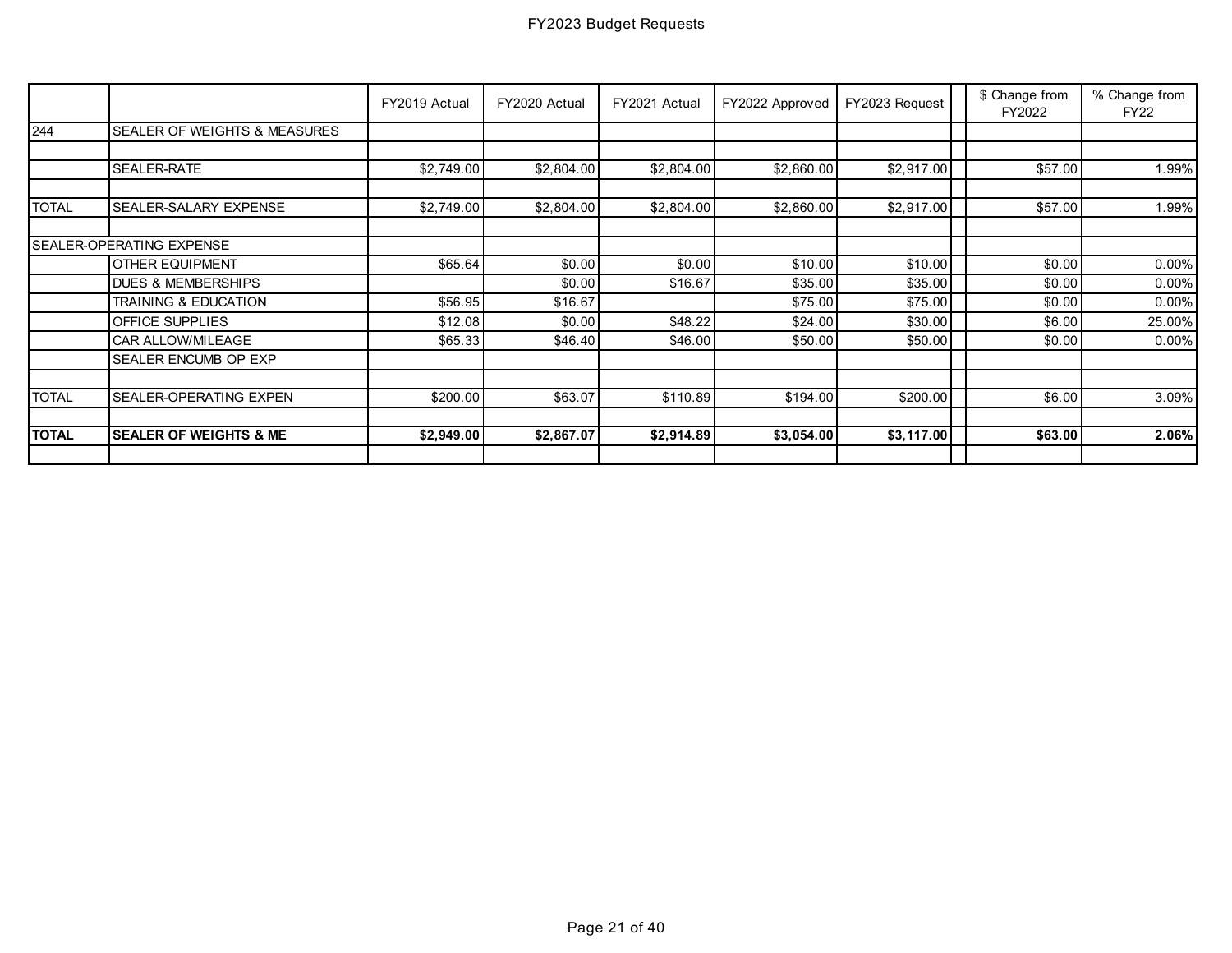|              |                           | FY2019 Actual | FY2020 Actual | FY2021 Actual | FY2022 Approved | FY2023 Request | \$ Change from<br>FY2022 | % Change from<br><b>FY22</b> |
|--------------|---------------------------|---------------|---------------|---------------|-----------------|----------------|--------------------------|------------------------------|
| 291          | <b>EMERGENCY MGMT</b>     |               |               |               |                 |                |                          |                              |
|              |                           |               |               |               |                 |                |                          |                              |
|              | <b>STIPEND-EMER MGMT</b>  | \$0.00        | \$0.00        | \$4,000.00    | \$4,000.00      | \$4,000.00     | \$0.00                   | $0.00\%$                     |
|              |                           |               |               |               |                 |                |                          |                              |
| <b>TOTAL</b> | <b>EMER MGMT STIPEND</b>  | \$0.00        | \$0.00        | \$4,000.00    | \$4,000.00      | \$4,000.00     | \$0.00                   | 0.00%                        |
|              |                           |               |               |               |                 |                |                          |                              |
|              | <b>EMERG MGMNT OP EXP</b> |               |               |               |                 |                |                          |                              |
|              | EQUIP REPAIR & SERVICE    | \$0.00        | \$0.00        | \$1,072.11    | \$7,500.00      | \$7,500.00     | \$0.00                   | 0.00%                        |
|              |                           |               |               |               |                 |                |                          |                              |
| <b>TOTAL</b> | <b>EMERG MGMNT OP EXP</b> | \$0.00        | \$0.00        | \$1,072.11    | \$7,500.00      | \$7,500.00     | \$0.00                   | 0.00%                        |
|              |                           |               |               |               |                 |                |                          |                              |
| <b>TOTAL</b> | <b>EMERGENCY MGMT</b>     | \$0.00        | \$0.00        | \$5,072.11    | \$11,500.00     | \$11,500.00    | \$0.00                   | 0.00%                        |
|              |                           |               |               |               |                 |                |                          |                              |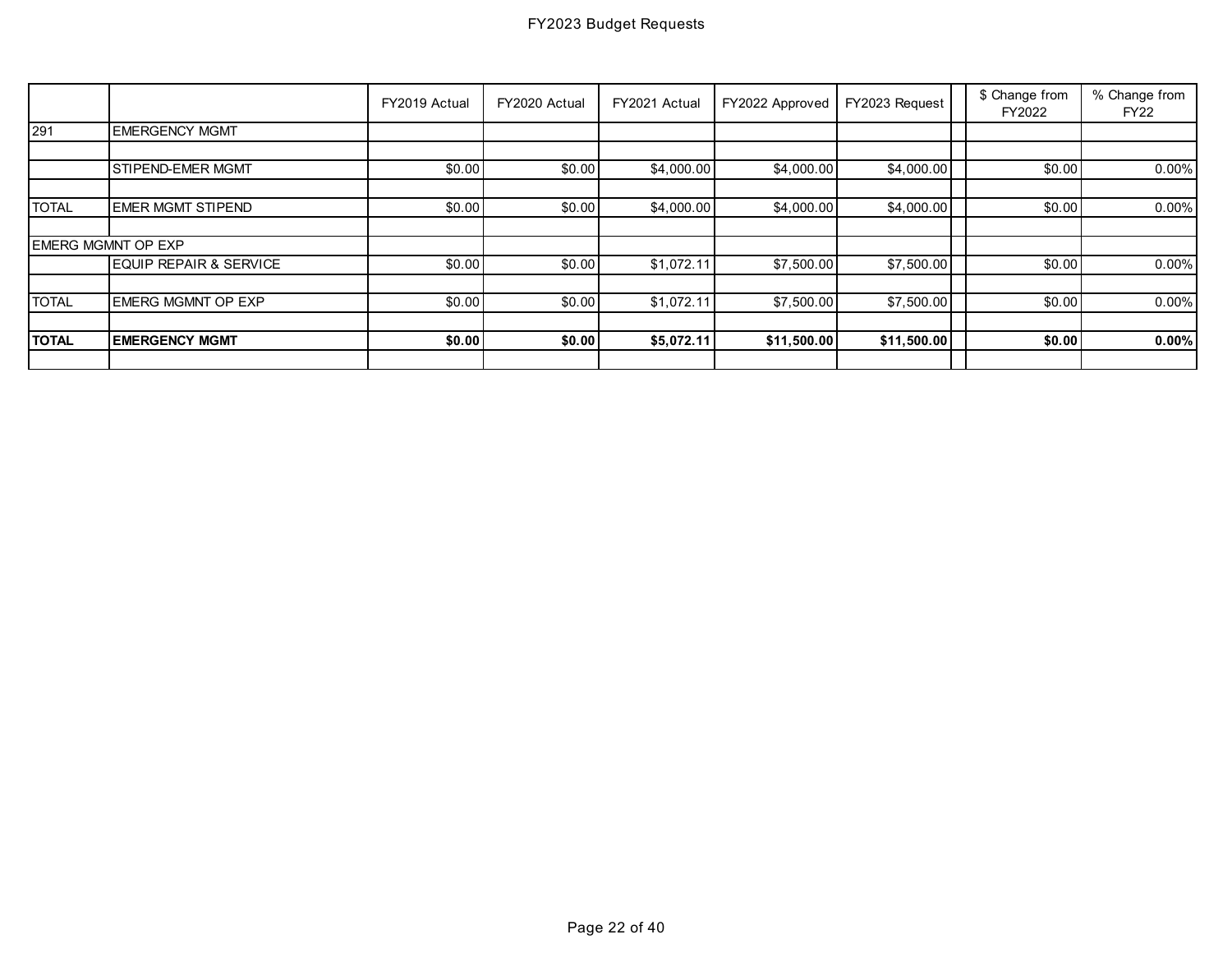|              |                                   | FY2019 Actual | FY2020 Actual | FY2021 Actual | FY2022 Approved | FY2023 Request | \$ Change from<br>FY2022 | % Change from<br><b>FY22</b> |
|--------------|-----------------------------------|---------------|---------------|---------------|-----------------|----------------|--------------------------|------------------------------|
| 292          | <b>ANIMAL CONTROL</b>             |               |               |               |                 |                |                          |                              |
|              |                                   |               |               |               |                 |                |                          |                              |
|              | <b>ACO SALARIES</b>               | \$88,560.03   | \$88,562.09   | \$89,754.80   | \$96,807.00     | \$98,740.00    | \$1,933.00               | 2.00%                        |
|              | LONGEVITY-ACO                     | \$1,000.00    | \$1,000.00    | \$1,000.00    | \$1,000.00      | \$1,000.00     | \$0.00                   | $0.00\%$                     |
| <b>TOTAL</b> | ANIMAL CONTROL-SALARY             | \$89,560.03   | \$89,562.09   | \$90,754.80   | \$97,807.00     | \$99,740.00    | \$1,933.00               | 1.98%                        |
|              |                                   |               |               |               |                 |                |                          |                              |
|              | ANIMAL CONTROL-OPERATING EXP      |               |               |               |                 |                |                          |                              |
|              | <b>EQUIP REPAIR &amp; SERVICE</b> | \$597.19      | \$1,288.28    | \$0.00        | \$3,000.00      | \$3,000.00     | \$0.00                   | 0.00%                        |
|              | OTHER EQUIPMENT                   | \$5,069.95    | \$156.16      | \$117.44      | \$400.00        | \$400.00       | \$0.00                   | $0.00\%$                     |
|              | <b>KENNEL OPERATIONS</b>          | \$7,000.00    | \$7,000.00    | \$7,000.00    | \$7,000.00      | \$7,000.00     | \$0.00                   | 0.00%                        |
|              | RADIO MAINTENANCE                 |               | \$0.00        | \$0.00        | \$429.00        | \$429.00       | \$0.00                   | $0.00\%$                     |
|              | <b>GASOLINE</b>                   | \$1,606.66    | \$1,344.07    | \$923.57      | \$2,000.00      | \$2,000.00     | \$0.00                   | $0.00\%$                     |
|              | <b>DUES &amp; MEMBERSHIPS</b>     | \$80.00       | \$80.00       | \$80.00       | \$200.00        | \$200.00       | \$0.00                   | $0.00\%$                     |
|              | <b>TRAINING &amp; EDUCATION</b>   | \$350.00      | \$0.00        | \$0.00        | \$500.00        | \$500.00       | \$0.00                   | $0.00\%$                     |
|              | PRINTNG-POSTG-STATY               | \$30.45       | \$140.00      | \$0.00        | \$75.00         | \$75.00        | \$0.00                   | $0.00\%$                     |
|              | <b>LAB FEES</b>                   | \$180.00      | \$50.00       | \$120.00      | \$500.00        | \$500.00       | \$0.00                   | 0.00%                        |
|              | <b>UNIFORMS</b>                   |               | \$50.00       | \$112.54      | \$750.00        | \$750.00       | \$0.00                   | $0.00\%$                     |
|              |                                   |               |               |               |                 |                |                          |                              |
| <b>TOTAL</b> | ANIMAL CONTROL-OPERATI            | \$14,914.25   | \$10,108.51   | \$8,353.55    | \$14,854.00     | \$14,854.00    | \$0.00                   | 0.00%                        |
|              |                                   |               |               |               |                 |                |                          |                              |
| <b>TOTAL</b> | <b>ANIMAL CONTROL</b>             | \$104,474.28  | \$99,670.60   | \$99,108.35   | \$112,661.00    | \$114,594.00   | \$1,933.00               | 1.72%                        |
|              |                                   |               |               |               |                 |                |                          |                              |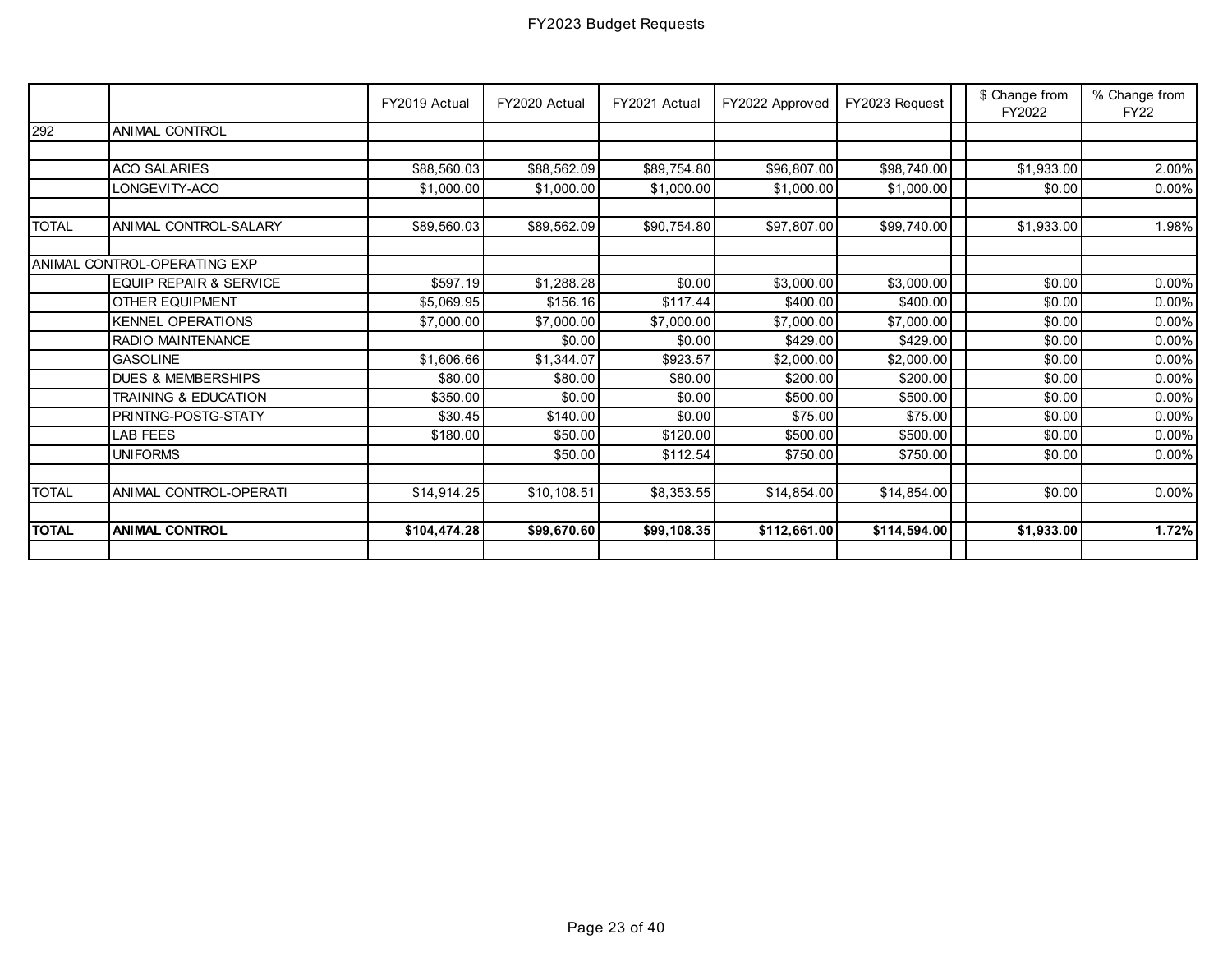|              |                               | FY2019 Actual | FY2020 Actual | FY2021 Actual | FY2022 Approved | FY2023 Request | \$ Change from<br>FY2022 | % Change from<br><b>FY22</b> |
|--------------|-------------------------------|---------------|---------------|---------------|-----------------|----------------|--------------------------|------------------------------|
| 294          | <b>TREE</b>                   |               |               |               |                 |                |                          |                              |
|              |                               |               |               |               |                 |                |                          |                              |
|              | <b>TREE SALARIES</b>          | \$16,724.04   | \$20,742.97   | \$23,689.33   | \$24,011.00     | \$24,491.00    | \$480.00                 | 2.00%                        |
| <b>TOTAL</b> | TREE-SALARY EXPENSE           | \$16,724.04   | \$20,742.97   | \$23,689.33   | \$24,011.00     | \$24,491.00    | \$480.00                 | 2.00%                        |
|              |                               |               |               |               |                 |                |                          |                              |
|              | TREE-OPERATING EXPENSE        |               |               |               |                 |                |                          |                              |
|              | <b>GASOLINE</b>               | \$141.38      |               | \$0.00        | \$0.00          | \$0.00         |                          |                              |
|              | UTIL-TELEPHONE                | \$609.72      |               | \$0.00        | \$0.00          | \$0.00         |                          |                              |
|              | POLICE SPECIAL DETL           | \$2,380.81    | \$8,926.42    | \$3,225.71    | \$2,000.00      | \$2,000.00     | \$0.00                   | 0.00%                        |
|              | CONTRACT SVCE-TREE            | \$41,178.00   | \$34,620.00   | \$42,400.00   | \$40,000.00     | \$40,000.00    | \$0.00                   | $0.00\%$                     |
|              | <b>TREE SUPPLIES</b>          | \$639.82      | \$62.05       | \$0.00        | \$1,600.00      | \$1,600.00     | \$0.00                   | 0.00%                        |
|              |                               |               |               |               |                 |                |                          |                              |
| <b>TOTAL</b> | <b>TREE-OPERATING EXPENSE</b> | \$44,949.73   | \$43,608.47   | \$45,625.71   | \$43,600.00     | \$43,600.00    | \$0.00                   | 0.00%                        |
| <b>TOTAL</b> | <b>TREE</b>                   | \$61,673.77   | \$64,351.44   | \$69,315.04   | \$67,611.00     | \$68,091.00    | \$480.00                 | 0.71%                        |
|              |                               |               |               |               |                 |                |                          |                              |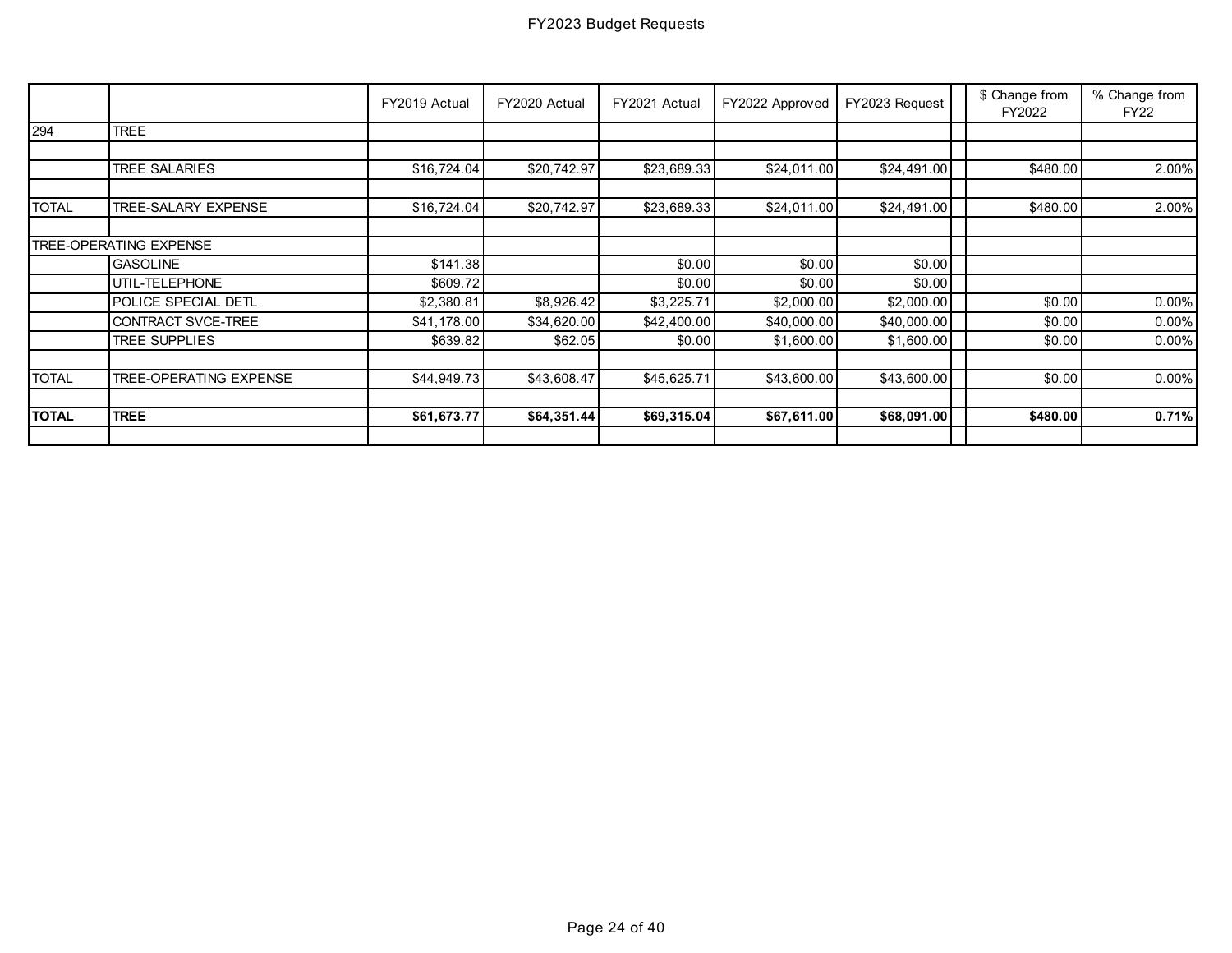|              |                                   | FY2019 Actual  | FY2020 Actual  | FY2021 Actual  | FY2022 Approved | FY2023 Request | \$ Change from<br>FY2022 | % Change from<br><b>FY22</b> |
|--------------|-----------------------------------|----------------|----------------|----------------|-----------------|----------------|--------------------------|------------------------------|
| 422          | <b>HIGHWAY</b>                    |                |                |                |                 |                |                          |                              |
|              |                                   |                |                |                |                 |                |                          |                              |
|              | <b>HIGHWAY SALARIES</b>           | \$883,160.26   | \$900,351.54   | \$946,682.58   | \$997,378.00    | \$1,087,523.00 | $\overline{$90,145.00}$  | 9.04%                        |
|              | LONGEVITY-HIGHWAY                 | \$6,700.00     | \$6,200.00     | \$5,950.00     | \$6,400.00      | \$7,150.00     | \$750.00                 | 11.72%                       |
|              |                                   |                |                |                |                 |                |                          |                              |
| <b>TOTAL</b> | HIGHWAY-SALARY EXPENSE            | \$889,860.26   | \$906,551.54   | \$952,632.58   | \$1,003,778.00  | \$1,094,673.00 | \$90,895.00              | 9.06%                        |
|              |                                   |                |                |                |                 |                |                          |                              |
|              | HIGHWAY-OPERATING EXPENSES        |                |                |                |                 |                |                          |                              |
|              | <b>ADVERTISING</b>                | \$600.00       | \$160.00       | \$384.00       | \$2,000.00      | \$2,000.00     | \$0.00                   | 0.00%                        |
|              | <b>HIGHWAY MATERIALS</b>          | \$259,097.30   | \$220,133.62   | \$201,635.90   | \$250,000.00    | \$247,500.00   | $-$2,500.00$             | $-1.00%$                     |
|              | <b>EQUIP REPAIR &amp; SERVICE</b> | \$23,856.63    |                |                |                 |                |                          |                              |
|              | REPAIRS-DAM/BRIDGE                |                | \$0.00         | \$10,850.00    | \$5,000.00      | \$5,000.00     | \$0.00                   | 0.00%                        |
|              | <b>OTHER EQUIPMENT</b>            |                | \$0.00         | \$0.00         | \$0.00          | \$0.00         |                          |                              |
|              | UTIL-TELEPHONE                    |                | \$0.00         | \$14,761.05    | \$8,980.00      | \$8,980.00     | \$0.00                   | 0.00%                        |
|              | <b>DUES &amp; MEMBERSHIPS</b>     | \$3,510.00     | \$5,575.00     | \$5,800.00     | \$2,500.00      | \$5,000.00     | \$2,500.00               | 100.00%                      |
|              | <b>LICENSES</b>                   | \$1,549.40     | \$1,537.58     | \$428.46       | \$1,200.00      | \$1,200.00     | \$0.00                   | 0.00%                        |
|              | TRAINING & EDUCATION              | \$7,375.00     | \$3,883.33     | \$1,696.80     | \$7,000.00      | \$7,000.00     | \$0.00                   | 0.00%                        |
|              | MEDICAL SERV+SUPPLIES             | \$3,537.30     | \$2,012.50     | \$4,884.67     | \$3,600.00      | \$3,600.00     | \$0.00                   | 0.00%                        |
|              | POLICE SPECIAL DETAIL             | \$4,683.39     | \$10,955.16    | \$10,519.34    | \$13,500.00     | \$13,500.00    | \$0.00                   | 0.00%                        |
|              | CONTRACTED PW SERVICES            | \$18,220.00    | \$8,466.52     | \$11,700.00    | \$20,000.00     | \$20,000.00    | \$0.00                   | 0.00%                        |
|              | ConSvc-M Sta Hosp                 |                |                | \$0.00         | \$100,000.00    | \$25,000.00    | $-$75,000.00$            | $-75.00\%$                   |
|              | STORMWATER MANAGEMENT             | \$15,400.00    | \$35,596.05    | \$37,353.25    | \$40,000.00     | \$50,535.00    | \$10,535.00              | 26.34%                       |
|              | PRINTING-POSTG-STATIONERY         | \$2,632.20     | \$2,308.18     | \$988.17       | \$660.00        | \$660.00       | \$0.00                   | 0.00%                        |
|              | <b>MEALS</b>                      |                | \$0.00         | \$0.00         | \$300.00        | \$300.00       | \$0.00                   | 0.00%                        |
|              | <b>CLOTHING ALLOWANCE</b>         | \$5,500.00     | \$5,000.00     | \$5,000.00     | \$5,500.00      | \$5,500.00     | \$0.00                   | 0.00%                        |
|              | MEETINGS+CONFERENCES              | \$4,069.22     | \$1,196.60     | \$95.00        | \$5,000.00      | \$5,000.00     | \$0.00                   | 0.00%                        |
|              | <b>OFFICE SUPPLIES</b>            | \$3,293.18     | \$565.29       | \$1,361.50     | \$1,200.00      | \$1,200.00     | \$0.00                   | 0.00%                        |
|              |                                   |                |                |                |                 |                |                          |                              |
| <b>TOTAL</b> | HIGHWAY-OPERATING EXPE            | \$353,323.62   | \$297,389.83   | \$307,458.14   | \$466,440.00    | \$401,975.00   | $-$64,465.00$            | $-13.82%$                    |
|              |                                   |                |                |                |                 |                |                          |                              |
| <b>TOTAL</b> | <b>HIGHWAY</b>                    | \$1,243,183.88 | \$1,203,941.37 | \$1,260,090.72 | \$1,470,218.00  | \$1,496,648.00 | \$26,430.00              | 1.80%                        |
|              |                                   |                |                |                |                 |                |                          |                              |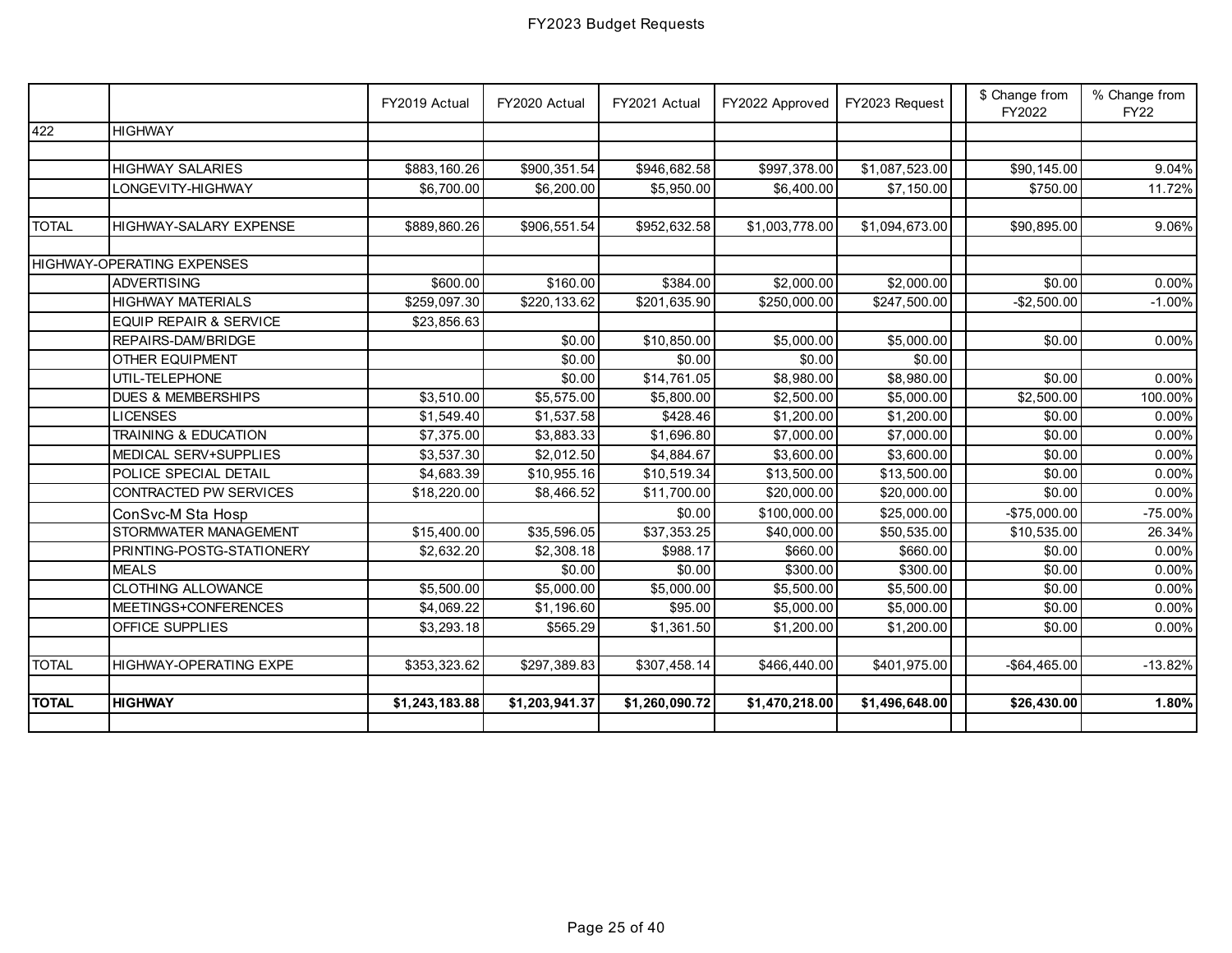|              |                                         | FY2019 Actual | FY2020 Actual | FY2021 Actual | FY2022 Approved | FY2023 Request | \$ Change from<br>FY2022 | % Change from<br><b>FY22</b> |
|--------------|-----------------------------------------|---------------|---------------|---------------|-----------------|----------------|--------------------------|------------------------------|
| 423          | SNOW & ICE                              |               |               |               |                 |                |                          |                              |
|              |                                         |               |               |               |                 |                |                          |                              |
|              | SNOW SAL EXP                            | \$171,813.05  | \$96,030.27   | \$165,177.44  | \$110,462.00    | \$110,463.00   | \$1.00                   | 0.00%                        |
|              |                                         |               |               |               |                 |                |                          |                              |
| <b>TOTAL</b> | SNOW & ICE-SALARY EXPE                  | \$171,813.05  | \$96,030.27   | \$165,177.44  | \$110,462.00    | \$110,463.00   | \$1.00                   | 0.00%                        |
|              | <b>SNOW &amp; ICE-OPERATING EXPENSE</b> |               |               |               |                 |                |                          |                              |
|              | <b>EQUIP REPAIR &amp; SERVICE</b>       | \$47,355.81   | \$56,600.73   | \$45,460.75   | \$40,000.00     | \$40,000.00    | \$0.00                   | $0.00\%$                     |
|              | <b>OTHER EQUIPMENT</b>                  |               | \$0.00        | \$0.00        | \$0.00          | \$0.00         |                          |                              |
|              | <b>GASOLINE</b>                         | \$7,454.00    | \$7,601.70    | \$10,762.04   | \$19,371.00     | \$19,371.00    | \$0.00                   | 0.00%                        |
|              | CONTRACTED SNOW PLOWING                 | \$23,605.00   | \$8,070.00    | \$25,090.00   | \$40,061.00     | \$40,061.00    | \$0.00                   | $0.00\%$                     |
|              | <b>SAND &amp; SALT</b>                  | \$105,882.64  | \$61,787.66   | \$86,150.64   | \$79,541.00     | \$79,541.00    | \$0.00                   | $0.00\%$                     |
|              | <b>MEALS</b>                            | \$3,215.19    | \$1,630.03    | \$3,074.76    | \$4,000.00      | \$4,000.00     | \$0.00                   | $0.00\%$                     |
|              | SNOW & ICE-OPERATING E                  |               |               |               |                 |                |                          |                              |
| <b>TOTAL</b> |                                         | \$187,512.64  | \$135,690.12  | \$170,538.19  | \$182,973.00    | \$182,973.00   | \$0.00                   | $0.00\%$                     |
| <b>TOTAL</b> | <b>SNOW &amp; ICE</b>                   | \$359,325.69  | \$231,720.39  | \$335,715.63  | \$293,435.00    | \$293,436.00   | \$1.00                   | 0.00%                        |
|              |                                         |               |               |               |                 |                |                          |                              |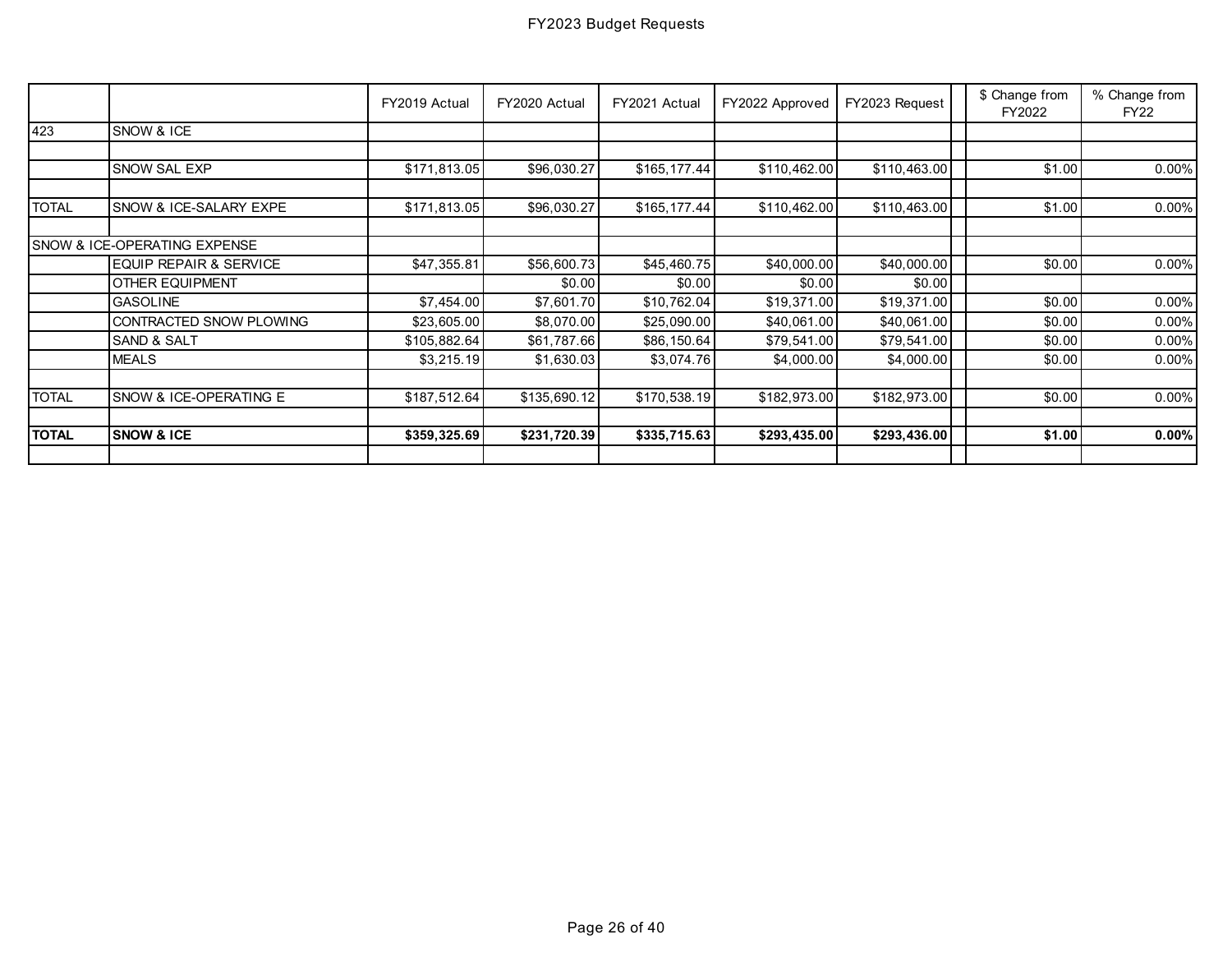|              |                               | FY2019 Actual | FY2020 Actual | FY2021 Actual | FY2022 Approved | FY2023 Request | \$ Change from<br>FY2022 | % Change from<br><b>FY22</b> |
|--------------|-------------------------------|---------------|---------------|---------------|-----------------|----------------|--------------------------|------------------------------|
| 424          | ISTREET LIGHTING              |               |               |               |                 |                |                          |                              |
|              |                               |               |               |               |                 |                |                          |                              |
|              | <b>IELEC-STREET LIGHTS</b>    | \$45,619.08   | \$23,128.39   | \$1,712.39    | \$8,000.00      | \$10,000.00    | \$2,000.00               | 25.00%                       |
|              | <b>I</b> ELEC-TRAFFIC LIGHTS  | \$1,555.13    | \$1,606.76    | \$0.00        | \$2,000.00      | \$2,500.00     | \$500.00                 | 25.00%                       |
|              |                               |               |               |               |                 |                |                          |                              |
| <b>TOTAL</b> | <b>STREET LIGHTING-OPERAT</b> | \$47,174.21   | \$24,735.15   | \$1,712.39    | \$10,000.00     | \$12,500.00    | \$2,500.00               | 25.00%                       |
|              |                               |               |               |               |                 |                |                          |                              |
| <b>TOTAL</b> | <b>STREET LIGHTING</b>        | \$47,174.21   | \$24,735.15   | \$1,712.39    | \$10,000.00     | \$12,500.00    | \$2,500.00               | 25.00%                       |
|              |                               |               |               |               |                 |                |                          |                              |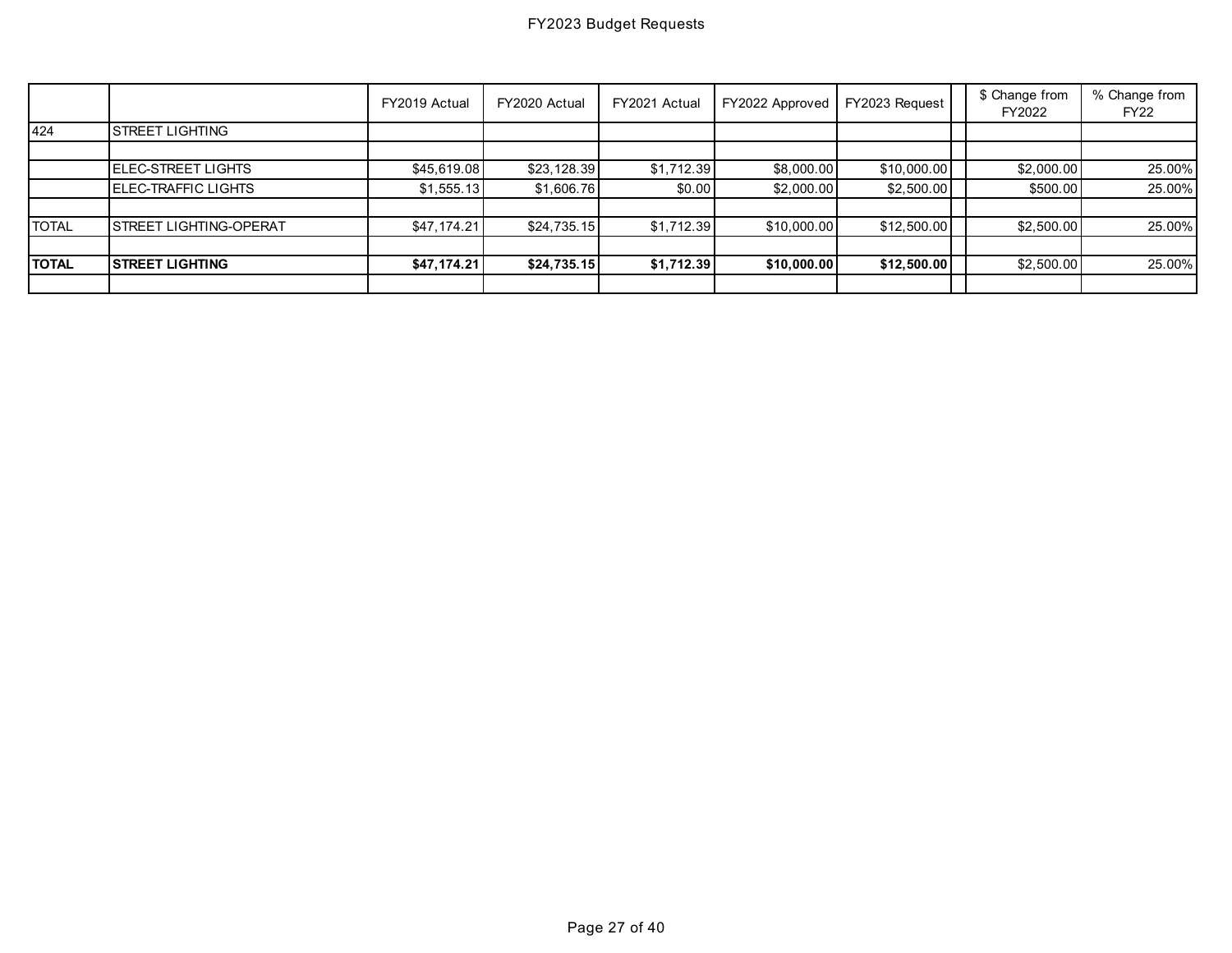|              |                                   | FY2019 Actual | FY2020 Actual | FY2021 Actual | FY2022 Approved | FY2023 Request | \$ Change from<br>FY2022 | % Change from<br><b>FY22</b> |
|--------------|-----------------------------------|---------------|---------------|---------------|-----------------|----------------|--------------------------|------------------------------|
| 426          | EQUIPMENT REPAIR & MAINTENANC     |               |               |               |                 |                |                          |                              |
|              |                                   |               |               |               |                 |                |                          |                              |
|              | DPW EQ REP SALARIES               | \$122,771.97  | \$125,752.02  | \$133,527.74  | \$152,036.00    | \$156,746.00   | \$4,710.00               | 3.10%                        |
|              | LONGEVITY-EQUIP MAINT             |               | \$0.00        | \$0.00        | \$250.00        | \$300.00       | \$50.00                  | 20.00%                       |
|              |                                   |               |               |               |                 |                |                          |                              |
| <b>TOTAL</b> | <b>EQUIP REP MAINT-SALARY</b>     | \$122,771.97  | \$125,752.02  | \$133,527.74  | \$152,286.00    | \$157,046.00   | \$4,760.00               | 3.13%                        |
|              |                                   |               |               |               |                 |                |                          |                              |
|              | EQUIP REP MAINT-OPERATING EXP     |               |               |               |                 |                |                          |                              |
|              | <b>EQUIP REPAIR &amp; SERVICE</b> | \$167,629.73  | \$115,466.02  | \$205,990.86  | \$239,750.00    | \$239,750.00   | \$0.00                   | 0.00%                        |
|              | <b>OTHER EQUIPMENT</b>            |               | \$0.00        | \$0.00        | \$0.00          | \$0.00         |                          |                              |
|              | <b>GASOLINE</b>                   | \$45,657.71   | \$29,859.22   | \$38,917.30   | \$52,763.00     | \$52,763.00    | \$0.00                   | 0.00%                        |
|              | <b>MEDICAL SERV+SUPPLIES</b>      |               | \$0.00        | \$0.00        | \$0.00          | \$0.00         |                          |                              |
|              | <b>CLOTHING ALLOWANCE</b>         | \$2,429.20    | \$3,215.06    | \$1,000.00    | \$1,000.00      | \$1,000.00     | \$0.00                   | 0.00%                        |
|              |                                   |               |               |               |                 |                |                          |                              |
| <b>TOTAL</b> | EQUIP REP MAINT-OPERAT            | \$215,716.64  | \$148,540.30  | \$245,908.16  | \$293,513.00    | \$293,513.00   | \$0.00                   | $0.00\%$                     |
|              |                                   |               |               |               |                 |                |                          |                              |
| <b>TOTAL</b> | <b>EQUIPMENT REPAIR &amp; MAI</b> | \$338,488.61  | \$274,292.32  | \$379,435.90  | \$445,799.00    | \$450,559.00   | \$4,760.00               | 1.07%                        |
|              |                                   |               |               |               |                 |                |                          |                              |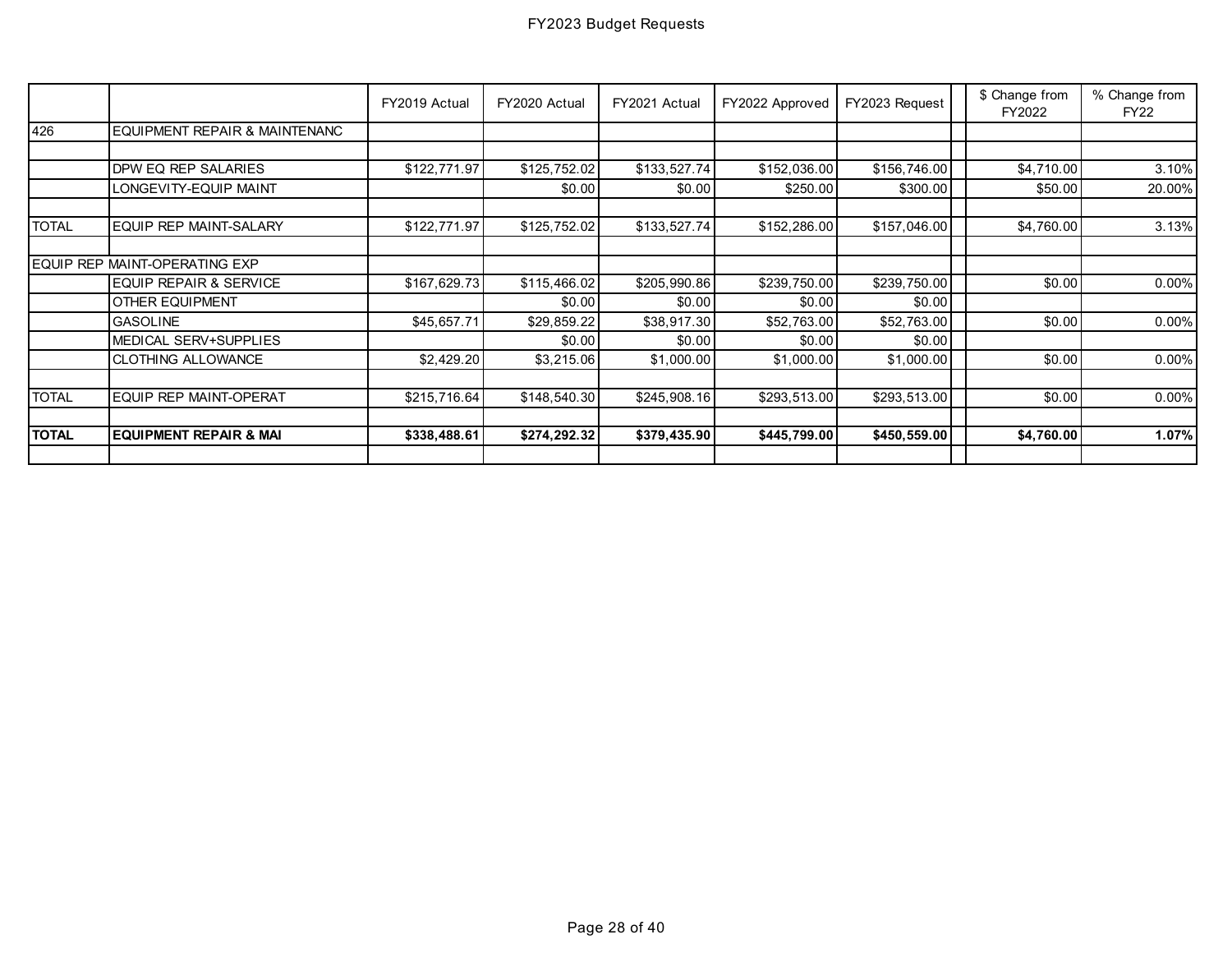|              |                           | FY2019 Actual | FY2020 Actual | FY2021 Actual | FY2022 Approved | FY2023 Request | \$ Change from<br>FY2022 | % Change from<br><b>FY22</b> |
|--------------|---------------------------|---------------|---------------|---------------|-----------------|----------------|--------------------------|------------------------------|
| 429          | <b>SIDEWALKS</b>          |               |               |               |                 |                |                          |                              |
|              |                           |               |               |               |                 |                |                          |                              |
|              | <b>SIDEWALK MATERIALS</b> | \$35,000.00   | \$0.00        | \$33,769.50   | \$35,000.00     | \$35,000.00    | \$0.00                   | $0.00\%$                     |
|              |                           |               |               |               |                 |                |                          |                              |
| <b>TOTAL</b> | SIDEWALKS-OPERATING EX    | \$35,000.00   | \$0.00        | \$33,769.50   | \$35,000.00     | \$35,000.00    | \$0.00                   | $0.00\%$                     |
|              |                           |               |               |               |                 |                |                          |                              |
| <b>TOTAL</b> | <b>SIDEWALKS</b>          | \$35,000.00   | \$0.00        | \$33,769.50   | \$35,000.00     | \$35,000.00    | \$0.00                   | $0.00\%$                     |
|              |                           |               |               |               |                 |                |                          |                              |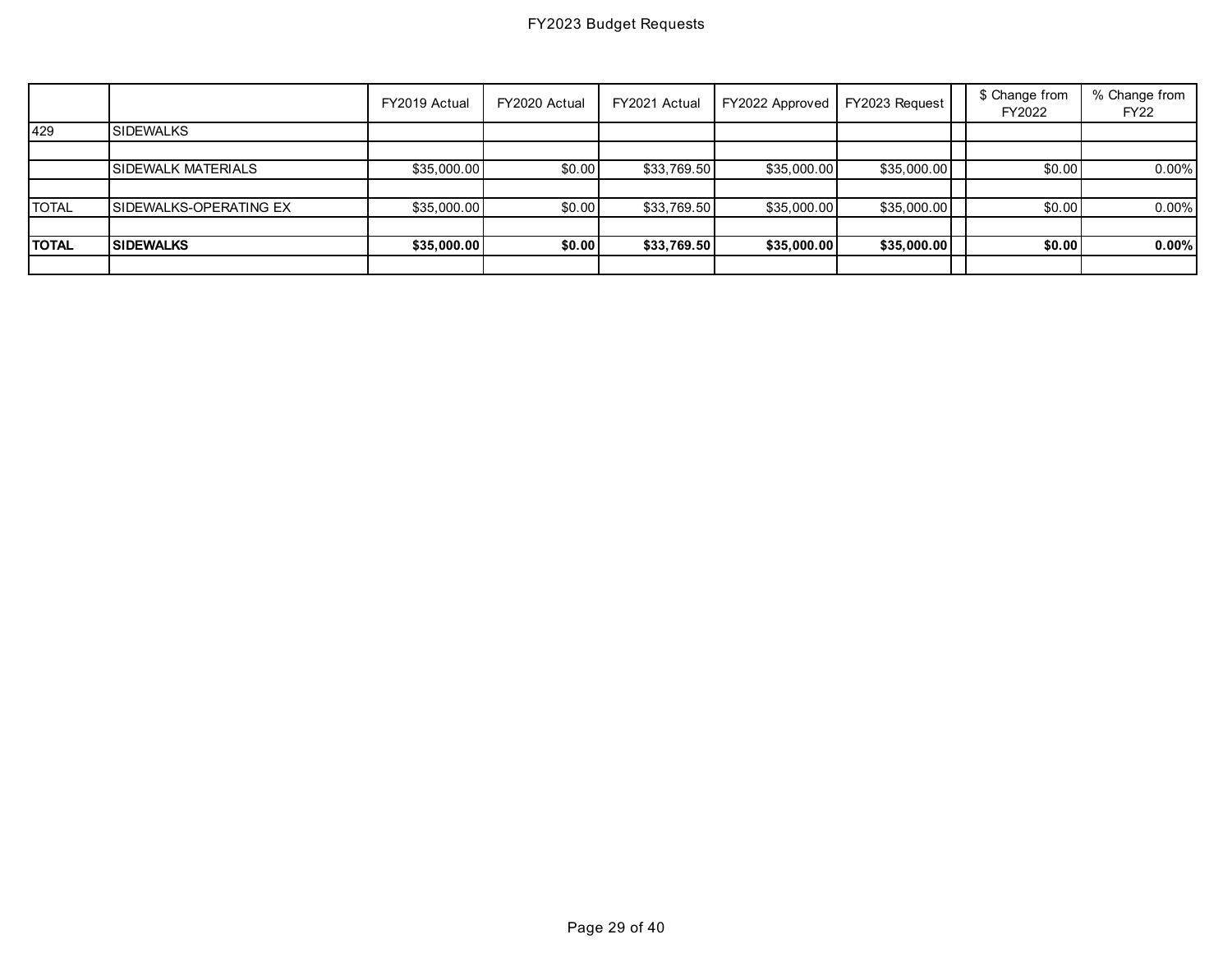|              |                               | FY2019 Actual | FY2020 Actual | FY2021 Actual | FY2022 Approved | FY2023 Request | \$ Change from<br>FY2022 | % Change from<br><b>FY22</b> |
|--------------|-------------------------------|---------------|---------------|---------------|-----------------|----------------|--------------------------|------------------------------|
| 430          | PUBLIC WORKS UTILITIES        |               |               |               |                 |                |                          |                              |
|              |                               |               |               |               |                 |                |                          |                              |
|              | UTIL-TOWN GARAGE-ELECTRIC     | \$38,069.69   | \$43,260.00   |               |                 |                |                          |                              |
|              | UTIL-SOLID WASTE ELECTRICITY  | \$5,425.97    | \$6,954.00    |               |                 |                |                          |                              |
|              | UTIL-TN GAR-HEAT              | \$17,095.29   | \$40,000.00   |               |                 |                |                          |                              |
|              | UTIL-TELEPHONE                | \$11,361.56   | \$8,500.00    |               |                 |                |                          |                              |
|              | UTIL-WATER & SEWER            | \$1,996.23    |               |               |                 |                |                          |                              |
|              |                               |               |               |               |                 |                |                          |                              |
| <b>TOTAL</b> | PW UTILITIES-OPERATING        | \$73,948.74   | \$98,714.00   |               |                 |                |                          |                              |
|              |                               |               |               |               |                 |                |                          |                              |
| <b>TOTAL</b> | <b>PUBLIC WORKS UTILITIES</b> | \$73,948.74   | \$98,714.00   |               |                 |                |                          |                              |
|              |                               |               |               |               |                 |                |                          |                              |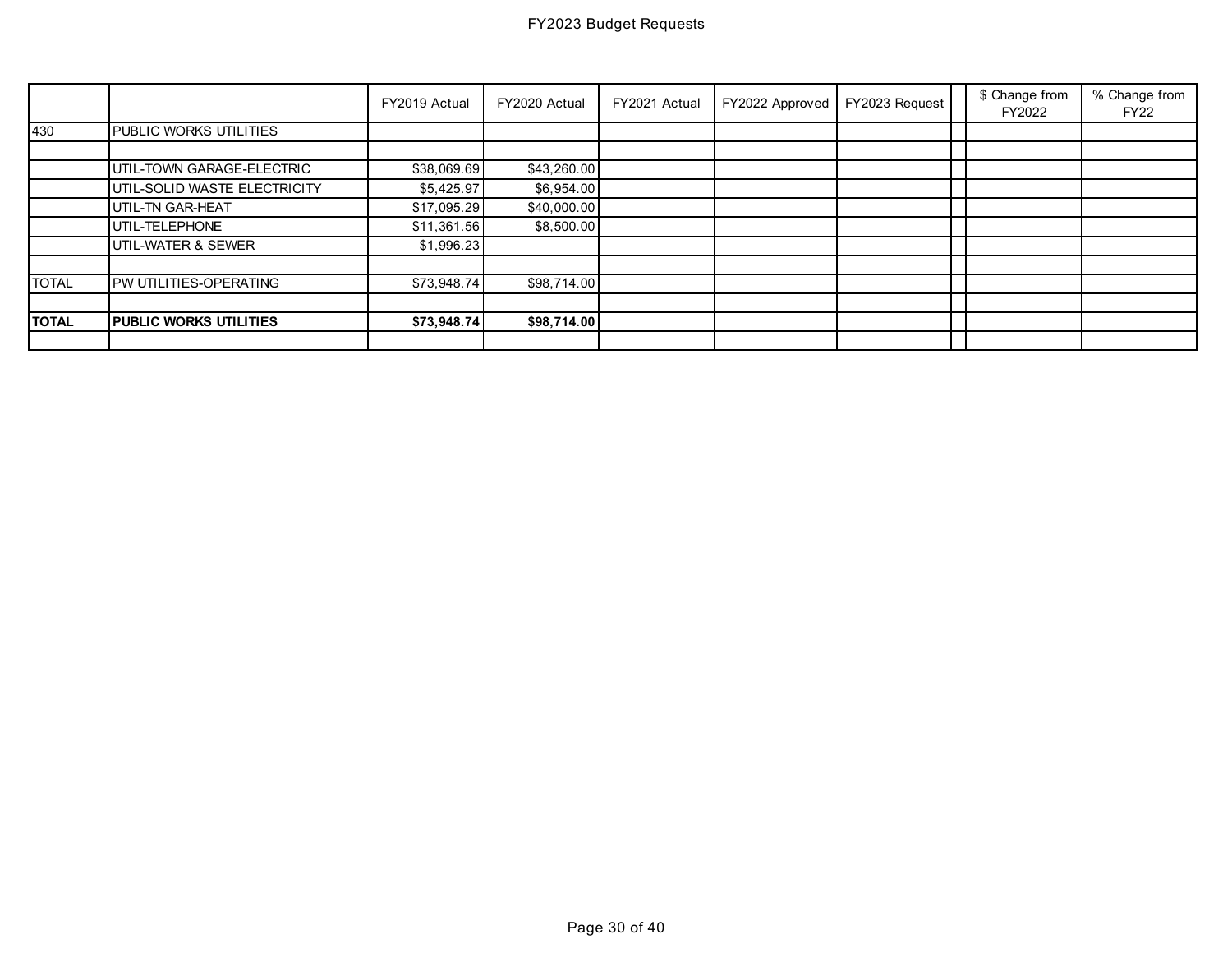|              |                                   | FY2019 Actual | FY2020 Actual | FY2021 Actual | FY2022 Approved | FY2023 Request | \$ Change from<br>FY2022 | % Change from<br><b>FY22</b> |
|--------------|-----------------------------------|---------------|---------------|---------------|-----------------|----------------|--------------------------|------------------------------|
| 433          | SOLID WASTE DISPOSAL              |               |               |               |                 |                |                          |                              |
|              |                                   |               |               |               |                 |                |                          |                              |
|              | SOLID WASTE SALARIES              | \$201,267.01  | \$194,448.43  | \$203,441.45  | \$203,347.00    | \$234,382.00   | \$31,035.00              | 15.26%                       |
|              | LONGEVITY-SOLID WASTE             | \$650.00      | \$700.00      | \$1,000.00    | \$1,100.00      | \$1,200.00     | \$100.00                 | 9.09%                        |
|              |                                   |               |               |               |                 |                |                          |                              |
| <b>TOTAL</b> | SOLID WASTE DISPOSAL-S            | \$201,917.01  | \$195,148.43  | \$204,441.45  | \$204,447.00    | \$235,582.00   | \$31,135.00              | 15.23%                       |
|              |                                   |               |               |               |                 |                |                          |                              |
|              | SOLID WASTE DISP-OPERATING EXP    |               |               |               |                 |                |                          |                              |
|              | <b>GROUNDS &amp; BUILDG MAINT</b> | \$28,294.26   | \$33,914.80   | \$51,582.27   | \$17,000.00     | \$17,000.00    | \$0.00                   | 0.00%                        |
|              | EQUIP REPAIR & SERVICE            | \$44,009.69   |               |               |                 |                |                          |                              |
|              | <b>GASOLINE</b>                   | \$14,964.82   |               |               |                 |                |                          |                              |
|              | MEDICAL SERV+SUPPLIES             |               |               |               |                 |                |                          |                              |
|              | POLICE SPECIAL DETAIL             | \$13,318.90   | \$13,051.11   | \$9,927.64    | \$14,500.00     | \$0.00         | $-$14,500.00$            | $-100.00\%$                  |
|              | CONTR SVCE-TIPPING FEE            | \$269,111.20  | \$284,909.19  | \$321,694.78  | \$311,232.00    | \$311,232.00   | \$0.00                   | 0.00%                        |
|              | CONTRACTED SVE-LANDFILL           | \$27,510.00   | \$31,800.00   | \$24,300.00   | \$41,000.00     | \$41,000.00    | \$0.00                   | 0.00%                        |
|              | <b>RECYCLING</b>                  | \$5,947.69    | \$3,282.50    | \$0.00        | \$0.00          | \$0.00         | \$0.00                   | #DIV/0!                      |
|              | <b>CLOTHING ALLOWANCE</b>         | \$1,000.00    | \$1,000.00    | \$1,000.00    | \$1,000.00      | \$1,000.00     | \$0.00                   | $0.00\%$                     |
|              | <b>HOUSHLD HAZ W DSP</b>          |               |               |               | \$20,000.00     | \$20,000.00    | \$0.00                   | 0.00%                        |
|              |                                   |               |               |               |                 |                |                          |                              |
| <b>TOTAL</b> | SOLID WASTE DISP-OPERA            | \$404,156.56  | \$367,957.60  | \$408,504.69  | \$404,732.00    | \$390,232.00   | $-$14,500.00$            | $-3.58%$                     |
|              |                                   |               |               |               |                 |                |                          |                              |
| <b>TOTAL</b> | <b>SOLID WASTE DISPOSAL</b>       | \$606,073.57  | \$563,106.03  | \$612,946.14  | \$609,179.00    | \$625,814.00   | \$16,635.00              | 2.73%                        |
|              |                                   |               |               |               |                 |                |                          |                              |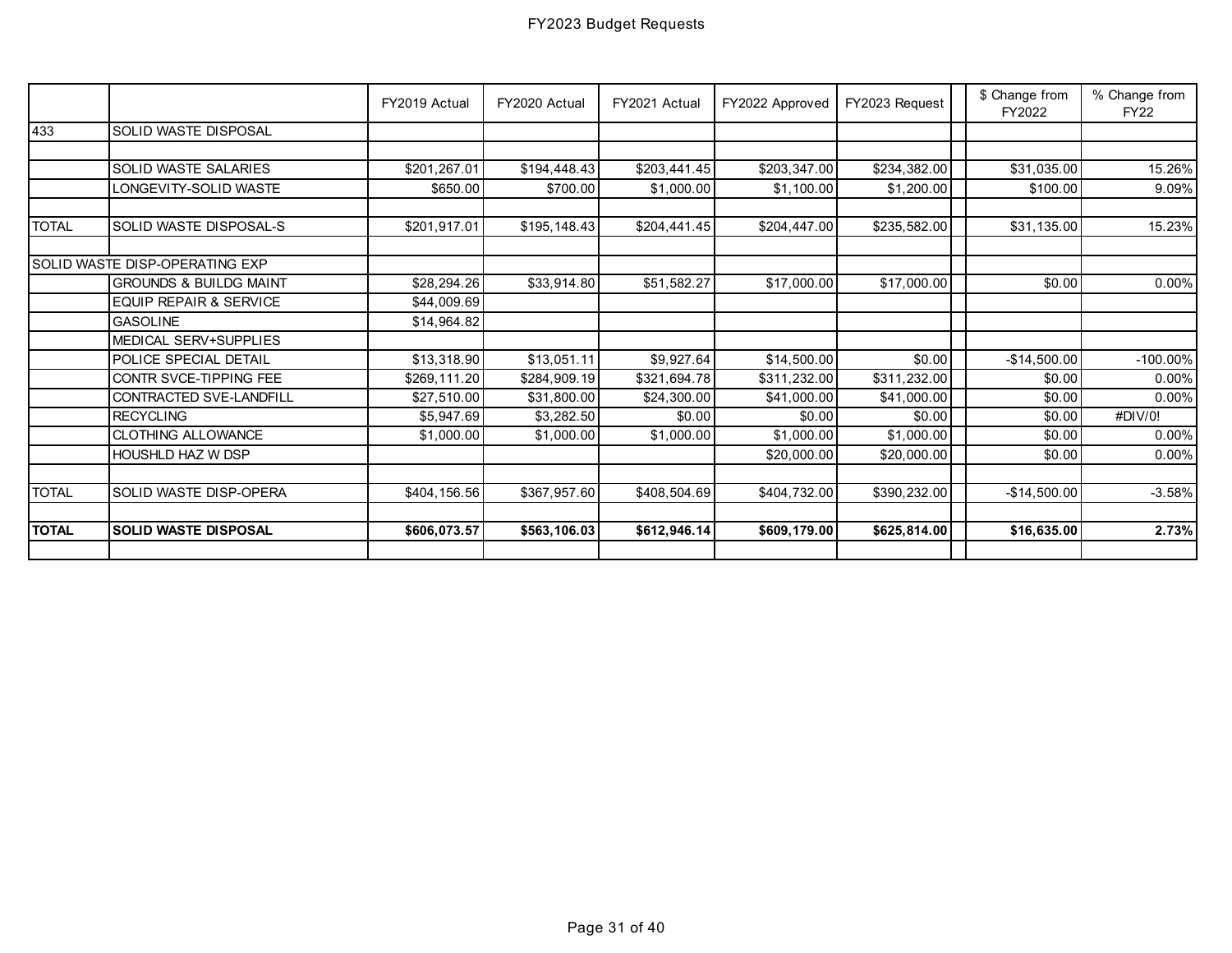|              |                                   | FY2019 Actual | FY2020 Actual | FY2021 Actual | FY2022 Approved | FY2023 Request | \$ Change from<br>FY2022 | % Change from<br><b>FY22</b> |
|--------------|-----------------------------------|---------------|---------------|---------------|-----------------|----------------|--------------------------|------------------------------|
| 491          | <b>CEMETERY</b>                   |               |               |               |                 |                |                          |                              |
|              |                                   |               |               |               |                 |                |                          |                              |
|              | <b>CEMETERY SALARIES</b>          | \$122,528.92  | \$120,311.89  | \$124,102.96  | \$163,989.00    | \$171,046.00   | \$7,057.00               | 4.30%                        |
|              | <b>CEMETERY ENCUMB WAGES</b>      |               |               |               |                 |                |                          |                              |
|              | LONGEVITY-CEMETERY                |               | \$0.00        | \$500.00      | \$600.00        | \$700.00       | \$100.00                 | 16.67%                       |
| <b>TOTAL</b> | <b>CEMETERY-SALARY EXPENS</b>     | \$122,528.92  | \$120,311.89  | \$124,602.96  | \$164,589.00    | \$171,746.00   | \$7,157.00               | 4.35%                        |
|              |                                   |               |               |               |                 |                |                          |                              |
|              | CEMETERY-OPERATING EXPENSES       |               |               |               |                 |                |                          |                              |
|              | <b>GROUNDS &amp; BUILDG MAINT</b> | \$12,226.06   | \$2,505.33    | \$4,573.26    | \$13,900.00     | \$13,900.00    | \$0.00                   | 0.00%                        |
|              | <b>EQUIP REPAIR &amp; SERVICE</b> | \$7,397.82    |               |               |                 |                |                          |                              |
|              | <b>OTHER EQUIPMENT</b>            |               |               |               |                 |                |                          |                              |
|              | <b>GASOLINE</b>                   | \$4,625.03    |               |               |                 |                |                          |                              |
|              | UTIL-WATER & SEWER                |               | \$0.00        | \$127.80      | \$200.00        | \$200.00       | \$0.00                   | 0.00%                        |
|              | CONTRACT SVCE-CEMETERY            | \$20,075.00   | \$34,100.00   | \$26,600.00   | \$20,000.00     | \$20,000.00    | \$0.00                   | 0.00%                        |
|              | <b>AVENUE MAINTENANCE</b>         |               |               |               |                 |                |                          |                              |
|              | <b>FERTILIZER</b>                 |               |               |               |                 |                |                          |                              |
|              | <b>TOOLS</b>                      | \$53.97       |               |               |                 |                |                          |                              |
|              | PRINTNG-POSTG-STATY               | \$60.95       | \$0.00        | \$0.00        | \$300.00        | \$300.00       | \$0.00                   | 0.00%                        |
|              | <b>CLOTHING ALLOWANCE</b>         | \$1,000.00    | \$1,000.00    | \$1,000.00    | \$1,000.00      | \$1,000.00     | \$0.00                   | $0.00\%$                     |
|              | OFFICE SUPPLIES                   | \$84.46       | \$14.49       | \$0.00        | \$240.00        | \$240.00       | \$0.00                   | 0.00%                        |
|              |                                   |               |               |               |                 |                |                          |                              |
| <b>TOTAL</b> | CEMETERY-OPERATING EXP            | \$45,523.29   | \$37,619.82   | \$32,301.06   | \$35,640.00     | \$35,640.00    | \$0.00                   | 0.00%                        |
| <b>TOTAL</b> | <b>CEMETERY</b>                   | \$168,052.21  | \$157,931.71  | \$156,904.02  | \$200,229.00    | \$207,386.00   | \$7,157.00               | 3.57%                        |
|              |                                   |               |               |               |                 |                |                          |                              |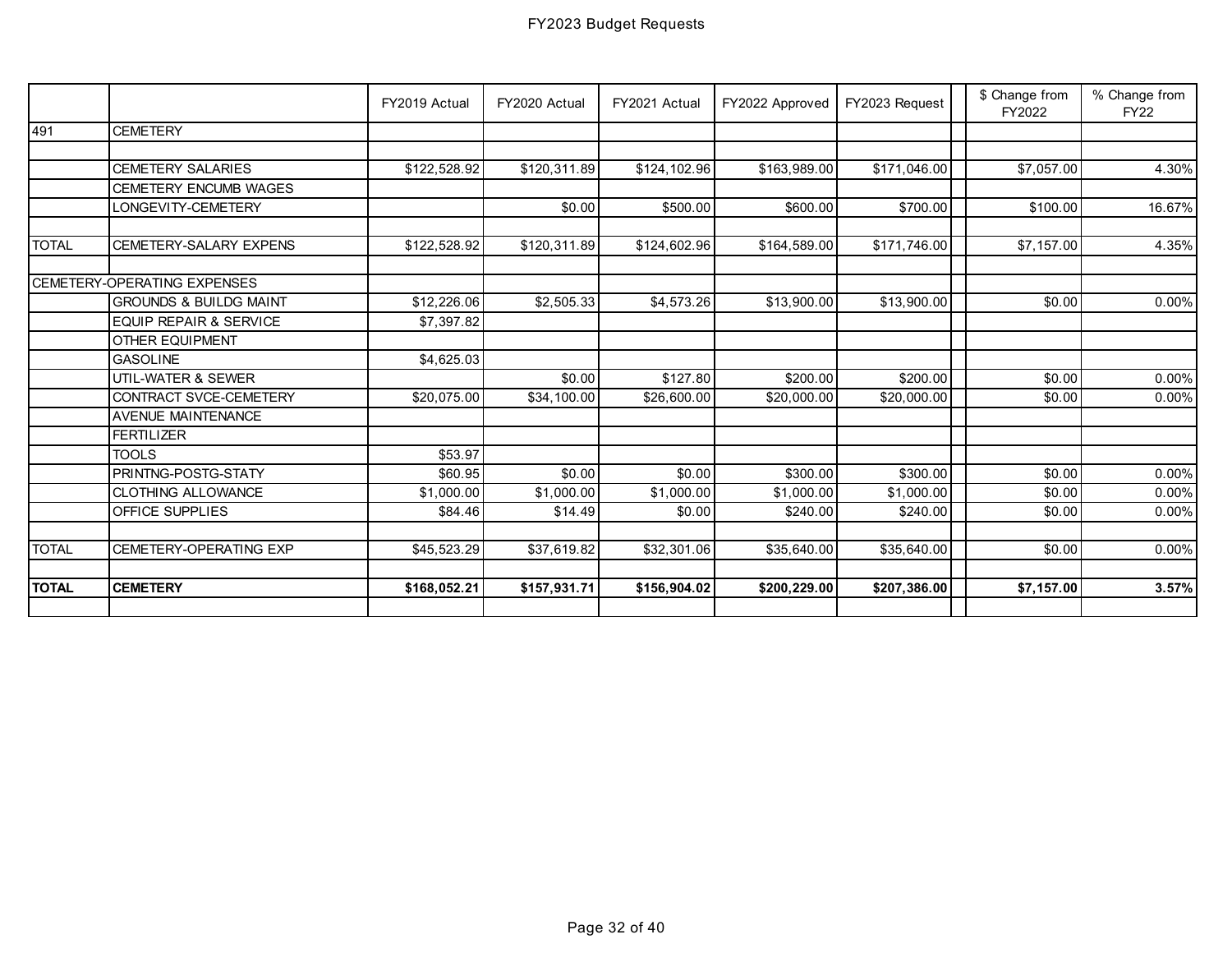|              |                                 | FY2019 Actual | FY2020 Actual | FY2021 Actual | FY2022 Approved | FY2023 Request | \$ Change from<br>FY2022 | % Change from<br><b>FY22</b> |
|--------------|---------------------------------|---------------|---------------|---------------|-----------------|----------------|--------------------------|------------------------------|
| 512          | <b>HEALTH</b>                   |               |               |               |                 |                |                          |                              |
|              |                                 |               |               |               |                 |                |                          |                              |
|              | SALARIES-HEALTH                 |               | \$0.00        | \$35,055.43   | \$79,928.00     | \$119,772.00   | \$39,844.00              | 49.85%                       |
| <b>TOTAL</b> | <b>HEALTH DEPT SALARIES</b>     | \$0.00        | \$0.00        | \$35,055.43   | \$79,928.00     | \$119,772.00   | \$39,844.00              | 49.85%                       |
|              | HEALTH-OPERATING EXPENSES       |               |               |               |                 |                |                          |                              |
|              | <b>ADVERTISING</b>              | \$128.00      | \$0.00        | \$0.00        | \$56.00         | \$60.00        | \$4.00                   | 7.14%                        |
|              | UTIL-TELEPHONE                  |               | \$0.00        | \$0.00        | \$0.00          | \$600.00       | \$600.00                 | #DIV/0!                      |
|              | <b>DUES &amp; MEMBERSHIPS</b>   | \$150.00      | \$115.00      | \$150.00      | \$150.00        | \$150.00       | \$0.00                   | 0.00%                        |
|              | <b>TRAINING &amp; EDUCATION</b> | \$265.00      | \$345.00      | \$75.00       | \$392.00        | \$400.00       | \$8.00                   | 2.04%                        |
|              | MEDICAL SERV&SUPPL              |               | \$0.00        | \$2,123.12    | \$1,137.00      | \$3,500.00     | \$2,363.00               | 207.83%                      |
|              | PRINTNG-POSTG-STATY             | \$416.84      | \$435.10      | \$41.00       | \$689.00        | \$700.00       | \$11.00                  | 1.60%                        |
|              | <b>LAB FEES</b>                 |               | \$0.00        | \$0.00        | \$0.00          | \$0.00         |                          |                              |
|              | CNTR SV-HEA AGENT               | \$52,358.71   | \$50,799.96   | \$53,466.66   | \$56,400.00     | \$56,400.00    | \$0.00                   | 0.00%                        |
|              | CNTR SV-P HEA NURSE             |               | \$0.00        | \$9,654.00    | \$0.00          | \$0.00         |                          |                              |
|              | CNTR SV-MNTL HEALTH             |               | \$0.00        | \$7,988.00    | \$7,988.00      | \$7,988.00     | \$0.00                   | 0.00%                        |
|              | MEETINGS+CONFERENCES            |               | \$0.00        | \$0.00        | \$208.00        | \$200.00       | $-$ \$8.00               | $-3.85%$                     |
|              | OFFICE SUPPLIES                 | \$126.95      | \$1,012.08    | \$349.23      | \$606.00        | \$600.00       | $-$6.00$                 | $-0.99%$                     |
|              | CAR ALLOW/MILEAGE               |               | \$0.00        | \$0.00        | \$225.00        | \$225.00       | \$0.00                   | 0.00%                        |
|              |                                 |               |               |               |                 |                |                          |                              |
| <b>TOTAL</b> | <b>HEALTH-OPERATING EXPEN</b>   | \$53,445.50   | \$52,707.14   | \$73,847.01   | \$67,851.00     | \$70,823.00    | \$2,972.00               | 4.38%                        |
| <b>TOTAL</b> | <b>HEALTH</b>                   | \$53,445.50   | \$52,707.14   | \$108,902.44  | \$147,779.00    | \$190,595.00   | \$42,816.00              | 28.97%                       |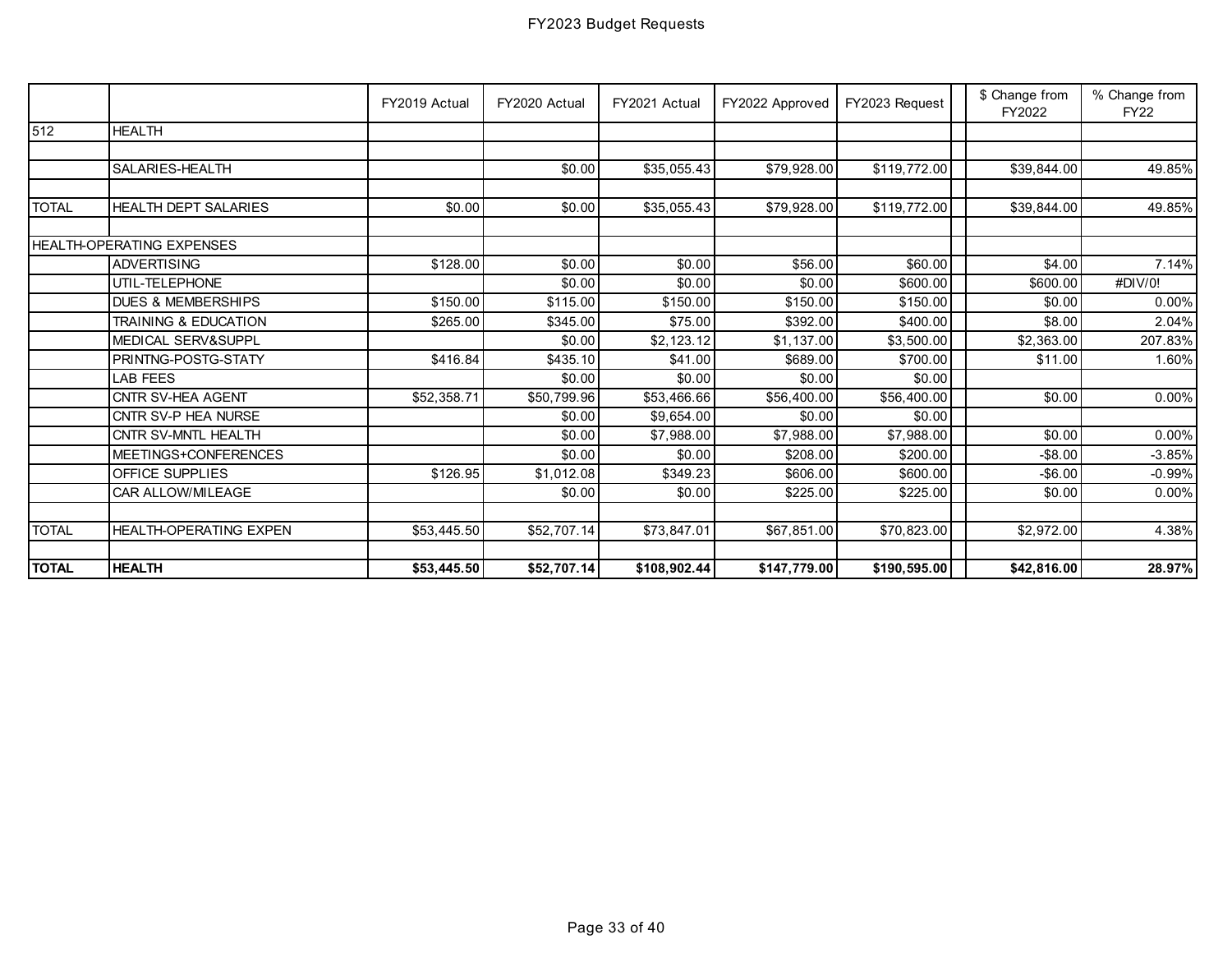|              |                                | FY2019 Actual | FY2020 Actual | FY2021 Actual | FY2022 Approved | FY2023 Request | \$ Change from<br>FY2022 | % Change from<br><b>FY22</b> |
|--------------|--------------------------------|---------------|---------------|---------------|-----------------|----------------|--------------------------|------------------------------|
|              |                                |               |               |               |                 |                |                          |                              |
| 522          | PUBLIC HEALTH NURSE            |               |               |               |                 |                |                          |                              |
|              |                                |               |               |               |                 |                |                          |                              |
|              | MEDICAL SERV+SUPPLIES          | \$225.00      | \$1,137.00    |               |                 |                |                          |                              |
|              | CONTRACTUAL SVC-HEALTH         | \$1,995.00    | \$2,000.00    |               |                 |                |                          |                              |
|              | CONTR SVCE-PUBLIC HEALTH NURSE | \$8,691.83    | \$7,659.00    |               |                 |                |                          |                              |
|              | CAR ALLOW/MILEAGE              |               | \$125.00      |               |                 |                |                          |                              |
|              |                                |               |               |               |                 |                |                          |                              |
| <b>TOTAL</b> | PUBLIC HEALTH NURSE-OP         | \$10,911.83   | \$10,921.00   |               |                 |                |                          |                              |
| <b>TOTAL</b> | PUBLIC HEALTH NURSE            | \$10,911.83   | \$10,921.00   |               |                 |                |                          |                              |
|              |                                |               |               |               |                 |                |                          |                              |
| 523          | <b>MENTAL HEALTH</b>           |               |               |               |                 |                |                          |                              |
|              |                                |               |               |               |                 |                |                          |                              |
|              | CONTR SVCE-MENTAL HEALTH NURSE | \$7,988.00    | \$7,988.00    |               |                 |                |                          |                              |
|              |                                |               |               |               |                 |                |                          |                              |
| <b>TOTAL</b> | MENTAL HEALTH-OPERATIN         | \$7,988.00    | \$7,988.00    |               |                 |                |                          |                              |
| <b>TOTAL</b> | <b>MENTAL HEALTH</b>           | \$7,988.00    | \$7,988.00    |               |                 |                |                          |                              |
|              |                                |               |               |               |                 |                |                          |                              |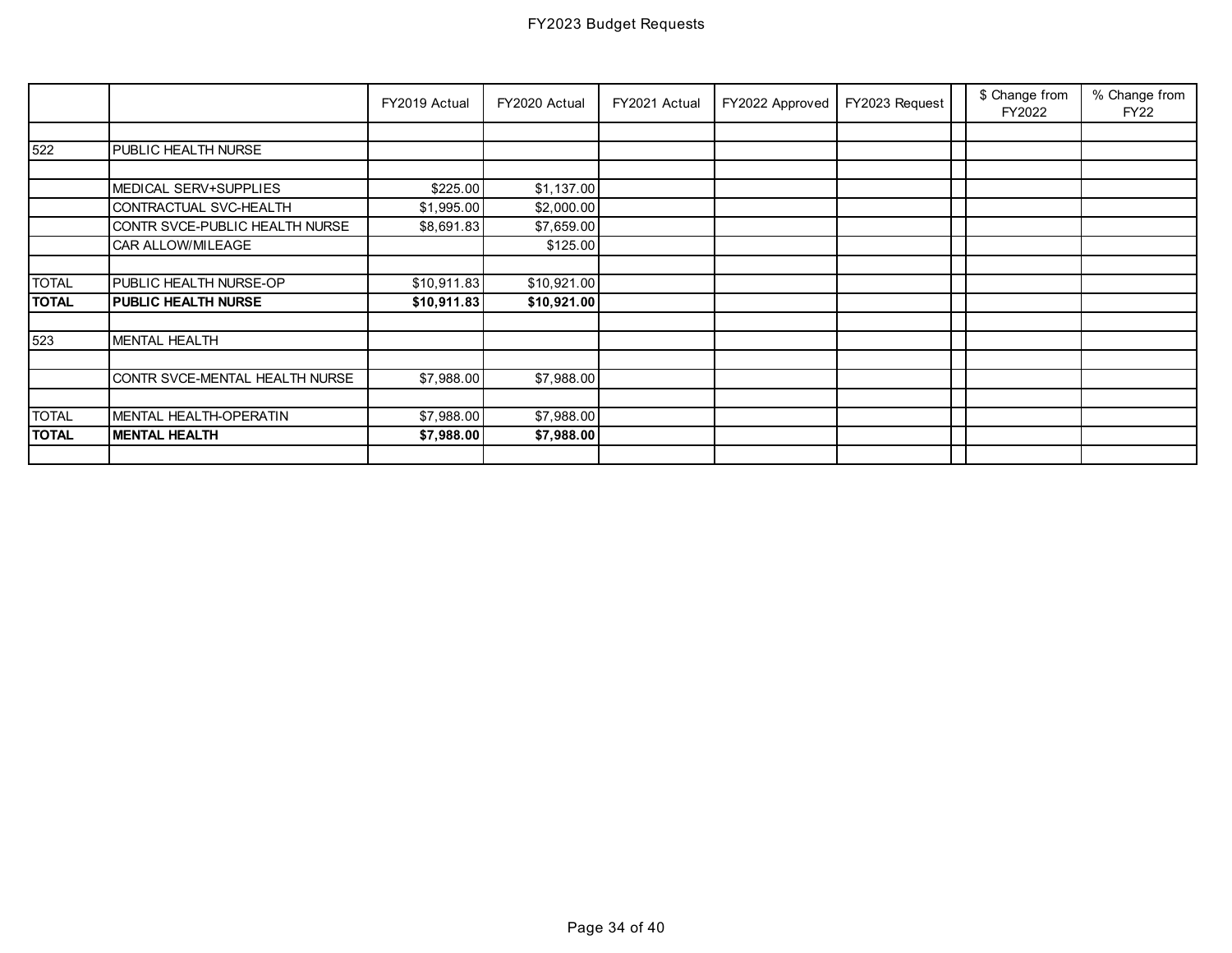|              |                                  | FY2019 Actual | FY2020 Actual | FY2021 Actual | FY2022 Approved | FY2023 Request | \$ Change from<br>FY2022 | % Change from<br><b>FY22</b> |
|--------------|----------------------------------|---------------|---------------|---------------|-----------------|----------------|--------------------------|------------------------------|
| 541          | COUNCIL ON AGING                 |               |               |               |                 |                |                          |                              |
|              |                                  |               |               |               |                 |                |                          |                              |
|              | COA SALARIES                     | \$178,988.98  | \$193,956.98  | \$200,562.53  | \$211,109.00    | \$215,648.00   | \$4,539.00               | 2.15%                        |
|              | LONGEVITY-COA                    | \$1,150.00    | \$850.00      | \$900.00      | \$950.00        | \$1,250.00     | \$300.00                 | 31.58%                       |
|              |                                  |               |               |               |                 |                |                          |                              |
| <b>TOTAL</b> | COUNCIL ON AGING-SALAR           | \$180,138.98  | \$194,806.98  | \$201,462.53  | \$212,059.00    | \$216,898.00   | \$4,839.00               | 2.28%                        |
|              |                                  |               |               |               |                 |                |                          |                              |
|              | COUNCIL ON AGING-OPERATING EXP   |               |               |               |                 |                |                          |                              |
|              | <b>INFORMTN TECH-COMCAST</b>     | \$827.28      | \$1,154.61    | \$1,074.60    | \$1,140.00      | \$1,140.00     | \$0.00                   | $0.00\%$                     |
|              | <b>GRNDS MAINT/LANDSCAPG</b>     | \$8,146.23    | \$4,314.43    | \$6,963.06    | \$7,000.00      | \$7,000.00     | \$0.00                   | $0.00\%$                     |
|              | <b>BUILDING MAINTENANCE</b>      | \$117.46      | \$219.40      | \$0.00        | \$0.00          | \$0.00         |                          |                              |
|              | PREVENTATIVE MAINT               | \$497.22      | \$642.38      | \$920.07      | \$2,000.00      | \$2,000.00     | \$0.00                   | $0.00\%$                     |
|              | <b>EQUIPMT REPAIR &amp; SERV</b> | \$2,242.75    | \$3,509.64    | \$3,585.04    | \$3,000.00      | \$3,000.00     | \$0.00                   | $0.00\%$                     |
|              | OTHER EQ/COPIER+TONER            | \$3,847.83    | \$3,034.95    | \$4,507.02    | \$4,600.00      | \$4,600.00     | \$0.00                   | $0.00\%$                     |
|              | UTIL-ELECTRICITY                 | \$13,165.94   | \$9,186.70    | \$0.00        | \$0.00          | \$0.00         |                          |                              |
|              | UTIL-HEAT-OIL/GAS                | \$3,476.71    | \$3,660.22    | \$0.00        | \$0.00          | \$0.00         |                          |                              |
|              | <b>GASOLINE</b>                  | \$2,559.34    | \$2,347.30    | \$1,191.91    | \$2,500.00      | \$3,000.00     | \$500.00                 | 20.00%                       |
|              | UTIL-TELEPHONE                   | \$3,690.11    | \$2,368.21    | \$4,182.98    | \$3,600.00      | \$3,600.00     | \$0.00                   | 0.00%                        |
|              | UTIL-WATER & SEWER               | \$1,168.92    | \$1,079.08    | \$0.00        | \$0.00          | \$0.00         |                          |                              |
|              | TRAINING & EDUCATION             | \$1,433.40    | \$342.00      | \$424.54      | \$1,000.00      | \$1,000.00     | \$0.00                   | $0.00\%$                     |
|              | PRINTNG-POSTG-STATY              | \$1,837.13    | \$2,828.26    | \$2,269.16    | \$2,500.00      | \$2,500.00     | \$0.00                   | $0.00\%$                     |
|              | CONTR SVC-WASTE REMVL            |               | \$0.00        | \$0.00        | \$0.00          | \$0.00         |                          |                              |
|              | CONTR SVC-SOFTWARE LIC/SUPP      | \$1,370.00    | \$990.00      | \$1,290.00    | \$1,500.00      | \$1,500.00     | \$0.00                   | $0.00\%$                     |
|              | MEETINGS+CONFERENCES             |               | \$0.00        | \$0.00        | \$500.00        | \$500.00       | \$0.00                   | $0.00\%$                     |
|              | SENIOR PROGRAM DEVELOPMENT       | \$2,950.66    | \$2,011.84    | \$2,428.97    | \$2,800.00      | \$2,800.00     | \$0.00                   | 0.00%                        |
|              | OFFICE SUPPLIES                  | \$1,187.59    | \$1,222.83    | \$663.42      | \$1,280.00      | \$1,100.00     | $-$180.00$               | $-14.06\%$                   |
|              | CAR ALLOW/MILEAGE                |               | \$86.46       | \$142.60      | \$100.00        | \$200.00       | \$100.00                 | 100.00%                      |
|              |                                  |               |               |               |                 |                |                          |                              |
| <b>TOTAL</b> | COUNCIL ON AGING-OPERA           | \$48,518.57   | \$38,998.31   | \$29,643.37   | \$33,520.00     | \$33,940.00    | \$420.00                 | 1.25%                        |
|              |                                  |               |               |               |                 |                |                          |                              |
| <b>TOTAL</b> | <b>COUNCIL ON AGING</b>          | \$228,657.55  | \$233,805.29  | \$231,105.90  | \$245,579.00    | \$250,838.00   | \$5,259.00               | 2.14%                        |
|              |                                  |               |               |               |                 |                |                          |                              |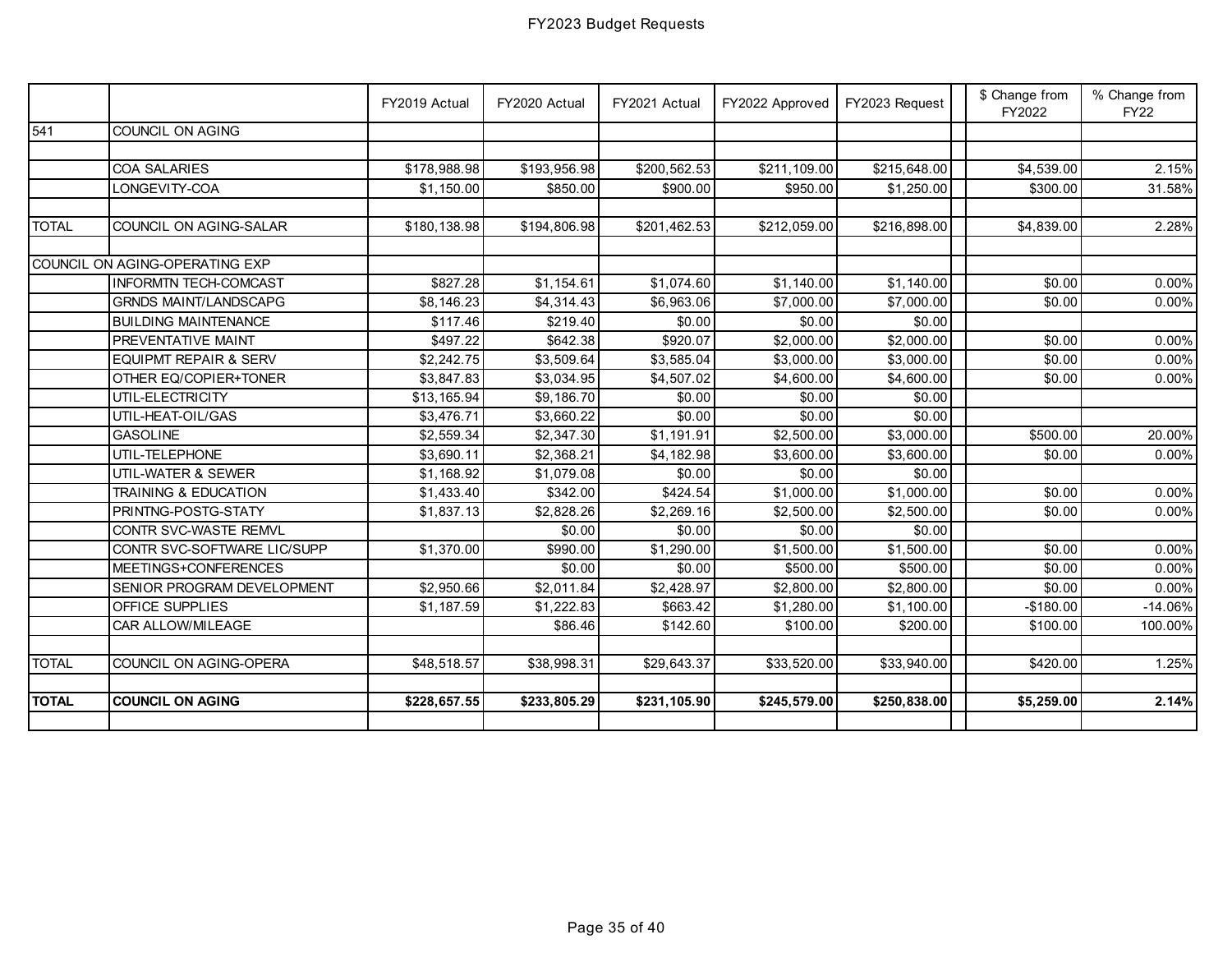|              |                               | FY2019 Actual | FY2020 Actual | FY2021 Actual | FY2022 Approved | FY2023 Request | \$ Change from<br>FY2022 | % Change from<br><b>FY22</b> |
|--------------|-------------------------------|---------------|---------------|---------------|-----------------|----------------|--------------------------|------------------------------|
| 543          | <b>VETERANS</b>               |               |               |               |                 |                |                          |                              |
|              |                               |               |               |               |                 |                |                          |                              |
|              | <b>VET AGENT-RATE</b>         |               | \$0.00        | \$0.00        | \$0.00          | \$0.00         | \$0.00                   | #DIV/0!                      |
|              |                               |               |               |               |                 |                |                          |                              |
| <b>TOTAL</b> | VETERANS SERV OFFICER-        | \$0.00        | \$0.00        | \$0.00        | \$0.00          | \$0.00         | \$0.00                   | #DIV/0!                      |
|              |                               |               |               |               |                 |                |                          |                              |
|              | VETERANS SERV OFF - OPER EXP  |               |               |               |                 |                |                          |                              |
|              | <b>DUES &amp; MEMBERSHIPS</b> |               | \$0.00        | \$0.00        | \$100.00        | \$100.00       | \$0.00                   | 0.00%                        |
|              | PROFESSIONAL SERVICES         |               | \$20.40       | \$0.00        | \$160.00        | \$160.00       | \$0.00                   | $0.00\%$                     |
|              | PRINTNG-POSTG-STATY           |               | \$0.00        | \$0.00        | \$200.00        | \$200.00       | \$0.00                   | $0.00\%$                     |
|              | <b>VETERANS' BENEFITS</b>     | \$17,790.63   | \$15,955.75   | \$10,886.79   | \$24,000.00     | \$24,000.00    | \$0.00                   | 0.00%                        |
|              | MEETINGS+CONFERENCES          |               | \$0.00        | \$0.00        | \$400.00        | \$400.00       | \$0.00                   | $0.00\%$                     |
|              | OFFICE SUPPLIES               |               | \$76.08       | \$0.00        | \$240.00        | \$240.00       | \$0.00                   | $0.00\%$                     |
|              | <b>GRAVE MARKERS+FLAGS</b>    |               | \$1,693.99    | \$3,715.79    | \$2,000.00      | \$2,200.00     | \$200.00                 | 10.00%                       |
|              | <b>INTGOV-VET SAL APPORT</b>  | \$26,209.96   | \$22,975.28   | \$19,769.47   | \$25,582.00     | \$23,222.00    | $-$2,360.00$             | $-9.23%$                     |
|              | INTGOV-VET FRNG BEN APPORT    | \$3,015.02    | \$2,598.73    | \$2,801.40    | \$2,866.00      | \$4,856.00     | \$1,990.00               | 69.43%                       |
|              | CAR ALLOW/MILEAGE             |               | \$0.00        | \$0.00        | \$500.00        | \$500.00       | \$0.00                   | 0.00%                        |
|              | <b>ENCUMB OP EXP</b>          |               |               |               |                 |                |                          |                              |
|              |                               |               |               |               |                 |                |                          |                              |
| <b>TOTAL</b> | VETERANS SERV OFF - OP        | \$47,015.61   | \$43,320.23   | \$37,173.45   | \$56,048.00     | \$55,878.00    | $-$170.00$               | $-0.30%$                     |
|              |                               |               |               |               |                 |                |                          |                              |
| <b>TOTAL</b> | <b>VETERANS</b>               | \$47,015.61   | \$43,320.23   | \$37,173.45   | \$56,048.00     | \$55,878.00    | $-$170.00$               | $-0.30%$                     |
|              |                               |               |               |               |                 |                |                          |                              |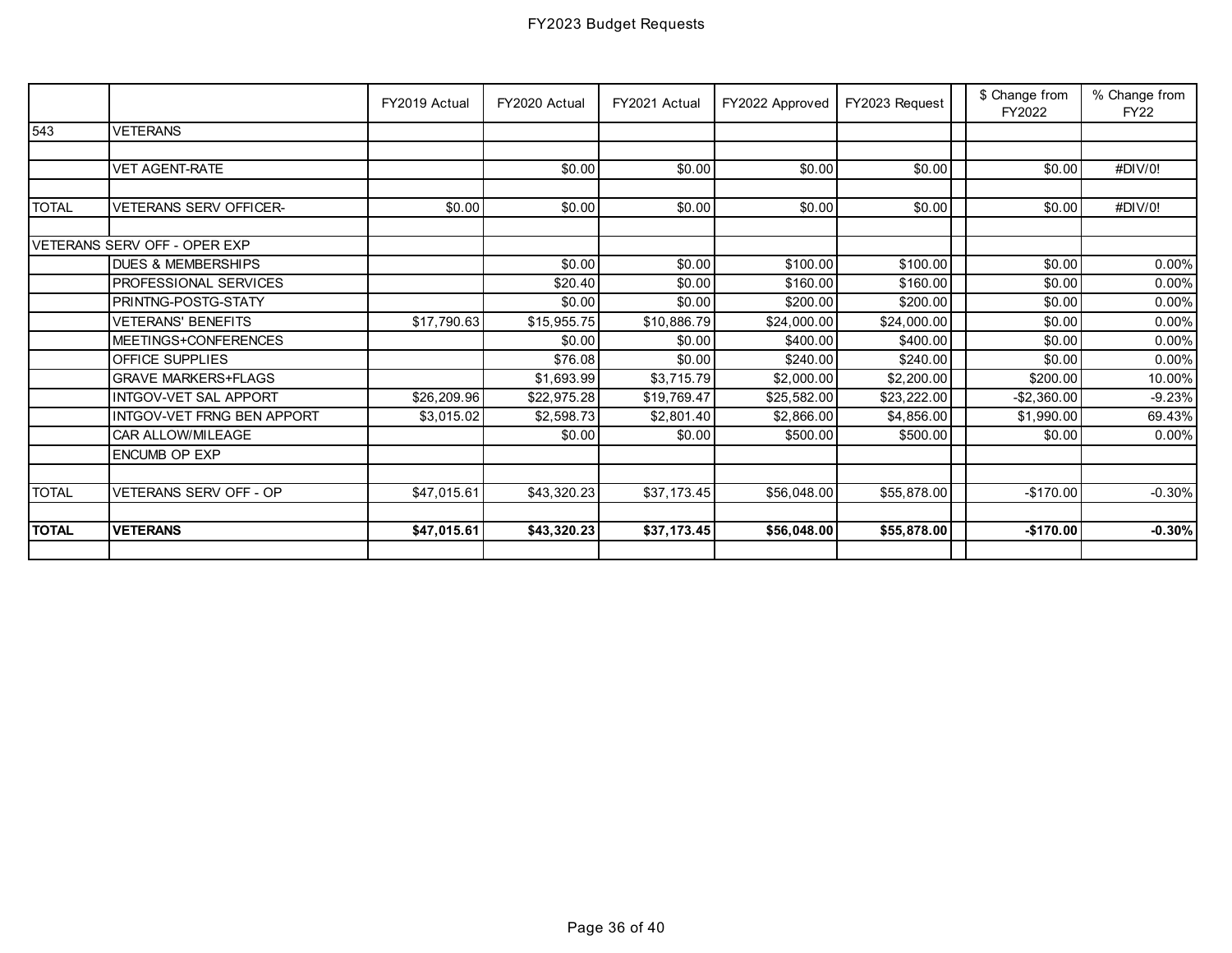|              |                                 | FY2019 Actual | FY2020 Actual | FY2021 Actual | FY2022 Approved | FY2023 Request | \$ Change from<br>FY2022 | % Change from<br><b>FY22</b> |
|--------------|---------------------------------|---------------|---------------|---------------|-----------------|----------------|--------------------------|------------------------------|
| 599          | <b>OUTREACH</b>                 |               |               |               |                 |                |                          |                              |
|              |                                 |               |               |               |                 |                |                          |                              |
|              | YOUTH OUTREACH SAL EXP          | \$132,758.46  | \$96,788.27   | \$151,000.00  | \$154,020.00    | \$160,615.00   | \$6,595.00               | 4.28%                        |
|              | LONGEVITY-YOUTH OUTREACH        | \$950.00      | \$0.00        | \$250.00      | \$300.00        | \$350.00       | \$50.00                  | 16.67%                       |
| <b>TOTAL</b> | OUTREACH-SAL EXP                | \$133,708.46  | \$96,788.27   | \$151,250.00  | \$154,320.00    | \$160,965.00   | \$6,645.00               | 4.31%                        |
|              | OUTREACH-OPER EXP               |               |               |               |                 |                |                          |                              |
|              | <b>RENT</b>                     | \$8,500.00    | \$8,500.00    | \$8,500.00    | \$8,500.00      | \$8,500.00     | \$0.00                   | $0.00\%$                     |
|              | UTIL-TELEPHONE                  | \$440.00      | \$440.00      | \$480.00      | \$480.00        | \$480.00       | \$0.00                   | $0.00\%$                     |
|              | <b>DUES &amp; MEMBERSHIPS</b>   |               | \$0.00        | \$5,787.29    | \$6,500.00      | \$6,500.00     | \$0.00                   | $0.00\%$                     |
|              | <b>TRAINING &amp; EDUCATION</b> | \$210.00      | \$1,284.98    | \$1,510.16    | \$1,400.00      | \$1,400.00     | \$0.00                   | $0.00\%$                     |
|              | PROFESSIONAL SERVICES           | \$4,525.00    | \$1,650.00    | \$5,561.65    | \$4,800.00      | \$4,800.00     | \$0.00                   | $0.00\%$                     |
|              | OFFICE SUPPLIES                 | \$3,027.37    | \$1,827.92    | \$2,048.56    | \$1,840.00      | \$2,200.00     | \$360.00                 | 19.57%                       |
|              | CAR ALLOW/MILEAGE               | \$436.99      | \$224.94      | \$116.44      | \$500.00        | \$500.00       | \$0.00                   | $0.00\%$                     |
| <b>TOTAL</b> | <b>OUTREACH-OPER EX</b>         | \$17,139.36   | \$13,927.84   | \$24,004.10   | \$24,020.00     | \$24,380.00    | \$360.00                 | 1.50%                        |
| <b>TOTAL</b> | <b>OUTREACH</b>                 | \$150,847.82  | \$110,716.11  | \$175,254.10  | \$178,340.00    | \$185,345.00   | \$7,005.00               | 3.93%                        |
|              |                                 |               |               |               |                 |                |                          |                              |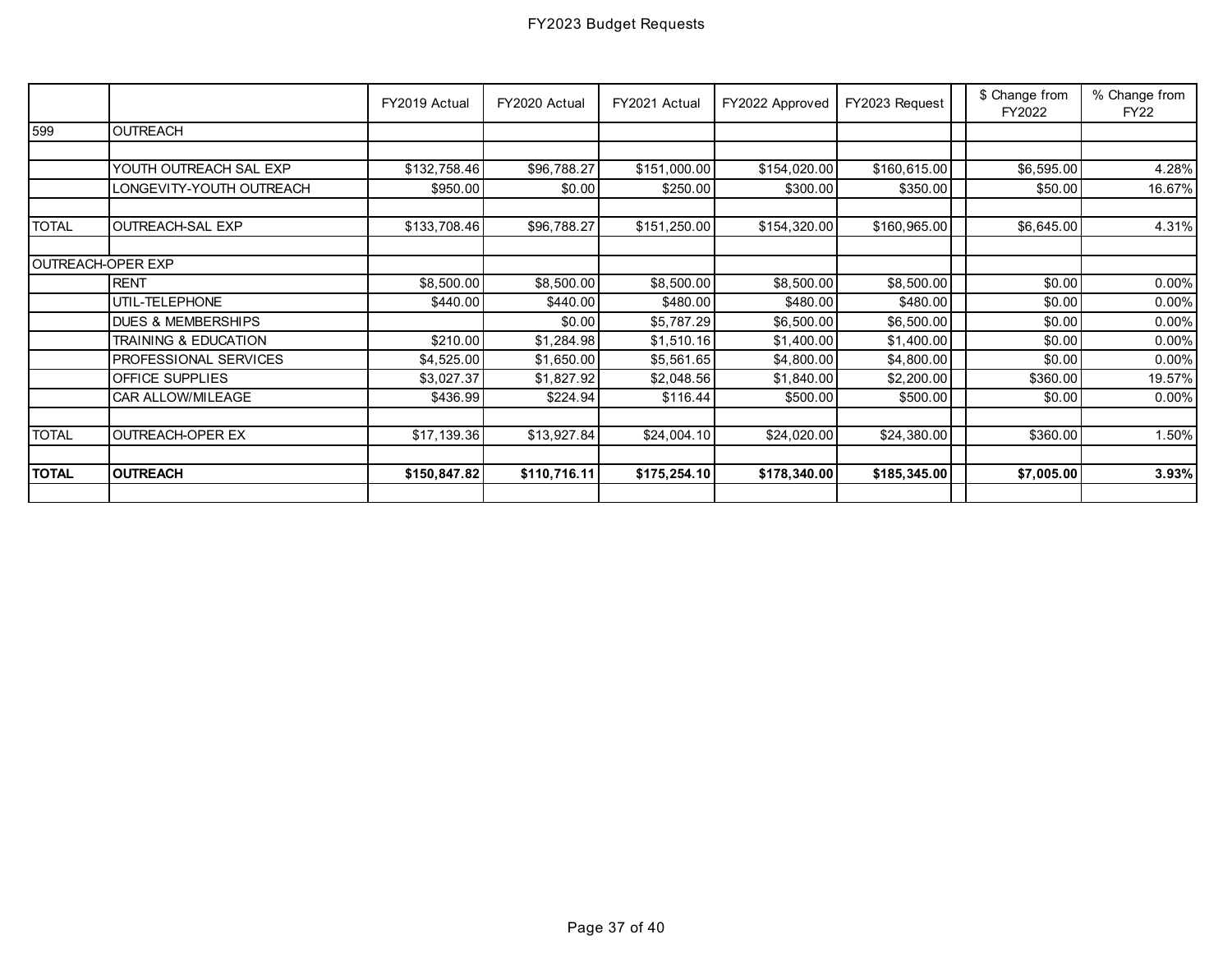|              |                                    | FY2019 Actual | FY2020 Actual | FY2021 Actual | FY2022 Approved | FY2023 Request | \$ Change from<br>FY2022 | % Change from<br><b>FY22</b> |
|--------------|------------------------------------|---------------|---------------|---------------|-----------------|----------------|--------------------------|------------------------------|
| 610          | <b>LIBRARY</b>                     |               |               |               |                 |                |                          |                              |
|              |                                    |               |               |               |                 |                |                          |                              |
|              | <b>LIBRARY SALARIES</b>            | \$494,948.00  | \$514,828.50  | \$504,567.31  | \$546,142.00    | \$579,181.00   | \$33,039.00              | 6.05%                        |
|              | LONGEVITY-LIBRARY                  | \$600.00      | \$300.00      | \$850.00      | \$1,000.00      | \$1,400.00     | \$400.00                 | 40.00%                       |
|              |                                    |               |               |               |                 |                |                          |                              |
| <b>TOTAL</b> | LIBRARY-SALARY EXPENSE             | \$495,548.00  | \$515,128.50  | \$505,417.31  | \$547,142.00    | \$580,581.00   | \$33,439.00              | 6.11%                        |
|              | LIBRARY-OPERATING EXPENSES         |               |               |               |                 |                |                          |                              |
|              | <b>INFORMATN TECH-MLN</b>          | \$41,322.21   | \$37,414.08   | \$41,978.87   | \$41,600.00     | \$38,348.00    | $-$ \$3,252.00           | $-7.82%$                     |
|              | AUTOMATION-MINUTEMAN               |               | \$0.00        | \$0.00        | \$0.00          | \$0.00         |                          |                              |
|              | <b>GROUNDS &amp; BUILDG MAINT</b>  |               | \$0.00        | \$0.00        | \$0.00          | \$0.00         |                          |                              |
|              | <b>EQUIP REPAIR &amp; SERVICES</b> |               | \$0.00        | \$0.00        | \$0.00          | \$0.00         |                          |                              |
|              | <b>EQUIP MAINT CONTRACTS</b>       |               | \$0.00        | \$0.00        | \$0.00          | \$0.00         |                          |                              |
|              | UTIL-ELECTRICITY                   | \$26,097.33   | \$18,974.95   | \$17,047.40   | \$28,000.00     | \$28,000.00    | \$0.00                   | 0.00%                        |
|              | UTIL-HEAT-OIL/GAS                  | \$7,356.21    | \$5,514.18    | \$6,065.04    | \$7,700.00      | \$7,700.00     | \$0.00                   | 0.00%                        |
|              | UTIL-TELEPHONE                     | \$4,614.24    | \$4,626.48    | \$4,781.15    | \$4,711.00      | \$4,800.00     | \$89.00                  | 1.89%                        |
|              | UTIL-WATER & SEWER                 | \$1,598.11    | \$1,312.73    | \$664.32      | \$2,000.00      | \$2,000.00     | \$0.00                   | $0.00\%$                     |
|              | PRINTNG-POSTG-STATY                |               | \$0.00        | \$0.00        | \$0.00          | \$0.00         |                          |                              |
|              | <b>BOOKS</b>                       |               | \$0.00        | \$0.00        | \$0.00          | \$0.00         |                          |                              |
|              | <b>PERIODICALS</b>                 |               | \$0.00        | \$0.00        | \$0.00          | \$0.00         |                          |                              |
|              | <b>NEWSPAPERS</b>                  |               | \$0.00        | \$0.00        | \$0.00          | \$0.00         |                          |                              |
|              | <b>LIBRARY MATERIALS</b>           | \$121,082.50  | \$113,844.75  | \$123,006.91  | \$125,000.00    | \$128,500.00   | \$3,500.00               | 2.80%                        |
|              | MEETINGS+CONFERENCES               | \$1,147.36    | \$117.74      | \$252.69      | \$1,500.00      | \$1,500.00     | \$0.00                   | 0.00%                        |
|              | <b>RENTS + LEASES</b>              |               | \$0.00        | \$0.00        | \$0.00          | \$0.00         |                          |                              |
|              | OFFICE SUPPLIES                    | \$12,377.50   | \$8,817.25    | \$7,711.28    | \$9,040.00      | \$10,300.00    | \$1,260.00               | 13.94%                       |
|              | CAR ALLOW/MILEAGE                  |               | \$0.00        | \$0.00        | \$0.00          | \$0.00         |                          |                              |
|              |                                    |               |               |               |                 |                |                          |                              |
| <b>TOTAL</b> | <b>LIBRARY-OPERATING EXPE</b>      | \$215,595.46  | \$190,622.16  | \$201,507.66  | \$219,551.00    | \$221,148.00   | \$1,597.00               | 0.73%                        |
|              |                                    |               |               |               |                 |                |                          |                              |
| <b>TOTAL</b> | <b>LIBRARY</b>                     | \$711,143.46  | \$705,750.66  | \$706,924.97  | \$766,693.00    | \$801,729.00   | \$35,036.00              | 4.57%                        |
|              |                                    |               |               |               |                 |                |                          |                              |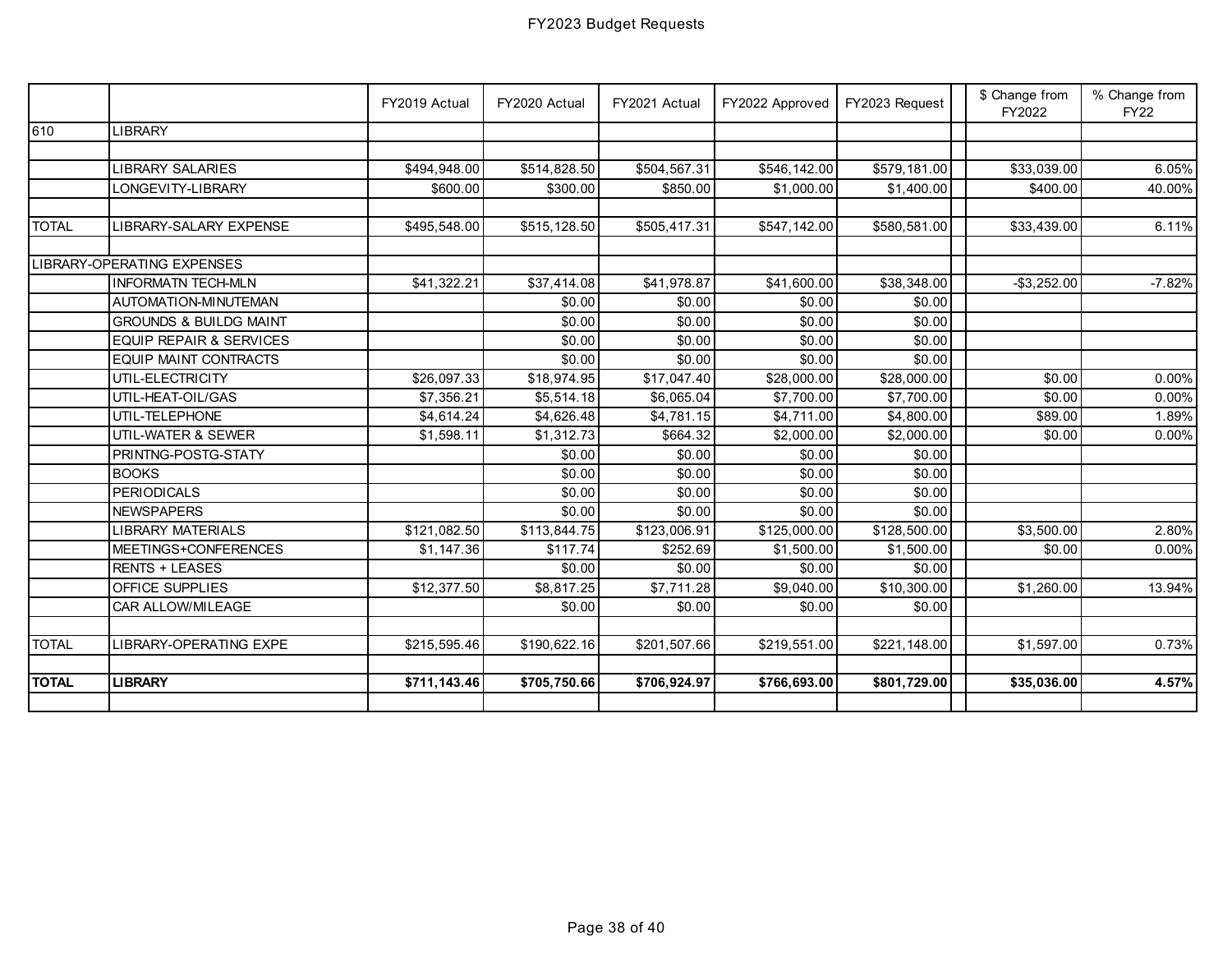|              |                                   | FY2019 Actual | FY2020 Actual | FY2021 Actual | FY2022 Approved | FY2023 Request | \$ Change from<br>FY2022 | % Change from<br><b>FY22</b> |
|--------------|-----------------------------------|---------------|---------------|---------------|-----------------|----------------|--------------------------|------------------------------|
| 630          | <b>PARK &amp; RECREATION</b>      |               |               |               |                 |                |                          |                              |
|              |                                   |               |               |               |                 |                |                          |                              |
|              | <b>P&amp;R SALARIES</b>           | \$272,478.35  | \$270,359.75  | \$223,334.08  | \$249,331.00    | \$258,725.00   | \$9,394.00               | 3.77%                        |
|              | LONGEVITY-P&R                     | \$400.00      | \$700.00      | \$800.00      | \$900.00        | \$1,000.00     | \$100.00                 | 11.11%                       |
|              |                                   |               |               |               |                 |                |                          |                              |
| <b>TOTAL</b> | <b>PARK &amp; RECREATION-SALA</b> | \$272,878.35  | \$271,059.75  | \$224,134.08  | \$250,231.00    | \$259,725.00   | \$9,494.00               | 3.79%                        |
|              |                                   |               |               |               |                 |                |                          |                              |
|              | PARK & REC-OPERATING EXPENSE      |               |               |               |                 |                |                          |                              |
|              | <b>INFORMTN TECH-WEB PAGE</b>     |               | \$0.00        | \$0.00        | \$0.00          | \$0.00         |                          |                              |
|              | <b>GROUNDS &amp; BUILDG MAINT</b> | \$5,310.31    | \$14,469.73   | \$9,651.15    | \$3,400.00      | \$3,400.00     | \$0.00                   | $0.00\%$                     |
|              | <b>GRNDS+ATHLET FLDS MAINT</b>    | \$5,519.37    | \$0.00        | \$0.00        | \$0.00          | \$0.00         |                          |                              |
|              | <b>BUILDING MAINTENANCE</b>       |               | \$0.00        | \$0.00        | \$0.00          | \$0.00         |                          |                              |
|              | <b>OTHER EQUIPMENT</b>            |               | \$0.00        | \$0.00        | \$0.00          | \$0.00         |                          |                              |
|              | <b>EQUIP MAINT CONTRACTS</b>      |               | \$0.00        | \$0.00        | \$0.00          | \$0.00         |                          |                              |
|              | UTIL-ELECTRICITY                  | \$10,371.53   | \$9,008.25    | \$12,624.30   | \$10,000.00     | \$10,000.00    | \$0.00                   | $0.00\%$                     |
|              | UTIL-FUEL & OIL                   | \$9,611.33    | \$7,671.01    | \$7,082.56    | \$10,500.00     | \$10,500.00    | \$0.00                   | $0.00\%$                     |
|              | UTIL-TELEPHONE                    | \$2,757.60    | \$3,290.71    | \$2,264.30    | \$3,000.00      | \$3,000.00     | \$0.00                   | $0.00\%$                     |
|              | UTIL-WATER & SEWER                | \$21,829.86   | \$12,926.25   | \$18,036.06   | \$25,000.00     | \$25,000.00    | \$0.00                   | $0.00\%$                     |
|              | PROFESSIONAL SERVICES             |               | \$0.00        | \$0.00        | \$0.00          | \$0.00         |                          |                              |
|              | CONTR SVC-WASTE REMVL             |               | \$0.00        | \$0.00        | \$0.00          | \$0.00         |                          |                              |
|              | <b>CLOTHING ALLOWANCE</b>         | \$500.00      | \$500.00      | \$500.00      | \$0.00          | \$0.00         |                          |                              |
|              | <b>OFFICE SUPPLIES</b>            |               | \$0.00        | \$0.00        | \$0.00          | \$0.00         |                          |                              |
|              |                                   |               |               |               |                 |                |                          |                              |
| <b>TOTAL</b> | PARK & REC-OPERATING E            | \$55,900.00   | \$47,865.95   | \$50,158.37   | \$51,900.00     | \$51,900.00    | \$0.00                   | $0.00\%$                     |
|              |                                   |               |               |               |                 |                |                          |                              |
| <b>TOTAL</b> | <b>PARK &amp; RECREATION</b>      | \$328,778.35  | \$318,925.70  | \$274,292.45  | \$302,131.00    | \$311,625.00   | \$9,494.00               | 3.14%                        |
|              |                                   |               |               |               |                 |                |                          |                              |